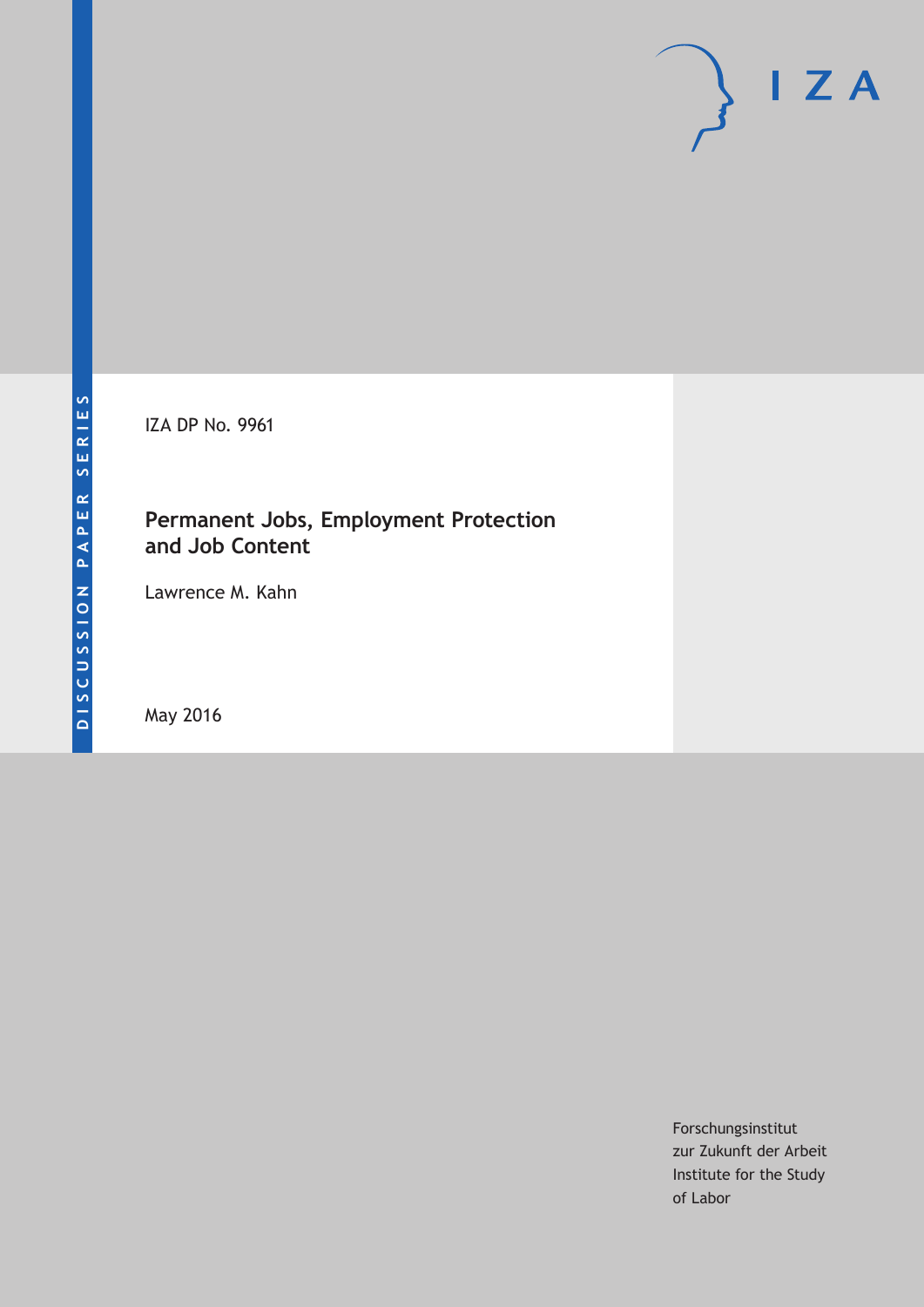# **Permanent Jobs, Employment Protection and Job Content**

## **Lawrence M. Kahn**

*Cornell University, CESifo, IZA and NCER* 

## Discussion Paper No. 9961 May 2016

IZA

P.O. Box 7240 53072 Bonn **Germany** 

Phone: +49-228-3894-0 Fax: +49-228-3894-180 E-mail: iza@iza.org

Any opinions expressed here are those of the author(s) and not those of IZA. Research published in this series may include views on policy, but the institute itself takes no institutional policy positions. The IZA research network is committed to the IZA Guiding Principles of Research Integrity.

The Institute for the Study of Labor (IZA) in Bonn is a local and virtual international research center and a place of communication between science, politics and business. IZA is an independent nonprofit organization supported by Deutsche Post Foundation. The center is associated with the University of Bonn and offers a stimulating research environment through its international network, workshops and conferences, data service, project support, research visits and doctoral program. IZA engages in (i) original and internationally competitive research in all fields of labor economics, (ii) development of policy concepts, and (iii) dissemination of research results and concepts to the interested public.

IZA Discussion Papers often represent preliminary work and are circulated to encourage discussion. Citation of such a paper should account for its provisional character. A revised version may be available directly from the author.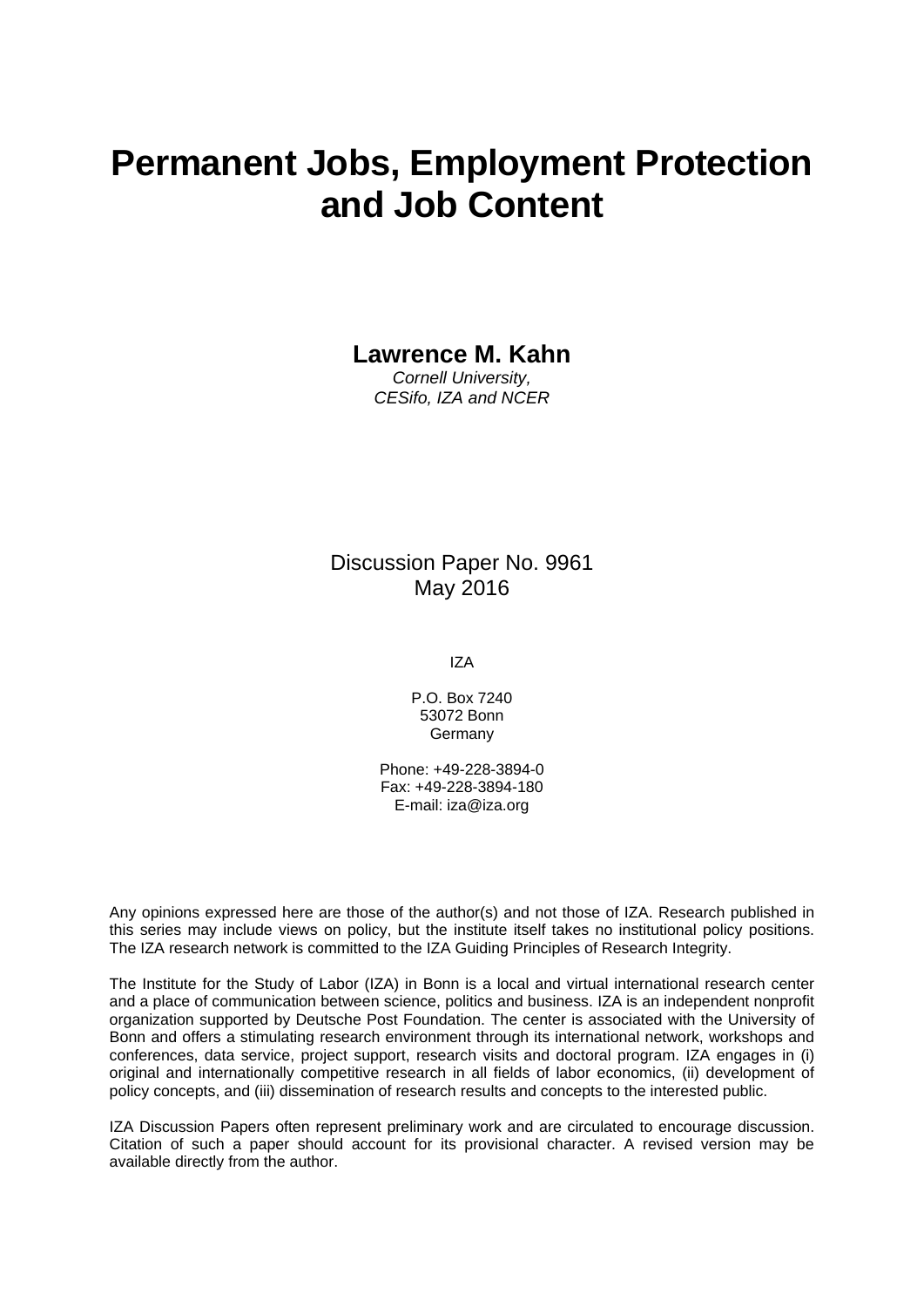IZA Discussion Paper No. 9961 May 2016

## **ABSTRACT**

## **Permanent Jobs, Employment Protection and Job Content\***

Using Programme for the International Assessment of Adult Competencies (PIAAC) data for 21 countries, I study the impact of employment protection laws (EPL) on job content. Economic theories predict that stricter protection increases workers' willingness to make firmspecific investments. These theories also predict that stricter protection leads firms to raise their hiring and promotion standards for permanent jobs. Both of these mechanisms predict higher levels of job content in permanent than in temporary jobs; further, it is predicted that stricter EPL increases the gap in job content between permanent and temporary jobs due both to workers' investments and firm hiring standards. I found support for both sets of predictions. First, in almost all cases, workers' self-reported use of influence, reading, writing, planning, numeracy and ict skills, and their task discretion, were higher in permanent than in temporary jobs. Second, stricter EPL raised the gap in job content for influence, reading, writing and planning skills used in permanent jobs vs. temporary jobs, controlling for industry, occupation and human capital. This finding suggests that workers are making firm-specific (or perhaps occupation- or industry- specific) investments that raise their productivity levels and thus warrant higher level job content. These effects became larger when I did not control for industry, occupation, government employment, and human capital variables including schooling, actual labor market experience, cognitive test scores and nativity status. The larger effects of EPL without these controls provide some indirect support for the idea that EPL leads firms to raise their hiring standards.

JEL Classification: J31, J42

Keywords: job content, skills, permanent employment, employment protection laws, temporary jobs

Corresponding author:

Lawrence M. Kahn Cornell University 258 Ives Hall Ithaca, New York 14583 USA E-mail: lmk12@cornell.edu

 $\overline{a}$ 

<sup>\*</sup> Preliminary draft. Comments welcome. The author thanks Eric Hanushek for advice about the PIAAC database and additional country data.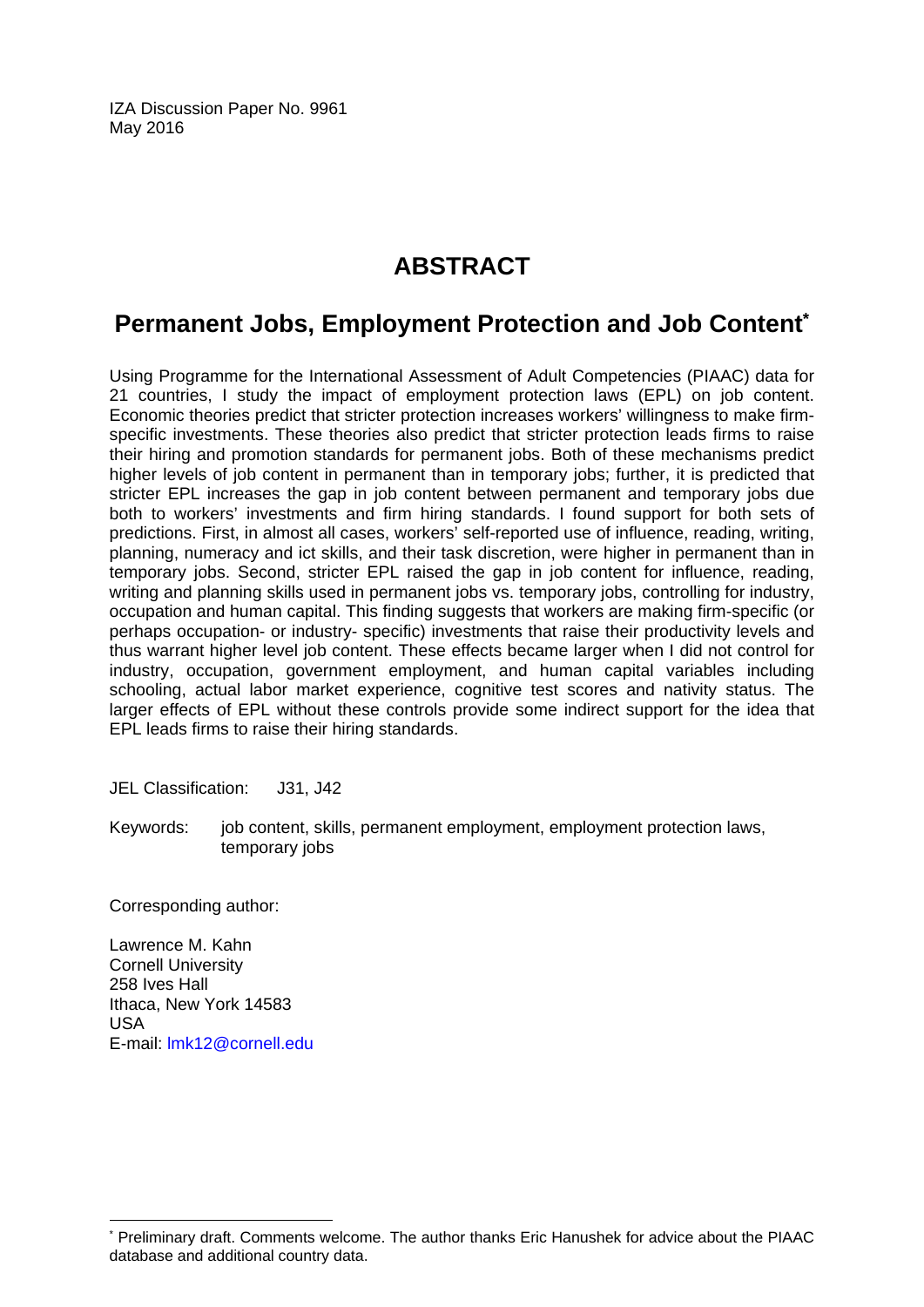#### **I. Introduction**

Over the last three decades, economists have devoted considerable attention to studying the impact of employment protection laws (EPL) on a variety of labor market and macroeconomic outcomes. These include overall unemployment, productivity, labor market dynamism, labor market segmentation, and wage inequality. Laws making it expensive or administratively cumbersome to fire workers have been said to reduce incentives for job creation, possibly leading to high levels of unemployment in some European countries (OECD 2004). On the other hand, by reducing firms' incentive to lay workers off, such laws may deter one source of unemployment—job loss. The overall impact of such laws on the average level of labor demand may thus be theoretically ambiguous (Bertola 1992).

Microeconomic research on the impact of EPL has studied their effects on labor market flows as well as firm hiring decisions. By deterring hiring and firing, EPL are said to reduce labor mobility, possibly reducing overall labor productivity by deterring labor reallocation (Bentolila and Bertola 1990). On firm hiring, economists have emphasized that stronger EPL leads firms to raise their standards before hiring or promoting workers into permanent jobs (Blanchard and Landier 2002). These laws may thus increase the concentration of new entrants into temporary jobs, from which employers can fire workers with relatively little penalty (Kahn 2007).

In this paper, I study a further consequence of EPL's impact on hiring and promotion standards for permanent jobs. Specifically, by leading firms to raise their hiring and promotion standards for entry into permanent jobs, EPL may indirectly lead firms to assign higher-level skilled tasks to these workers to a greater degree than otherwise would be the case. Such tasks include communicating with or influencing the work of other employees, and also may involve a higher level of autonomy or self-supervision than otherwise. These higher-level tasks have been emphasized in recent discussions of the polarization of the labor market, in which the demand for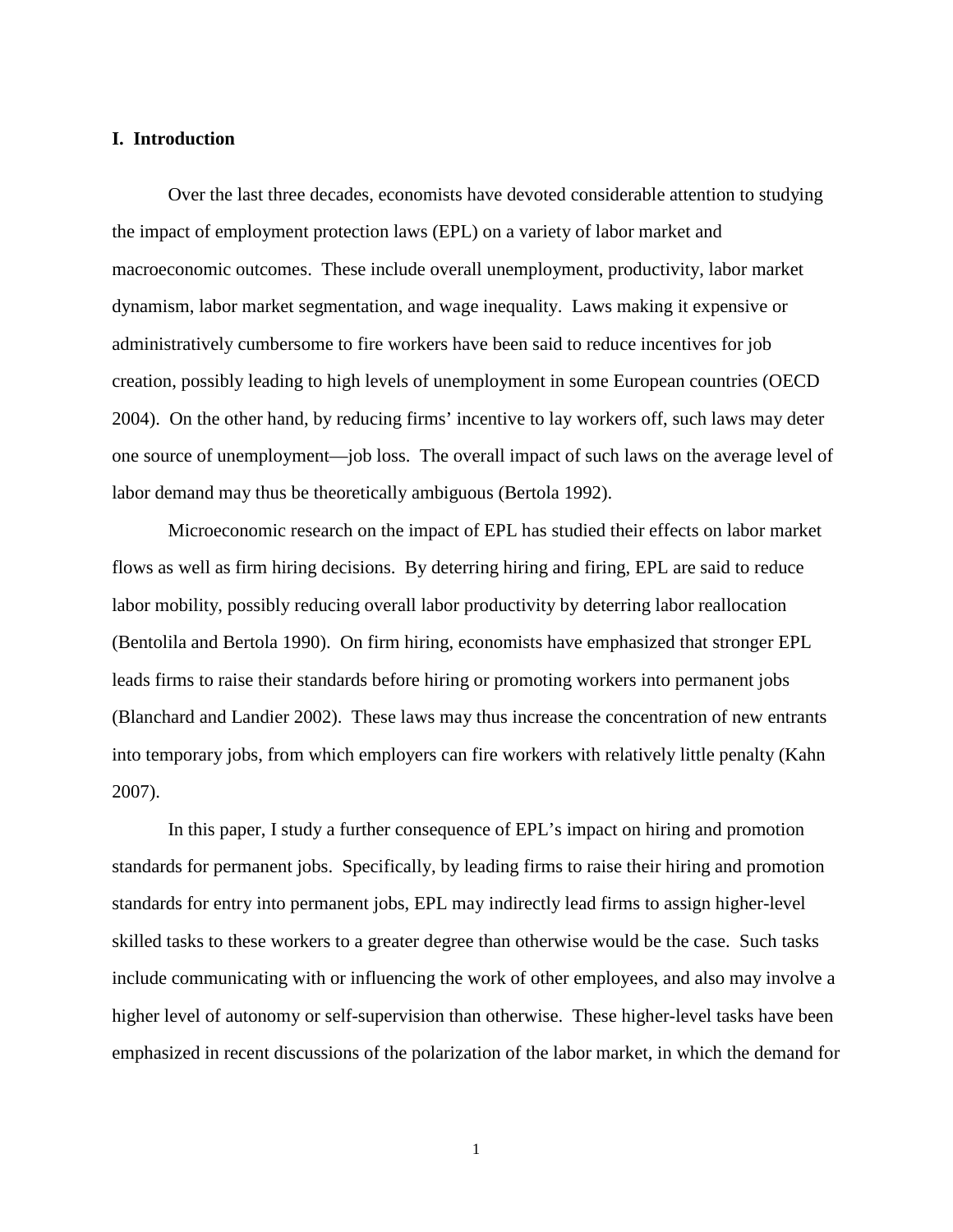routinized, middle-level tasks has fallen relative to the higher level tasks and the nonroutine manual tasks (Acemoglu and Autor 2011).

EPL can lead firms to assign higher level tasks to their permanent workers through several mechanisms. On the one hand, EPL may lead firms to hire more skilled workers for permanent jobs than otherwise, and worker skill and higher level tasks may be complements. On the other hand, taking on higher level tasks may require the worker to make firm-specific investments. Having the employment stability that is a result of EPL may increase workers' willingness to make such investments. In the absence of EPL, firms might not provide employment security out of concerns of adverse selection (Levine 1991) or because of difficulties in observing employees' effort levels (MacLeod and Nakavachara 2007).

In this paper, I use data from the Programme for the International Assessment of Adult Competencies (PIAAC) microdata base to study the relationships among permanent employment, temporary employment, EPL, and the task content of jobs. The PIAAC contains information on individual workers' job content, including self-reported measures of the degree to which their jobs require higher level content such as reading, writing, influencing other workers, task discretion, planning, numeracy skills, and information and computer technology skills. In addition, the data include measures of worker cognitive skills, schooling, actual labor market experience, industry and occupation, permitting a detailed control for measured worker ability. Moreover, the data include information on the type of employment contract one has, specifically, whether it is a temporary or a permanent contract. A key implication of economic theories of permanent employment is that workers on permanent jobs will be given higher level tasks than those on temporary jobs. Moreover, this gap should be wider the more strict employment protection mandates are, due to the higher promotion/hiring standards into permanent jobs that such mandates cause.

These predictions are borne out in the PIAAC data. First, in virtually every country, those on permanent jobs perform considerably higher level tasks than those on temporary jobs, even after controlling for cognitive skills, nativity, experience, schooling, industry and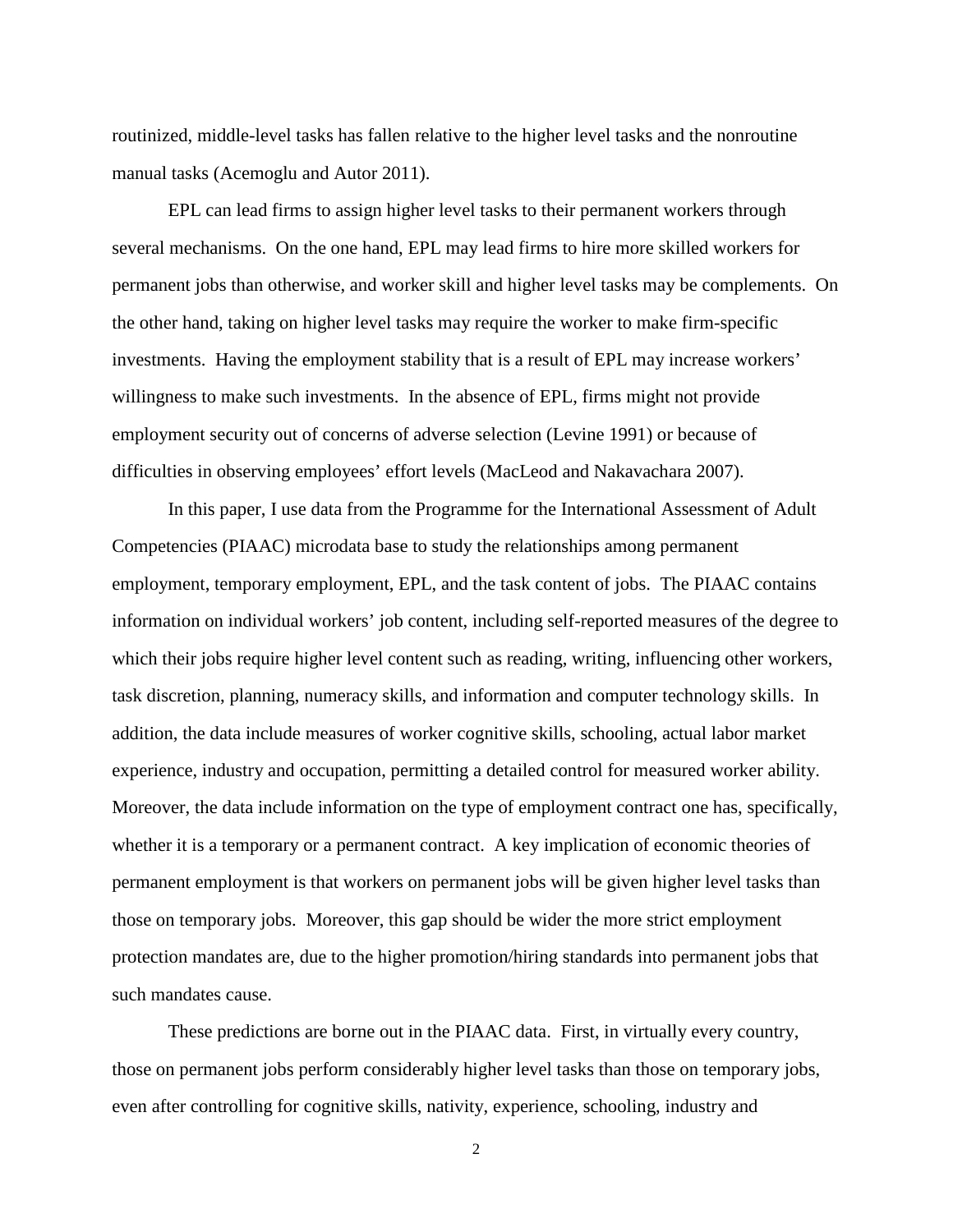occupation. Second, a country's unexplained gap in the incidence of such tasks between permanent and temporary jobs is significantly positively related to the OECD's measure of employment protection strictness, even controlling for other national institutions such as collective bargaining coverage and product market regulation. Thus, EPL may accelerate the polarization of the labor market both by increasing the demand for higher level job tasks and by creating a larger gap than otherwise between the job content of permanent and temporary jobs.

## **II. Previous Research on the Impact of Employment Protection on Productivity and This Paper's Contribution**

Previous research on the impact of EPL on productivity has emphasized several routes through which these laws can affect firm performance. First, some have argued that because employment protection can discourage both job destruction and job creation, EPL reduces labor market dynamism (Micco and Pagés 2006). This effect has been found to reduce productivity growth, as EPL hinders the labor market's adjustment to changing relative demands and supplies. Specifically, Bassanini, Nunziata and Venn (2009) studied an international panel of industries from 1982-2003 for 16 OECD countries and found that EPL reduced both total factor productivity growth and total labor productivity growth in volatile industries—those with high US layoff rates, where EPL is expected to be binding.

Second, some have studied the impact of EPL on productivity levels, an outcome related to but distinct from growth in productivity. For example, EPL has the potential to raise labor costs. This outcome can occur if EPL involves some wasted expenses (from the point of view of workers and firms) on compliance costs such as legal fees and administrative costs. However, where EPL involves mandated severance pay, it is possible that wages will adjust downward to fully compensate for the costs EPL imposes (Lazear 1990). But if wages aren't free to fully adjust, then EPL can in principle raise labor costs even where it only mandates severance pay (Belot, Boone and van Ours 2007). In this case, we expect substitution of capital for labor in the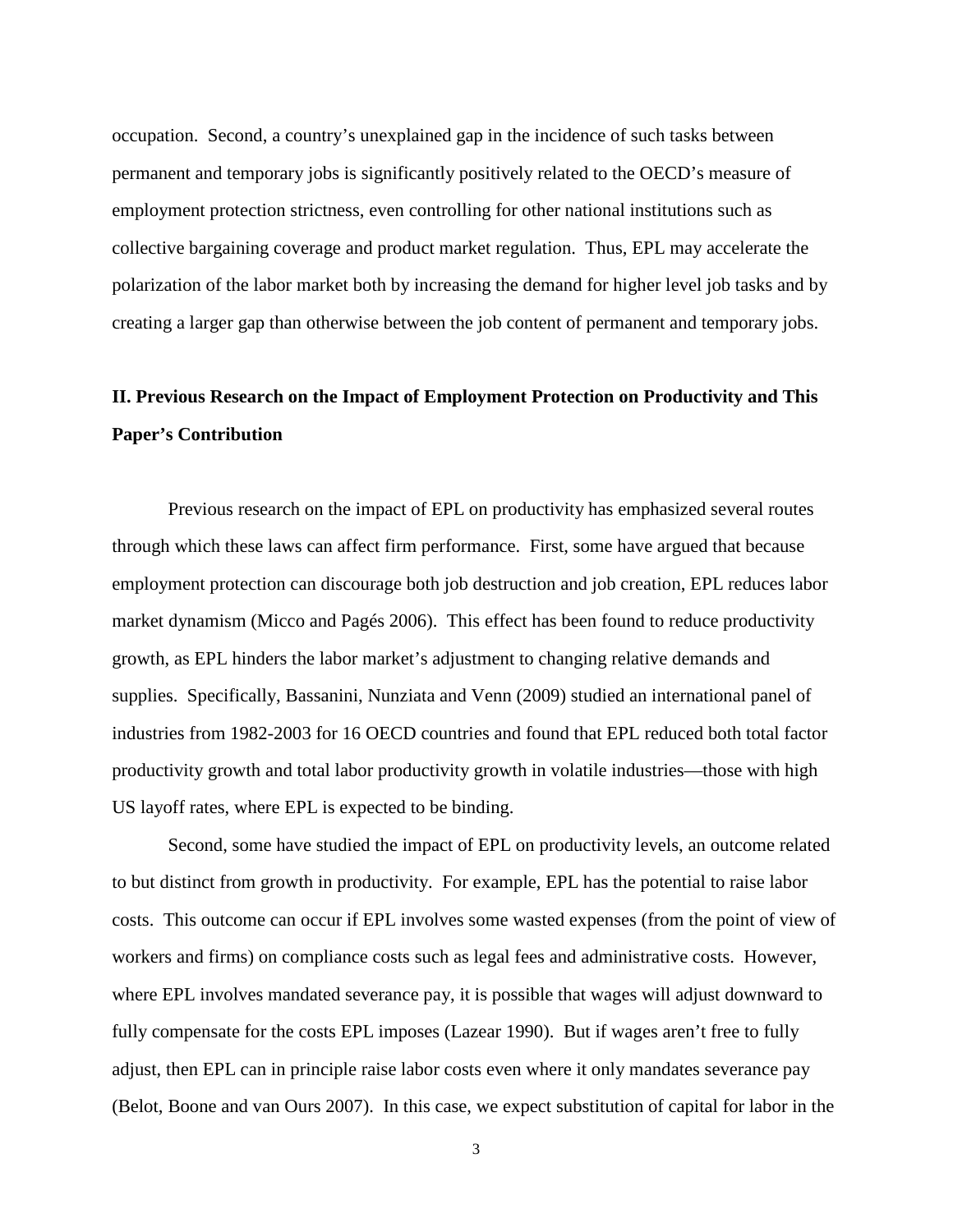long run. Labor productivity would rise but total factor productivity would fall, since firms would have chosen less efficient production techniques as a result of the rise in labor costs. Autor, Kerr and Kugler (2007) test these predictions across US states where different states provide differing rights for workers to sue for wrongful discharge. In a panel of states, where such rights were enacted at different times, Autor, Kerr and Kugler (2007) find support for both of these predictions. Having the right to sue for wrongful discharge leads to higher labor productivity but lower total factor productivity.

While the research just mentioned that studies productivity growth or levels suggests that EPL may lead to efficiency losses, there is another strand of research that implies a role for EPL in alleviating some information-based market failures. Economists following this line of reasoning have suggested that in the typical workplace, efficiency can be enhanced if employees make firm-specific investments. However, since such investments may not be observable, it may not be possible to write contracts rewarding workers for making them. Moreover, if workers don't have job security, they may be reluctant to make investments since they will be lost upon discharge from the firm (MacLeod and Nakavachara 2007). While firms in these circumstances may have an incentive to offer job security even without EPL, there are several reasons why the voluntary level of security may be inefficient. First, if one firm offers job security, it is likely to attract the workers who would anticipate the highest probability of being fired in the absence of job security. This kind of adverse selection could deter firms from offering job security, and EPL could under these circumstances be efficiency-enhancing (Levine 1991). Second, a firm might not be able to credibly offer an assurance of only just cause dismissals because workers can't verify which dismissals may be justified and which ones might not (MacLeod and Nakavachara 2007). Mandated protection against unjust dismissals can therefore have allocative effects and could enhance labor market efficiency. Third, as noted earlier, if wages can't adjust downward, then a firm might be deterred from offering as full a promise of job security as would be optimal from a social point of view (Belot, Boone and van Ours 2007).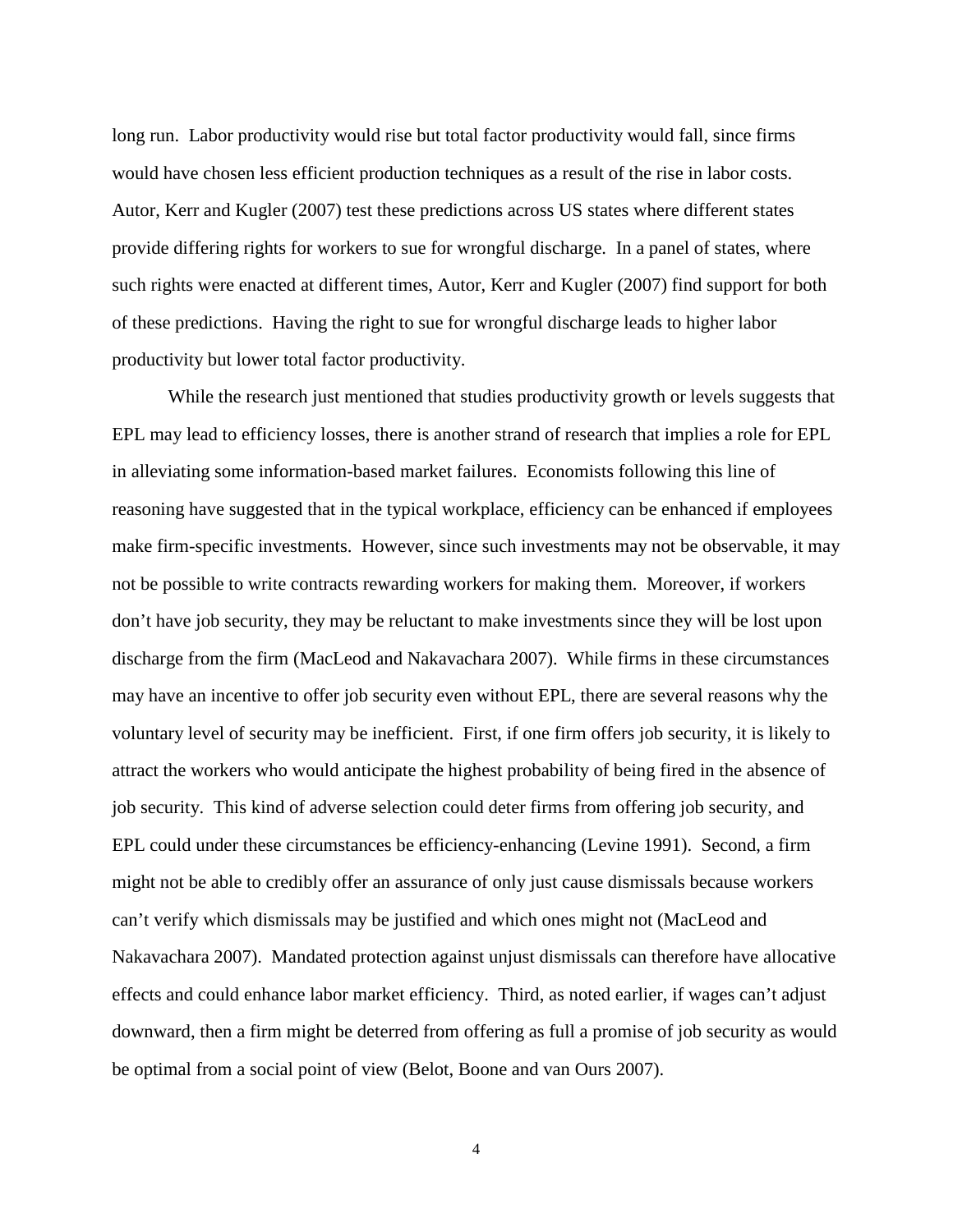MacLeod and Nakavachara (2007) reason that worker investments in firm-specific skills are more likely to occur in more highly skilled occupations than in less-skilled jobs. The authors use the variation across US states in the right to sue over unjust cause dismissals to conclude that these rights raise firms' use of technologies using higher-skilled workers. This result provides some indirect support for the reasoning outlined above.

This paper's framework is in the same spirit as the research just described in which EPL is predicted to or found to change firms' production techniques. Specifically, I use recentlycollected PIAAC data on individuals from 21 countries to study the impact of EPL on job content. The PIAAC collected information on characteristics of individuals' jobs such as the degree to which they influence others' work, the degree of autonomy they have, and their use of planning, reading, writing, mathematics and information and computer technology. These aspects of job content are very likely to be positively correlated with the kind of firm-specific investments emphasized in the literature on EPL. Much of the economic literature on job content assigns the occupational averages of job tasks to individuals based on the occupation they report (e.g. Autor and Acemoglu 2011). In contrast, the PIAAC contains information on individuals' own job content and thus may suffer less from errors than using occupational averages would entail, subject of course to individuals' errors in reporting their job content. The PIAAC also collected detailed information on workers' cognitive skills and actual labor market experience, two important measures of worker skills that most data sets have no information on. Moreover, I note that in OECD countries permanent and temporary jobs usually differ greatly in the degree to which workers have job security. Thus, within a country, it may be useful to compare the job content of permanent and temporary jobs, and the research above implies that those on permanent jobs will engage in the types of tasks just mentioned to a greater degree than those on temporary jobs, other things equal. Further, as discussed below, the gap between the job content of permanent and that of temporary jobs is expected to be greater the more strict EPL is with respect to permanent employment.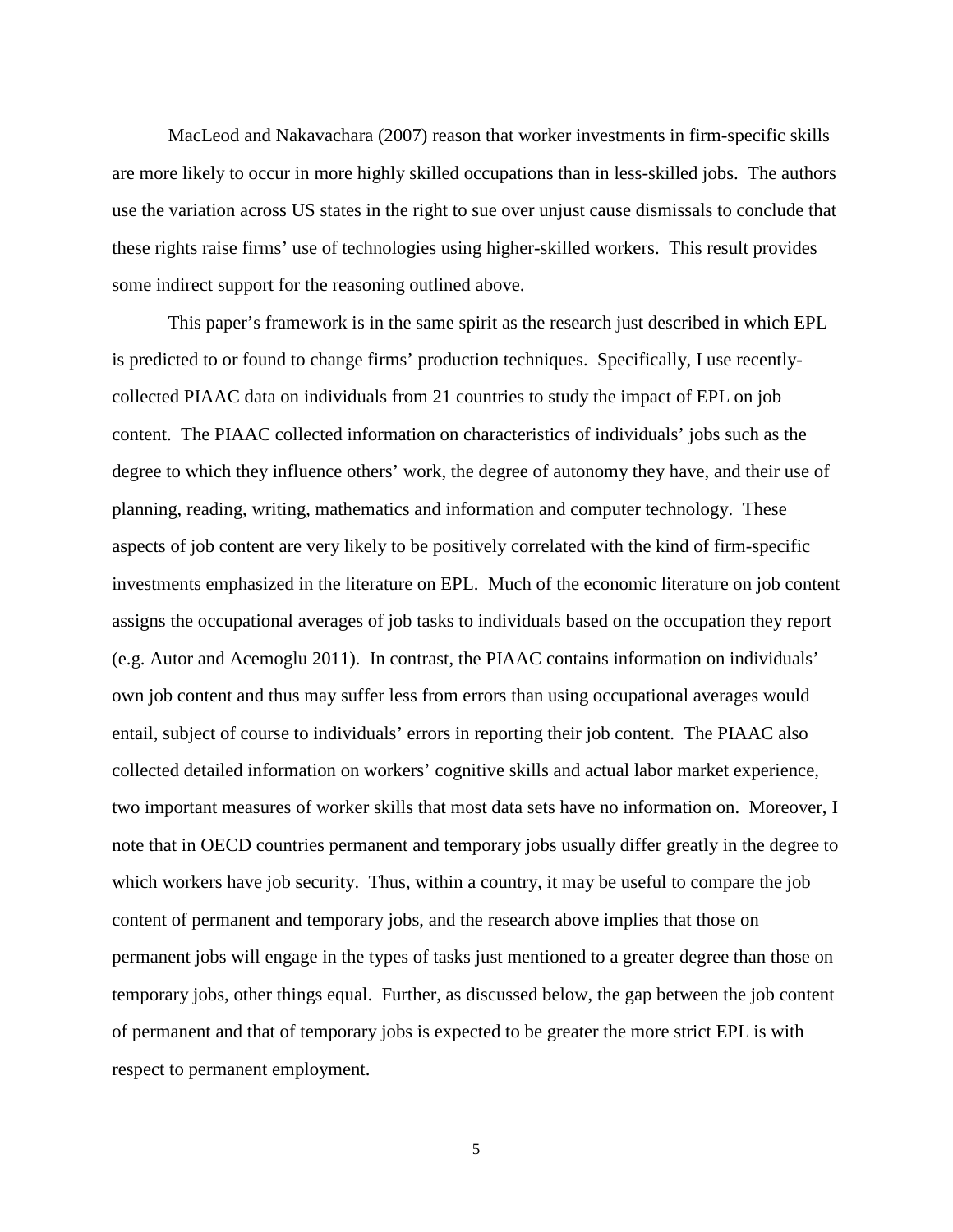The literature on the impact of EPL, hiring standards, and firm-specific investments suggests several routes through which EPL can affect job content. First, MacLeod and Nakavachara's (2007) model implies that for a given worker in a given industry and occupation, greater employment protection will lead to more firm-specific investments by that worker. This prediction implies that the EPL will raise the gap in job content between permanent (i.e. protected) and temporary jobs (i.e. less protected) controlling for individual worker skills, industry and occupation. Second, to the extent that EPL raises labor costs, it can be expected to affect the industry-occupation mix of a country, since some industries and occupations are likely to be more prone to dismissals in the absence of EPL than others. This reasoning implies that the full effects of EPL on observed job content will not be accounted for if one controls for industry and occupation. Third, Blanchard and Landier's (2002) model of hiring and promotion standards implies that EPL will raise the standards firms will use in granting permanent employment status. These higher productivity individuals will be likely to be given higher level tasks. For example, workers who are more literate are likely to be more productive on tasks that involve writing reports and communicating with others than workers who are less literate. This model implies that controlling for worker human capital characteristics such as schooling, experience and cognitive ability may also understate the full impact of EPL on the relative levels of job content in permanent vs. temporary jobs and thus dualism in the labor market. One can potentially gain insight on these routes of impact of EPL on job content by comparing empirical models that control for industry, occupation, and human capital characteristics and ones that don't. In the empirical work described below, I conduct such a comparison.

#### **III. The PIAAC Database**

I use the PIAAC microdata base to study the impact of EPL on job content. The data collection was supervised by the OECD; the surveys were conducted from August 2011 to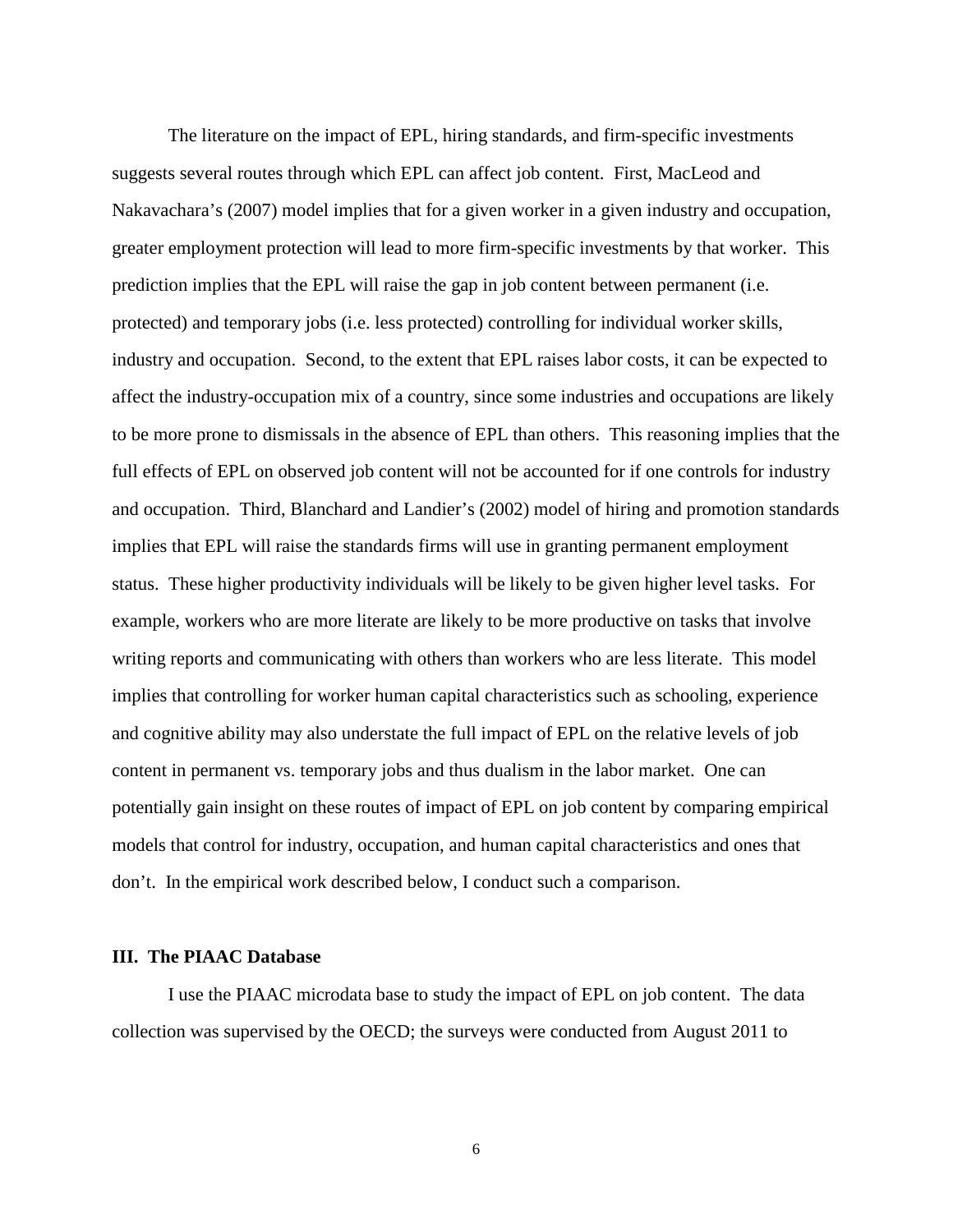March 20[1](#page-9-0)2 and cover a cross-section of 24 countries.<sup>1</sup> Of these, I am able to use 21 countries which have data available on key explanatory and dependent variables: Australia, Austria, Belgium, Britain, Czech Republic, Denmark, Estonia, Finland, France, Ireland, Italy, Japan, Korea, Netherlands, Norway, Poland, Russia, Slovak Republic, Spain, Sweden, and the USA. The PIAAC is distinctive for having detailed measures of cognitive ability that come from tests that allow international comparisons. Cognitive ability in three areas is measured: i) Literacy; ii) Numeracy; iii) Problem-solving in technology-rich environments. The OECD used Item Response Theory to construct plausible values for each of these types of cognitive ability measures based on respondents' answers to questions (OECD [2](#page-9-1)013b, Chapter 17).<sup>2</sup>

In addition, the database includes self-reported measures of the following relevant aspects of job content: i) influence over others at work; ii) task discretion; iii) use of reading at work; iv) use of writing at work; v) extent of planning at work; vi) use of numeracy skills at work; vii) use of information and computer technology skills at work. These measures were created by the OECD based on individuals' answers to questions about job content and are scaled so that the overall sample mean across countries is 2.0 and variance is 1.0 (OECD 2013a, p. 143). The types of activities and skills that make up these categories of job content are listed in Table 1.

One concern about the international data is that there may be country-specific differences in the way people take tests or respond to questions about job content. To some degree the effects of these possible differences will be alleviated by comparing permanent and temporary jobs within each country. In addition to the data on job content, the PIAAC collected information on one's type of employment contract—i.e., temporary or permanent. In my basic analyses, I keep only those with permanent or fixed term contracts, thus deleting observations for apprentices, those working for a temporary work agency and those with no contract. However,

<span id="page-9-0"></span><sup>&</sup>lt;sup>1</sup> For further description of the PIAAC data, see OECD (2013a, b and c) and Hanushek, Schwerdt, Wiederhold, and Woessmann (2015).

<span id="page-9-1"></span><sup>&</sup>lt;sup>2</sup> The OECD produced 10 plausible values for each cognitive skill, and I use the first plausible value in each case, following Hanushek, Schwerdt, Wiederhold, and Woessmann (2015).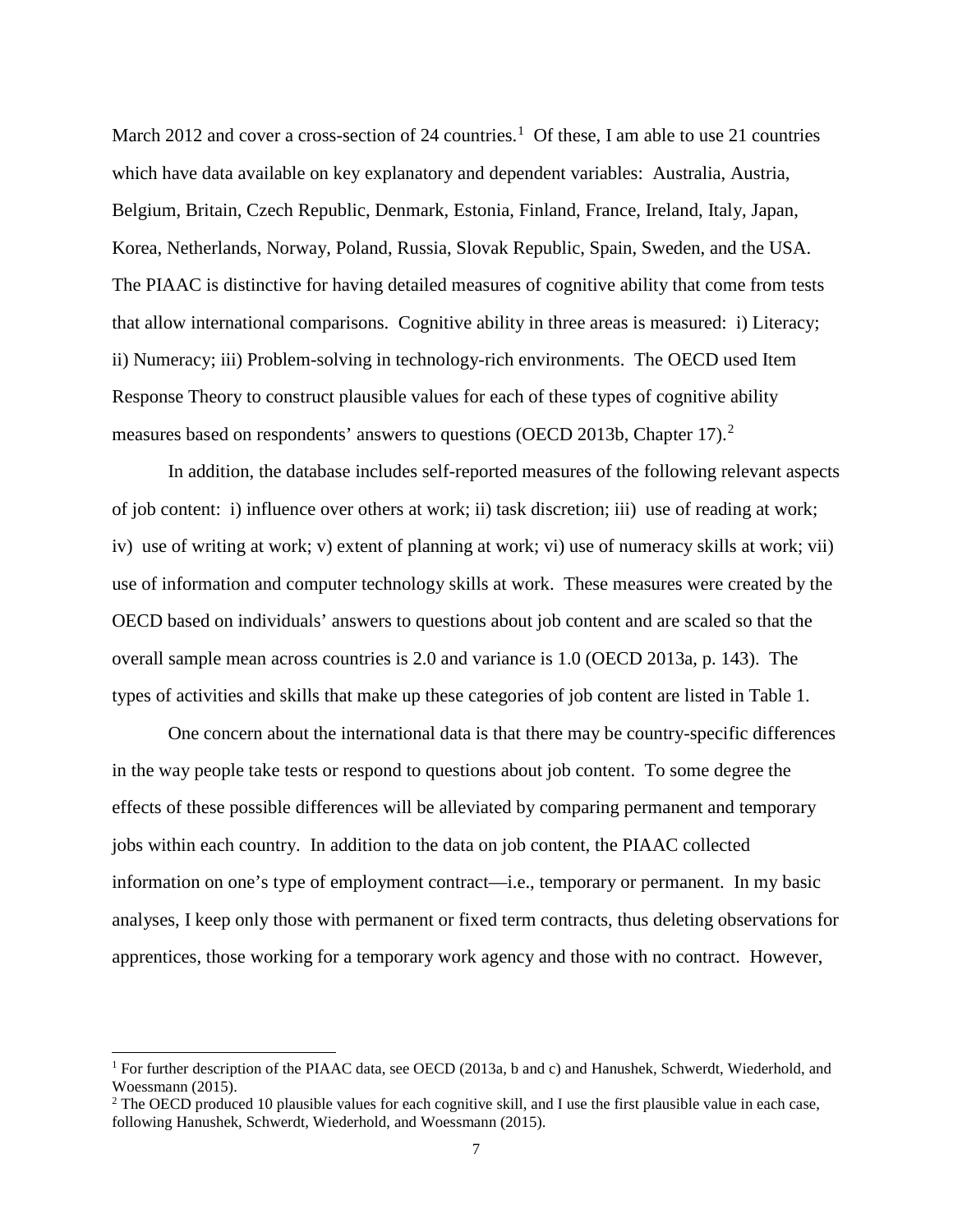when I included those working for a temporary work agency and coded them as having temporary jobs, the results were very similar.

In addition to the basic cognitive skill and job content information, the PIAAC measures actual labor market experience, unlike most publicly-available, nationally-representative data bases. This variable has been found to be especially important in understanding gender differences in labor market outcomes, since women tend to have more interrupted careers than men do (Mincer and Polachek 1974; O'Neill and Polachek 1993; Blau and Kahn 1997). The PIAAC also has basic demographic information such as age, nativity, gender and schooling, as well as a set of indicators for government employment, occupation and industry. For each country, I include measures of EPL strictness, collective bargaining coverage, and entry regulation, which I take from the data assembled by Hanushek, Schwerdt, Wiederhold and Woessmann (2015) and from Venn (2009). My main focus will be on the impact of EPL on the difference in job content between those in permanent jobs and those on temporary jobs.

#### **IV. Sample Characteristics of the PIAAC**

Table 2 contains mean values of key job content and explanatory variables displayed separately by employment contract type. The Table aggregates the 21 countries and uses adjusted sampling weights in which each country is given equal weight. Appendix Tables A1 and A2 show data separately by country. The PIAAC restricts the sample to ages 16-65, and I use that restriction in this paper. In Table 2, I first show descriptive statistics for men and women pooled and then separately by gender. Job content variables include the use of reading, writing, numeracy or information technology skills, as well as the level of influence on other people's work, the degree of task discretion, the use of planning, the use of numeracy skills, and the use of information and computer technology skills. In each case, permanent jobs exhibit higher levels of these skills and tasks on average than temporary jobs, in line with the reasoning about firing costs discussed above. The average gap in these skills and tasks between permanent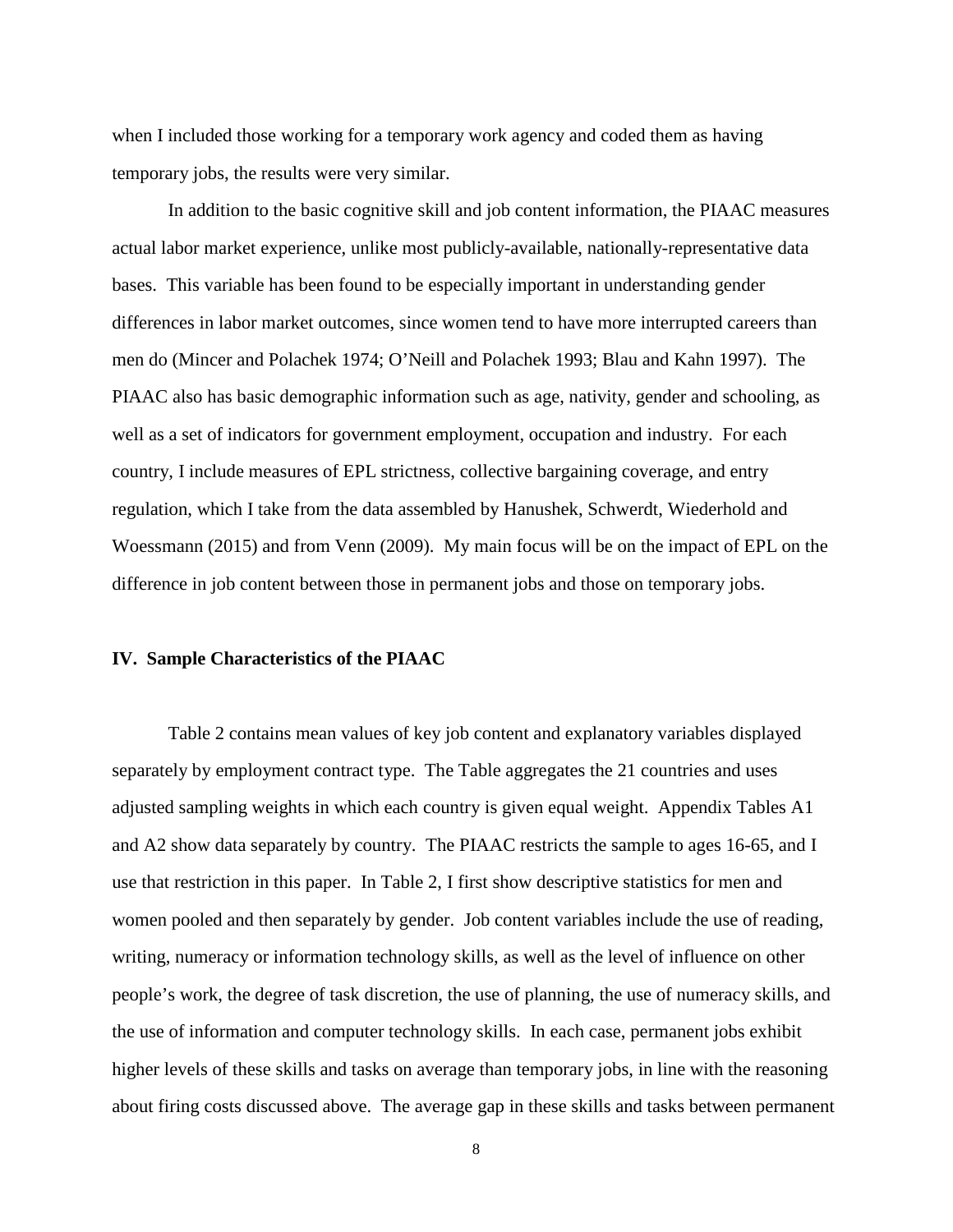and temporary jobs ranges from 0.0689 (influence) to 0.1891 (task discretion) standard deviation units. $3$ 

To assess the magnitude of these differences, I use log hourly earnings regressions to attach dollar values to differences in job content. The purpose of the regressions isn't to estimate a causal relationship between exogenously changing job content and an individual's wages. Rather, the goal is to translate differences in job content into job value differences. These value differences could come about either due to additional training needed to do a job with, for example, one standard deviation more task autonomy. Alternatively, the value differences could be caused by higher hiring standards necessitated by increasing the task autonomy of a job. I estimated regressions pooled by gender and country of log hourly earnings (in U.S. purchasingpower-parity currency units) of the following form:

(1) ln w=a<sub>0</sub> + a<sub>1</sub>female + a<sub>2</sub>influence + a<sub>3</sub>reading + a<sub>4</sub>writing + a<sub>5</sub>(task autonomy) +a<sub>6</sub>planning + a<sub>7</sub>numeracy + a<sub>8</sub>ict +  $d_i$  + B'X +u,

where for each individual in country j, w is hourly earnings, female is a female dummy variable, influence-ict are the individual's job content measures for influence, reading, writing, task autonomy, planning, numeracy and information and computer technology skills respectively,  $d_i$ is a country effect, X is a vector of controls, and u is a disturbance term.<sup>[4](#page-11-1)</sup>

In equation (1), the X vector includes years of schooling, actual labor market experience and its square, numeracy and literacy test scores, and an immigrant dummy. Thus, equation (1) in effect computes prices of job content variables controlling for measured human capital and demographic characteristics. I also estimated (1) excluding the X variables. By excluding X, we can assess the gross value differences associated with different jobs, part of which may come about through the hiring of better-qualified workers. I don't control for industry and occupation

<span id="page-11-0"></span><sup>&</sup>lt;sup>3</sup> Recall that the job content variables have been scaled to have variance equal to 1.0.

<span id="page-11-1"></span><sup>&</sup>lt;sup>4</sup> In the analysis of wages, I only keep observations with hourly earnings greater than or equal to \$2 and less than or equal to \$500.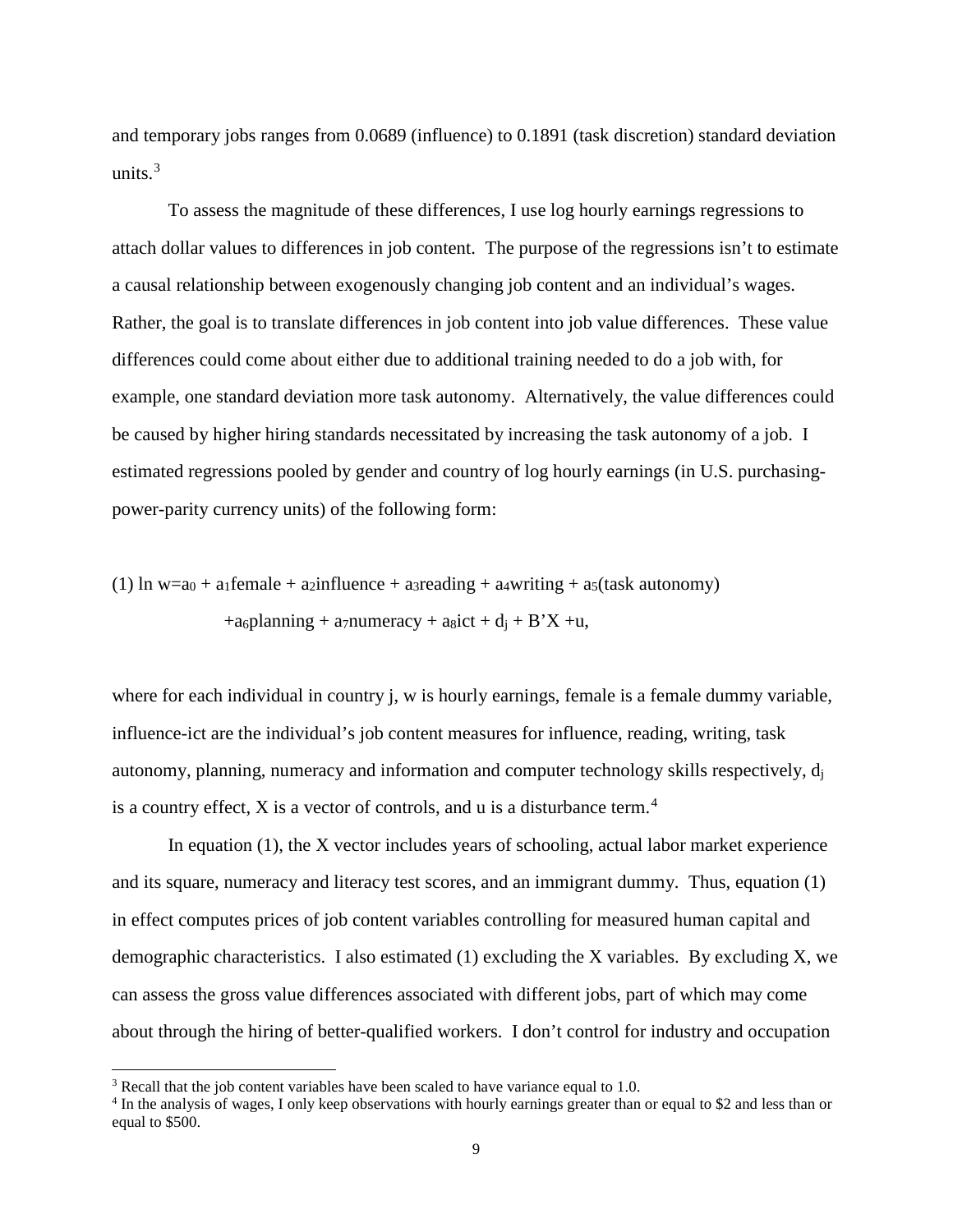in (1) because, for example, increasing from minimal to maximal use of information and computer technology skills is likely to entail a different occupation and possibly even a different industry. Finally, in (1) I cluster the standard errors by country.

The results of the wage regressions are shown in Appendix Table A3. When I don't control for human capital variables and the immigration indicator, the wage coefficients of the job content variables are all positive, with four of the seven highly statistically significant (influence, reading, task discretion, and ict). Controlling for human capital and immigration status, the effects are positive six of seven times, with a small and insignificantly negative planning coefficient. Four of the six positive coefficients remain significant. However, controlling for human capital and immigration status leads to generally smaller coefficients, suggesting that when a firm increases the skill of its jobs, it hires more skilled workers as well. Schooling, experience, numeracy test score, literacy test score and being male all, not surprisingly, are associated with higher wages.

I now use the wage regression coefficients in Appendix Table A3 to assess the differences in the value of permanent and temporary jobs based on their differences in job content. To accomplish this, I compute the following sum:

(2)  $b_2$ (influence<sub>p</sub>-influence<sub>t</sub>)+b<sub>3</sub>(reading<sub>p</sub>-reading<sub>t</sub>)+b<sub>4</sub>(writing<sub>p</sub>-writing<sub>t</sub>)+

 $b_5$ (task autonomy<sub>p</sub>-task autonomy<sub>t</sub>)+b<sub>6</sub>(planning<sub>p</sub>-planning<sub>t</sub>)+b<sub>7</sub>(numeracy<sub>p</sub>-numeracy<sub>t</sub>)  $+b_8(ict_p-ict_t)$ 

where  $b_2-b_8$  are respectively the estimated values of  $a_2-a_8$  and p and t subscripts signify the sample mean of the indicated job content variables for permanent and temporary jobs respectively.

Computing expression (2) for the two specifications of the wage regression, I find that on average in the PIAAC sample, the differences in job content between permanent and temporary jobs are associated with 0.0207 log points higher wages controlling for human capital and immigration status and 0.0353 log points not controlling for these factors, and both of these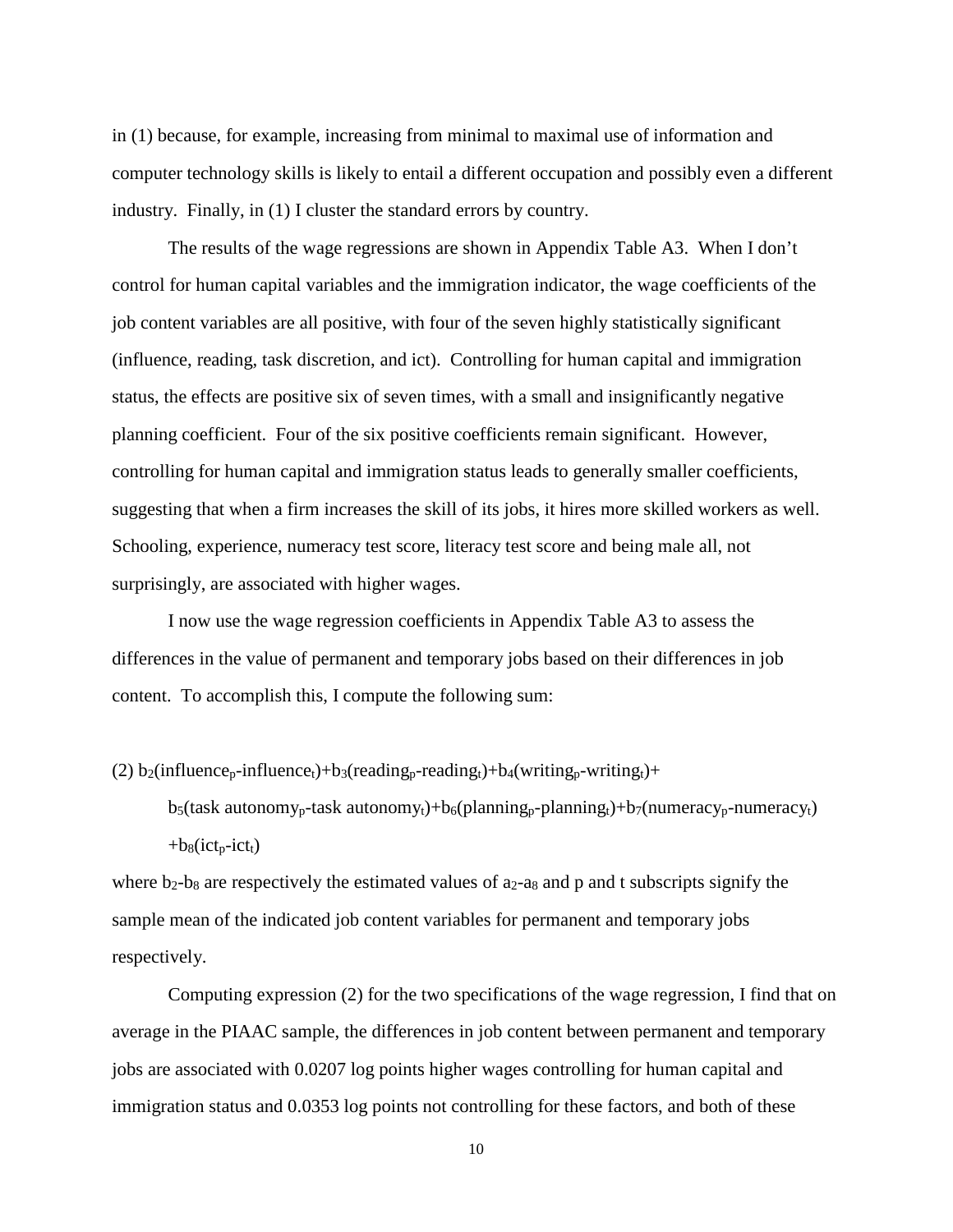effects are statistically significant at much better than the 1% level. Thus, higher level jobs are indeed associated with more favorable human capital characteristics. Of course, permanent jobs typically have a much longer duration than temporary jobs, so these hourly earnings differences will become magnified over time into larger income differences.

Looking at the other differences between worker characteristics on permanent vs. temporary jobs, we see that years of schooling are comparable. However, permanent jobs are less likely to be staffed by immigrants than temporary jobs are. Moreover, workers on permanent jobs have on average 5.2 years' more actual experience than workers on temporary jobs, and temporary jobs are disproportionately staffed by women. Similar demographic differences have been found in earlier work on temporary vs. permanent employment (Kahn 2007).<sup>[5](#page-13-0)</sup> Workers on permanent jobs have slightly higher numeracy and literacy test scores than workers on temporary jobs; however, the reverse is true for problem-solving skills. Moreover, permanent jobs are disproportionately in managerial, professional and technical occupations, while temporary jobs are more likely to be found in clerical/sales/service or blue collar occupations. Overall, then, permanent jobs are higher-level than temporary jobs.

These patterns are qualitatively similar when the sample is stratified by gender, as shown in Table 2. However, there is a larger gap in job content and skills between permanent and temporary jobs among men than among women. For example, the gap for men is larger in each of the job content variables than for women except for use of numeracy skills, where the permanent-temporary gap is about 0.14 standard deviations for men and for women. Further, among men, workers on permanent jobs have about 0.13 more years of schooling than those on temporary jobs, while among women, temporary workers actually have 0.21 more years of schooling. And test scores are higher for permanent than temporary workers among men; however, among women, temporary workers have slightly higher literacy and problem solving skills than permanent workers. Moreover, while among women, permanent workers have higher numeracy scores than temporary workers, the gap is larger for men. It is possible that these

<span id="page-13-0"></span> <sup>5</sup> Kahn's (2007) data didn't have information on experience but did have age data.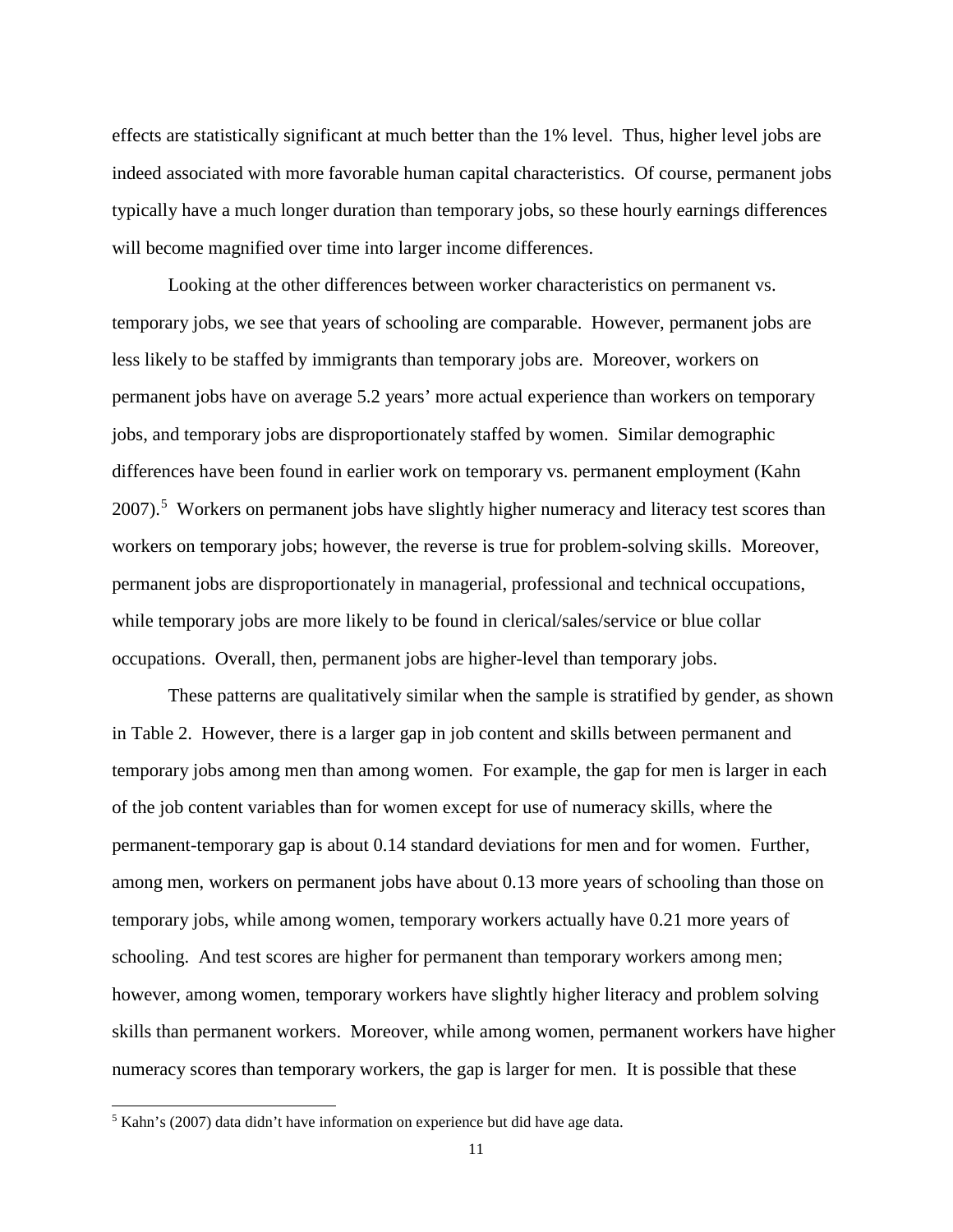gender differences reflect the fact that the temporary workers are younger, and women's education has been rising relative to men's across the OECD (Goldin, Katz and Kuziemko 2006).

As noted, Appendix Tables A1 and A2 show information on job content and worker characteristics separately by country. The patterns are similar to those in Table 1 with two important exceptions: Australia and the United States. In contrast to virtually all of the other 19 countries for which we have complete data, in the United States and Australia, temporary jobs involve more reading, writing, and influence on others than permanent jobs; and temporary jobs in the United States call for more planning than permanent jobs do. Moreover, temporary workers in the United States and Australia have more education, higher test scores, and are more likely to be in professional or technical positions than permanent workers, again in contrast to almost all of the other countries; again in contrast to the other countries, temporary workers in the United States have more work experience than those on permanent jobs.

Part of these differences between the United States and Australia on the one hand and the other countries may stem from the fact the United States has the weakest employment protection on permanent jobs, and Australia has the fourth weakest employment protection levels in our sample, making permanent jobs them less secure than in the other countries. In addition, the flexibility of the U.S. labor market—i.e., its relative lack of regulation—allows even high level jobs to be designed on a temporary basis. Workers may be willing to take such jobs in return for a chance to be hired into regular positions after having been screened in temporary jobs. For example, Kalleberg, Reynolds and Marsden (2003) surveyed U.S. organizations that used employment intermediaries and found that the most common stated reason for using such staffing methods was that the temporary workers supplied "special skills."[6](#page-14-0) 64% of firms mentioned skills as a reason for using intermediaries. Moreover, while temporary employment in the United States was traditionally associated with lower level jobs such as clerical work, in

<span id="page-14-0"></span> <sup>6</sup> While employees of temporary help agencies (an example of an employment intermediary) might be considered permanent workers, I infer that use of an intermediary is qualitatively similar to hiring someone on a temporary basis.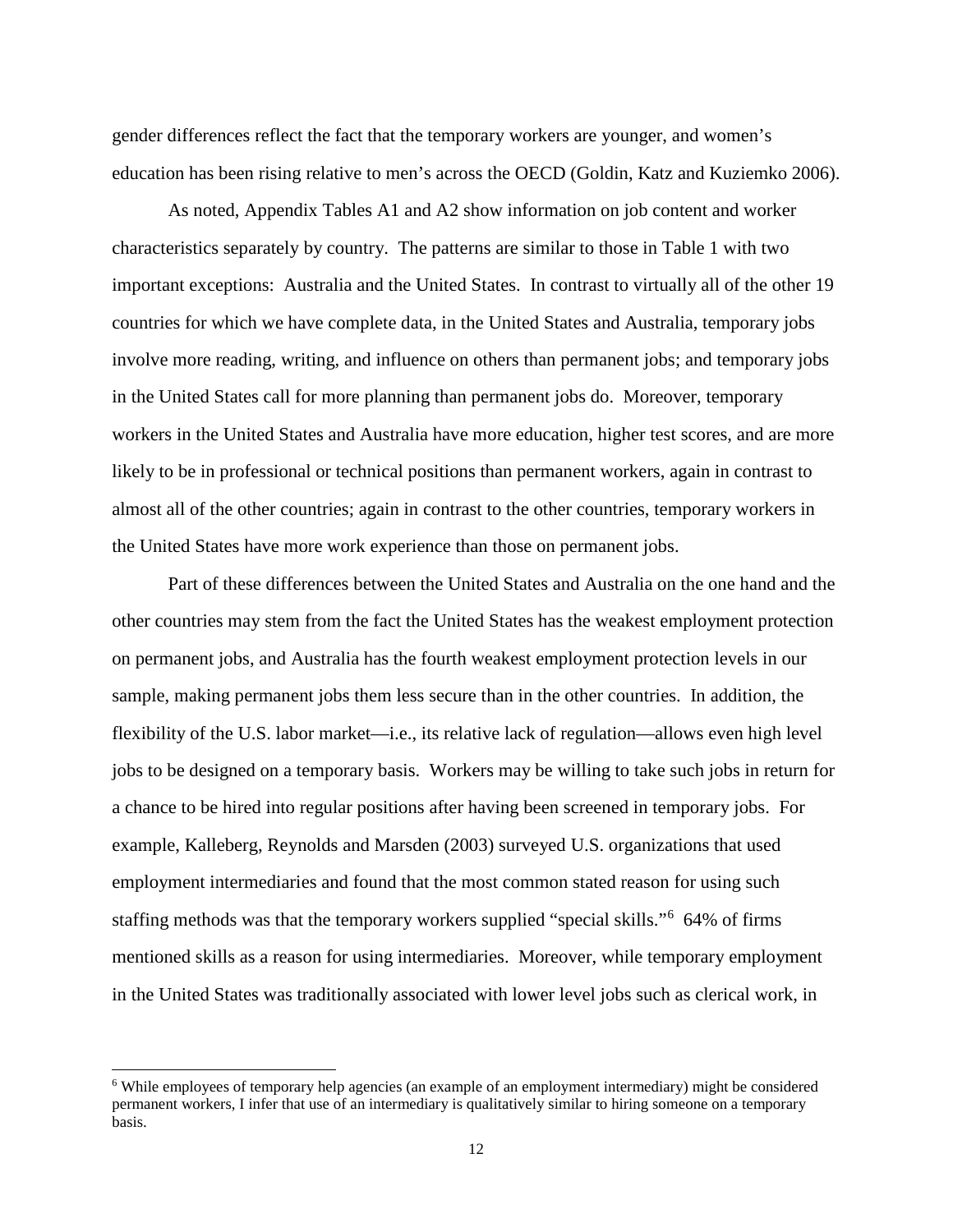the 1990s, the share that was highly skilled rose relatively and absolutely (Kunda, Barley and Evans 2002).

In the Australian case, Louie, et. al (2006) note that workers on fixed term contracts have higher level jobs and higher levels of education than workers on permanent jobs, similar to the findings shown in Tables A1 and A2. The authors suggest that recent lessening of labor market regulations in Australia may have contributed to these outcomes. Because of their differing profiles with regard to temporary employment relative to the other countries in the sample, I conducted analyses of job content both including and excluding the United States and Australia.

Figures 1-7 show univariate relationships between a country's difference in job content between permanent and temporary jobs and the OECD's measure of employment protection strictness. In the cases of influence on others, writing, reading, task discretion, and planning, a higher gap was significantly positively associated with stricter employment regulation whether or not the United States and Australia are included in the sample. However, use of numeracy skills and information technology work did not fit this pattern. There was no relationship between EPL and the permanent-temporary gap in the use of numeracy skills, and a negative relationship between EPL and the gap in information and computer technology skills, a relatively specialized job characteristic. It is likely that reading, writing, task discretion, planning and influencing others are traits that are potentially present in all jobs, and the pattern in Figures 1-5 does suggest that EPL raises the relative complexity of permanent vs temporary jobs. Of course, the Figures don't control for other influences on job content, and in the next section, I outline the methodology I use to accomplish this.

#### **V. Empirical Procedures and Results**

The basic research design used here is to assess the influence of EPL on the gap in job content between permanent and temporary jobs, controlling for other influences. The simplest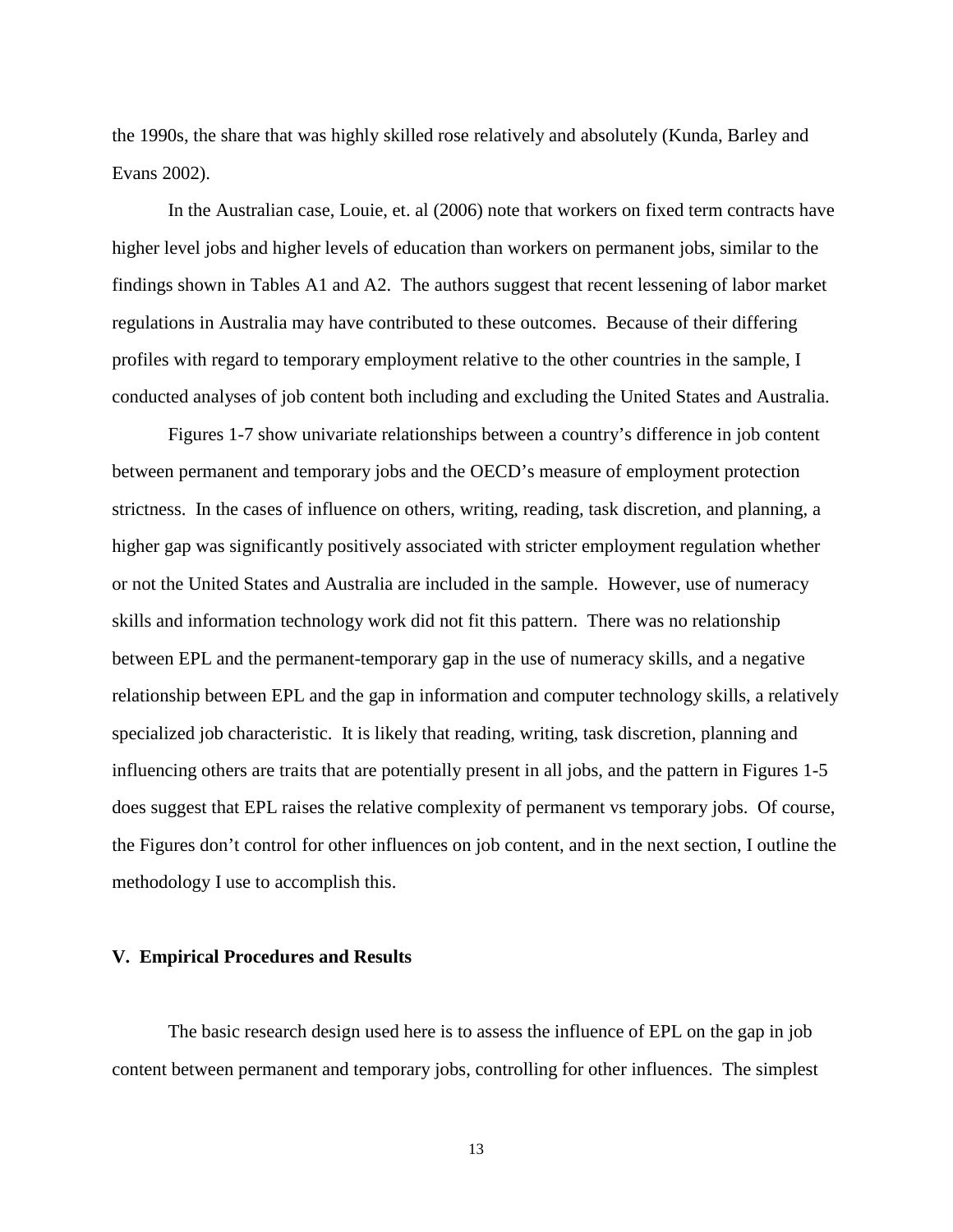analysis I implemented involved estimating separate regressions for each job content variable with the data pooled across country and gender:

### (3)  $y = f(perm, perm*EPL, perm*CBCOV, perm*PRODREG, Z, e)$

where for each individual, y is one of the job content variables (influence, reading, writing, task discretion, planning, numeracy, ict), perm is a dummy variable equaling one for those in permanent jobs, EPL is the country's employment protection strictness measure, CBCOV is the country's collective bargaining coverage rate (fraction of workers covered), PRODREG is the OECD index of product market regulation with higher values signifying more regulation, Z is a vector of controls, and e is a disturbance term.

The perm\*EPL coefficient will test the hypothesis that EPL widens the gap in job content between permanent and temporary jobs, controlling for the effects of two potentially important institutional determinants of job content: collective bargaining coverage and product market regulation. Collective bargaining can affect job security as well as labor costs and thus production technique. Product market regulation can also affect job security through protection against new entrants. Recall MacLeod and Nakavachara's (2007) model in which greater job security increased workers' investments in firm specific skills. Collective bargaining and product market regulation can thus have direct effects on job content through this mechanism, and it is plausible that the impact would not be the same for those on permanent jobs as it would be for those on temporary jobs. For example, collective bargaining is more likely to cover those in permanent jobs than in temporary employment, and product market regulation may have smaller effects on the job security of those already in protected jobs than among those on temporary jobs. On the other hand, since EPL may affect the degree of collective bargaining and even perhaps the degree of product market regulation, I also report models including only the EPL-permanent interactions.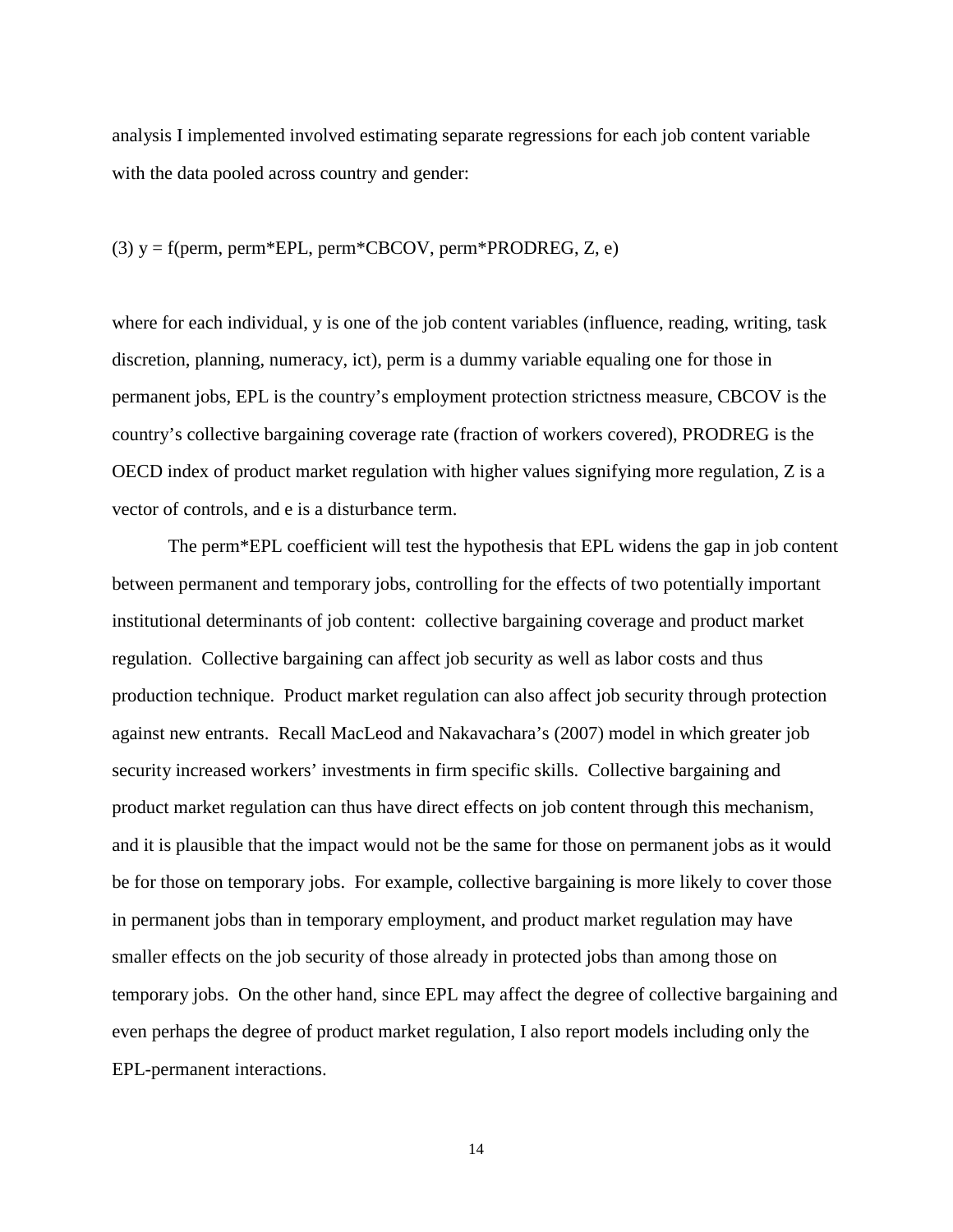As discussed above, I implement several alternative models where the control variables in Z are allowed to vary. First, I include the following controls in Z: a female dummy variable, years of schooling, years of actual labor market experience and its square, an immigrant dummy variable, numeracy test score, literacy test score, a government employment indicator, industry and occupation dummy variables, and country dummy variables.<sup>[7](#page-17-0)</sup> Note that the inclusion of country dummy variables fully absorbs the main effects of employment protection, collective bargaining coverage, and product market regulation. I estimate f(-) as a linear regression and cluster the standard errors at the country level. The Z variables include some measures of skills such as schooling, experience, test scores and nativity, which may also be a proxy for discrimination. In addition, the controls for industry and occupation adjust for exogenous factors that could affect job content, since, for example, professional and technical jobs are likely to have higher level cognitive content than manual occupations.

Second, as noted, employment protection may affect the industrial and occupational mix by altering labor and other costs differentially across sectors and occupations. Thus, I also estimate (3) by excluding the industry and occupation dummies and the government dummy. Third, because EPL is likely to affect hiring standards, I further estimate a version of (3) excluding the human capital and immigrant variables (schooling, experience, test scores, and the immigrant dummy variable).<sup>[8](#page-17-1)</sup> In addition, because of the seemingly idiosyncratic patterns in the United States described earlier, I also estimate equation (3) excluding the United States. And because the female labor market may differ from the male labor market in occupations and reward structures, I also estimate (3) separately by gender.

While pooling country (and gender) gives the largest sample size, equation (3) forces the effect of each variable to be the same for each country other than the perm-interactions which of

<span id="page-17-0"></span> $^7$  As noted, the PIAAC also conducted tests of problem-solving ability. However, because these were administered to far fewer people than the numeracy and literacy tests, I don't use the problem solving test score in my main analyses. But when I re-estimated the basic models including problem solving, the results were very similar to those presented in the paper.

<span id="page-17-1"></span><sup>&</sup>lt;sup>8</sup> I include the gender dummy variable to account for compositional differences in the labor force, although the results were not affected by excluding this variable as well.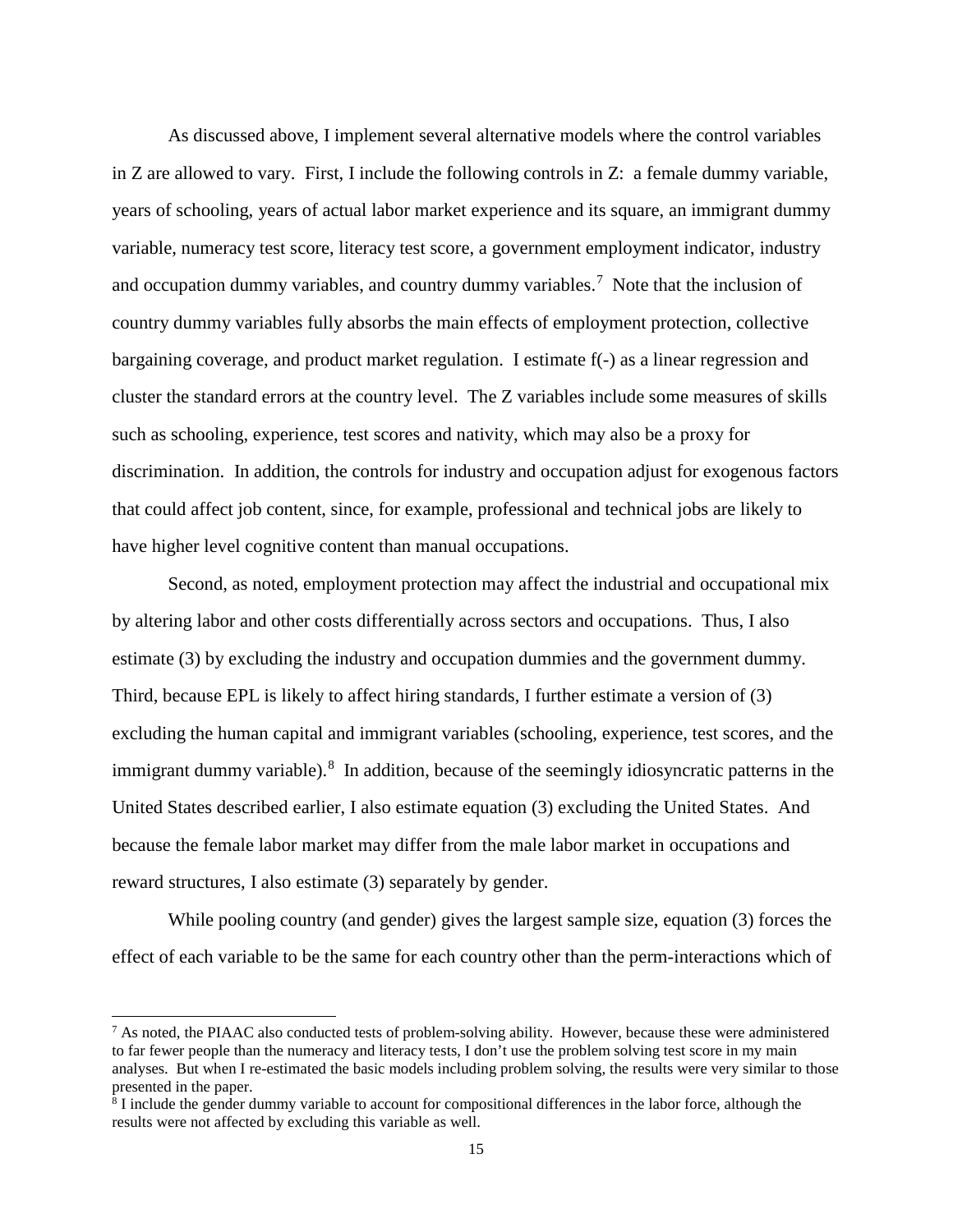course allow the impact of permanent employment to differ according to the country's policies and institutions. Thus, at the expense of losing many degrees of freedom, I also estimated (3) separately by country (and by country-gender group) where of course the country dummies are omitted and so are the perm-interactions. These disaggregated equations then give for each country (or country-gender group) its own effect of permanent employment on job content. I then regress these coefficients on EPL, CBCOV, and PRODREG in models that include 21 observations. I estimate these models unweighted where the standard errors are heteroscedasticity-robust. In addition, I also estimate weighted regressions, where I weight each observation by the inverse of the standard error of its perm coefficient.

Tables 3-5 show results for the interaction between permanent employment and EPL in the models pooled across countries, including the United States and Australia (results excluding the United States and Australia are discussed below). As mentioned earlier, I estimate models with alternative sets of controls. Table 3 includes the full set of human capital, occupation and industry variables, in effect estimating the direct impact of EPL on job content. Table 4 shows results not controlling for industry and occupation, allowing EPL to affect these intermediate variables. And Table 5 further excludes the human capital variables, allowing EPL to affect hiring and promotion standards. In addition, the Tables show results where EPL is the only institution interacted with permanent employment and also results where I additionally include interactions between permanent employment and collective bargaining and product regulation. Tables 3-5 show results with men and women pooled (with a gender dummy variable) and also separately by gender. Appendix Table A4 shows the full regression results for the fullyspecified model pooled by gender (summarized in Table 3A), except for not reporting the country dummy variable coefficients to conserve space.

Looking at the models pooled by gender and country, we see that Tables 3-5 show strong, significantly positive effects of EPL on the use of influence, reading, writing and planning skills in permanent relative to temporary jobs in all specifications. These results hold up whether or I control for permanent employment interactions with collective bargaining coverage and product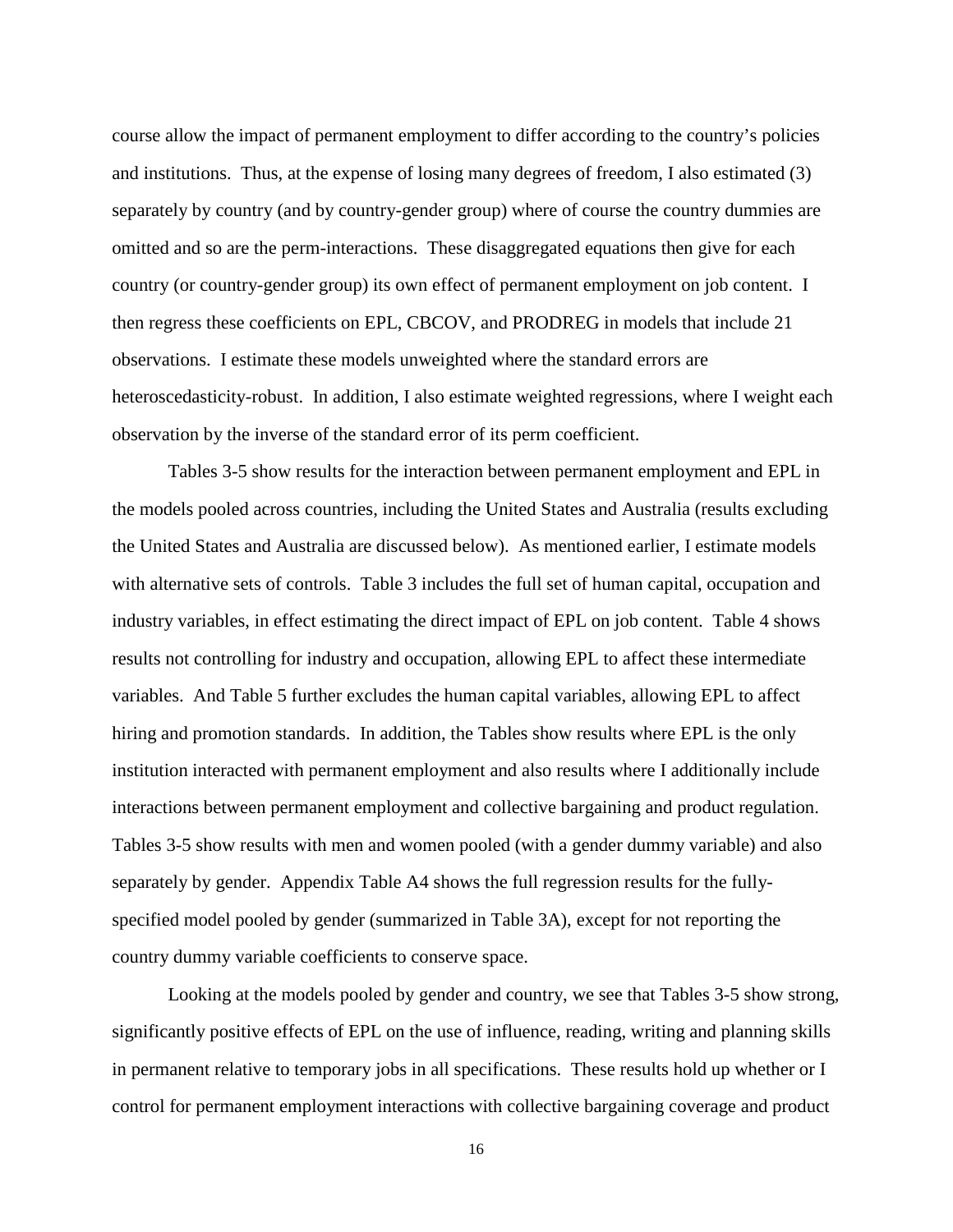market regulation. In addition, when I control for these two interactions and the full set of controls (Table 3A), EPL is also seen to significantly increase the relative use of numeracy skills in permanent jobs. The coefficients for influence, reading, writing, and planning skills all become larger in magnitude when I exclude industry and occupation (Table 4) and further exclude the human capital variables (Table 5), suggesting that EPL affects the allocation of labor resources across sectors and also hiring standards. In other words, Tables 3-5 show for the samples pooled by gender that not only does EPL lead to higher level job content along these dimensions for workers of a given measured skill level, industry and occupation; EPL also leads to the relative expansion of industries and occupations that use higher level job content and the relative hiring of more highly skilled workers in permanent jobs, who then have higher level job content than otherwise.

Tables 3-5 do not show strong results for the use of numeracy skills or information and computer technology skills (ict). While EPL is found to significantly positively interact with permanent employment in affecting the use of numeracy skills in the pooled sample with the full set of controls (Table 3A), this finding becomes smaller and insignificant when I don't control for industry, occupation, government employment, and human capital (Tables 4A and 5A). And the effects of EPL on the permanent-temporary gap in the use of ict skills are usually negative, sometimes significantly so and other times not significant. As mentioned earlier, numeracy and ict skills may be relatively specialized to particular sectors of the economy, while reading, writing, influencing others, planning, and task discretion are aspects of jobs that are likely to affect all sectors. Thus it may not be surprising that the effects on these more widely-used skills are stronger.

To assess the magnitudes of the effects of EPL, I use the coefficients on each skill in wage equations as discussed earlier. As mentioned, these wage equations give an estimate of the increase in the value of a job associated with a one standard deviation increase in the use of the indicated skill. Using this approach, I evaluated the effects in the gender-pooled models in Tables 3-5 for an experiment in which we increase the EPL measure from its minimum value of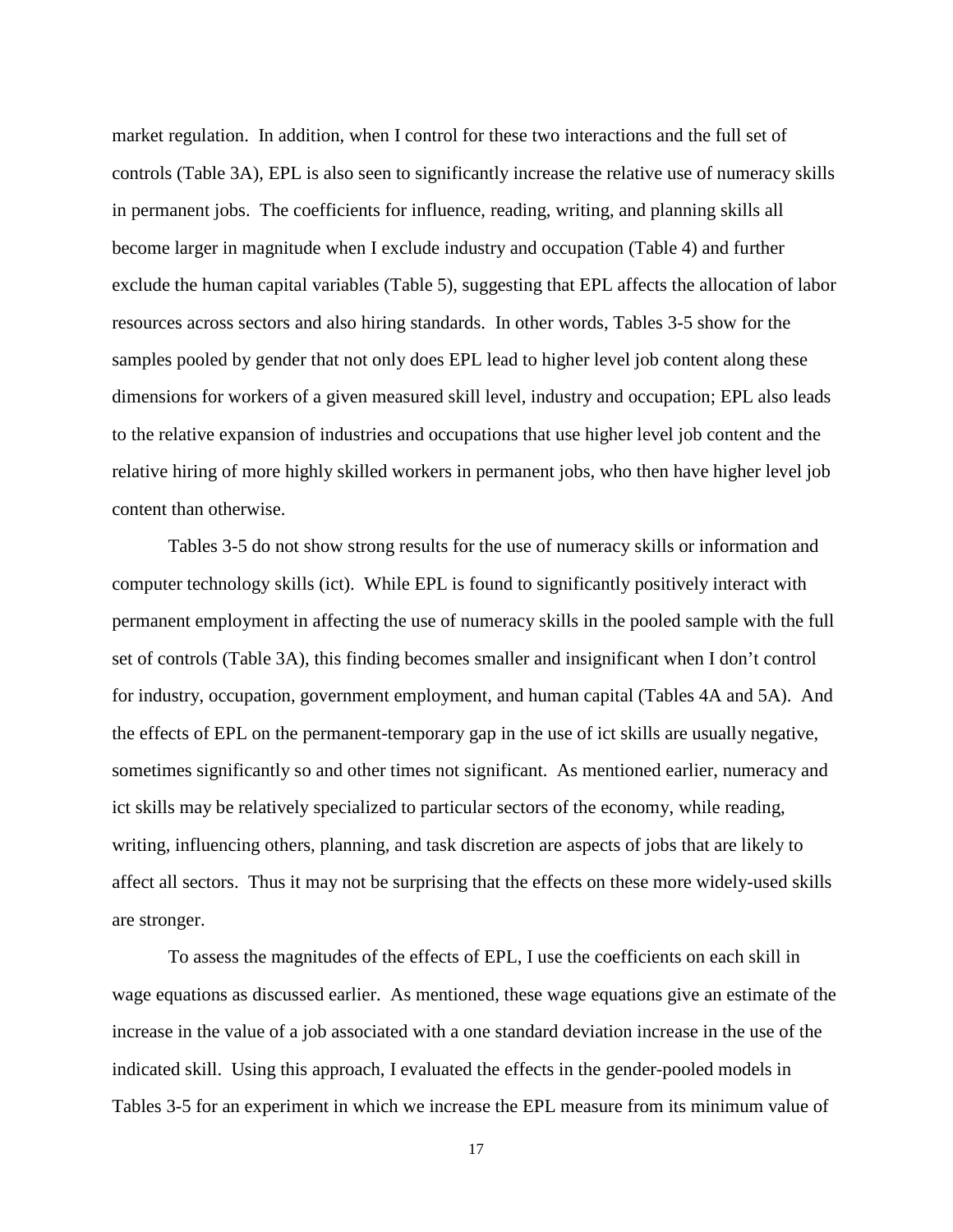1.1714 (United States) to its maximum value of 3.0833 (Belgium). Table 6 shows that the wage value of these effects in the full set of 21 countries ranges from 0.0102 to 0.0653 log points not controlling for permanent employment-collective bargaining coverage and product market regulation interactions and from 0.0187 to 0.1075 log points controlling for these interactions. Moreover, the magnitudes are similar whether or not I control for industry and occupation; however, the wage effects become substantially larger when I don't control for human capital in the job content equations. Specifically, comparing the third row of Table 6 with the first two rows implies that EPL has an important effect on job content through changing firms' hiring decisions with respect to schooling, experience, cognitive test scores or nativity status. But the first row of Table 6 and the significantly positive effects in Table 3 for influence, reading, writing and planning skills imply that EPL also leads to higher level job content even in the same industry and occupation, controlling for worker skills.

Tables 3-5 also show results for the impact of EPL on job content disaggregated by gender. Overall, the findings are stronger for men, with significantly positive effects of EPL on the relative use of influence, reading, writing, and planning skills in permanent jobs. Moreover, there is some evidence of positive effects on the use of numeracy skills for men as well (Tables 3B and 5B). For women, there are significantly positive effects in all three specifications for reading, writing and planning skills, with some evidence of positive effects on influence and task discretion. The stronger effects of EPL on men's job content than on women's job content are consistent with earlier research that found a larger permanent job wage premium for men than for women among European countries (Kahn 2016). Firms may be relatively reluctant to assign higher level tasks to women if they anticipate that women will leave the firm; alternatively, women may self-select out of such jobs, anticipating work force interruptions.<sup>[9](#page-20-0)</sup>

As mentioned earlier, the United States and Australia differ from the other countries in the PIAAC data base for having relatively high level temporary jobs. This outcome may, of

<span id="page-20-0"></span> <sup>9</sup> <sup>9</sup> For further discussion of the role of anticipated employment stability on gender differences in labor market outcomes, see Blau and Kahn (forthcoming).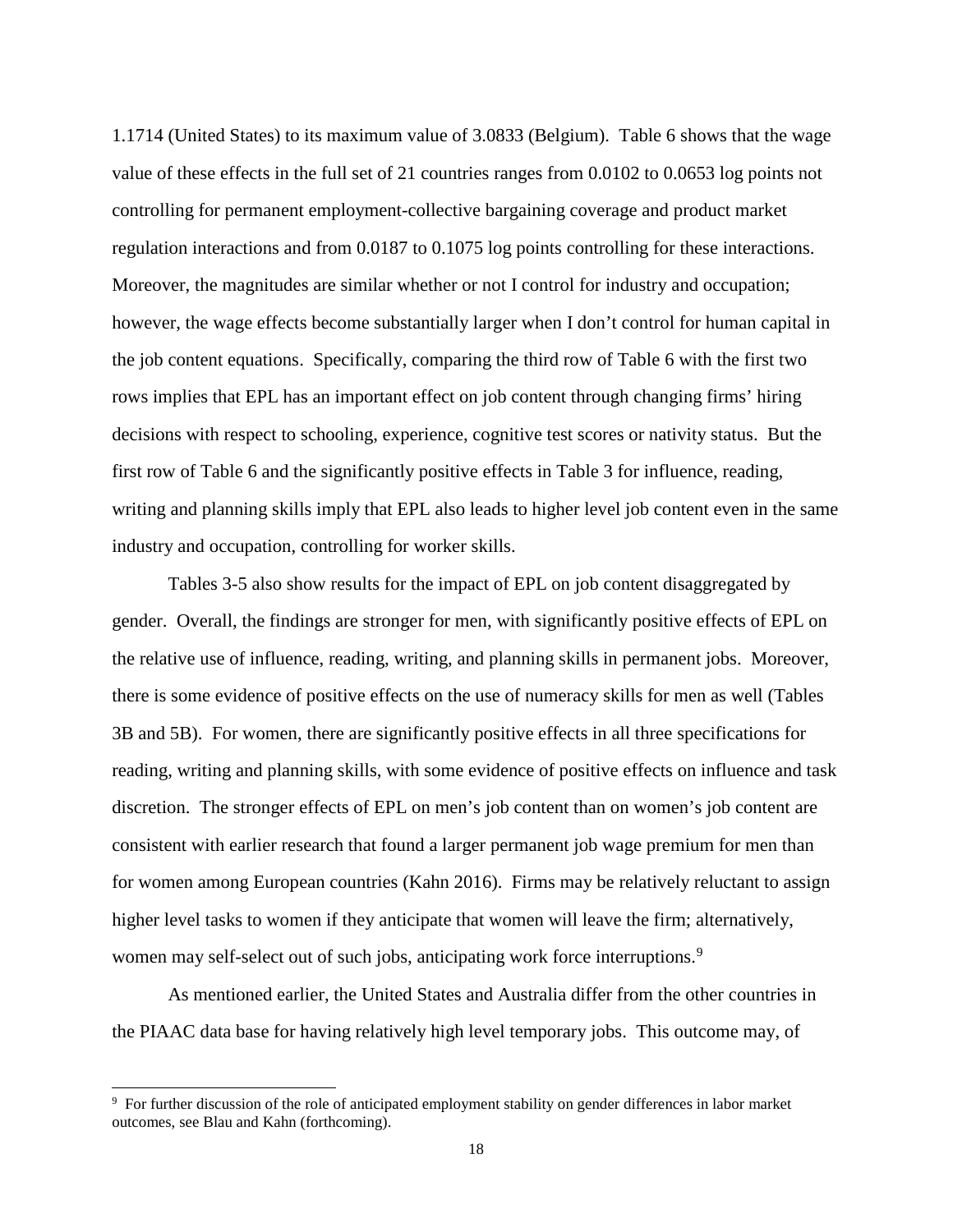course, be a consequence of the high level of flexibility in the United States and Australian labor markets. However, there may also be other causes of such a pattern, and I have estimated the basic models excluding the United States and Australia. The results for the EPL-permanent employment interactions are shown in Appendix Table A5 for the fully-specified model, pooled by gender. The overall pattern is similar to but weaker than the results shown in Table 3A where the United States is included. There is evidence in the full specification excluding the United States and Australia that EPL raises the relative use of reading, writing, task discretion and planning skills in permanent jobs.[10](#page-21-0) And, excluding industry, occupation, the government indicator, and the human capital variables, EPL is seen to significantly raise the relative use of influence, reading, writing, and planning skills, as well as significantly increasing task discretion in permanent relative to temporary jobs (results available upon request). Moreover, as in Tables 3-5, the effects are somewhat stronger for men and than for women (results available upon request). Finally, Table 6 shows that the magnitude of the effects, measured in wage units, have the same pattern when we exclude the United States and Australia, although the effects are smaller.

Appendix Table A4 shows the basic results for the control variables in the models pooled by country and gender with the full set of controls. More educated workers, those with more labor market experience and men all have higher level job content scores, controlling for industry, occupation, government employment, test scores and nativity status. In addition, immigrants have significantly lower level jobs with respect to influence, reading, task discretion, and planning skills. However, immigrants also have significantly higher level jobs on the numeracy skill and information and computer technology dimensions. Together, the findings suggest that immigrants are more likely to be in technically-demanding jobs with lower levels of communication and responsibility than comparable natives. Moreover, scores on numeracy tests have more consistently positive effects on job content skills than scores on literacy tests, similar to the findings in the wage equations shown in Table A3. This result is also consistent with

<span id="page-21-0"></span><sup>&</sup>lt;sup>10</sup> The effects for task discretion shown in Table A5 are significant at the 10.7-10.8% level.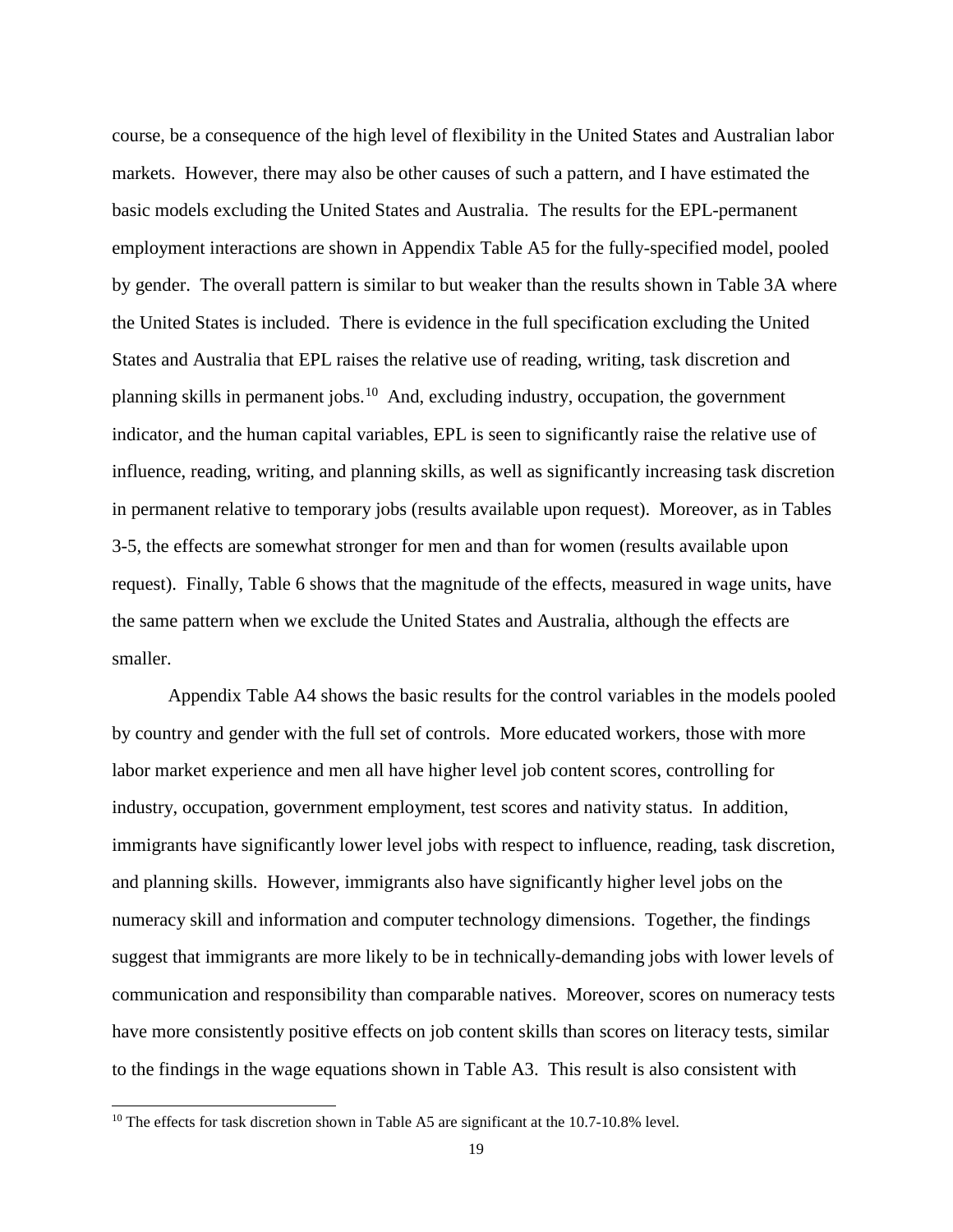Hanushek, Schwerdt, Wiederhold and Woessmann's (2015) finding that math scores usually had a larger effect on wages than literacy scores. Further, not surprisingly, managerial, professional and technical occupations show relatively high levels of job content across the board.

The results for the other policies and institutions—collective bargaining coverage and the strength of product market regulation are somewhat fragile. For example, in models pooled by country and gender, these variables negatively interact with permanent employment in affecting reading skills (Tables 3A, 4A, and 5A), usually significantly so. The interactions for the other skills are usually not significant and sometimes change sign depending on set of included covariates (Tables 3B and C, for example). The negative interaction effect for reading may suggest that even those in temporary jobs already have some protection either through collective bargaining or restrictions on product market entry, thus reducing the gap in job content between permanent and temporary employment.

While the results shown so far are based on regression models that pool countries, the basic findings in Tables 3-6 were very similar when I estimated separate regressions by country or country-gender group, as described above. Table 7, for example, shows the results for the impact of EPL on the country's permanent employment coefficient with the full set of controls in the first stage regressions. As in the pooled sample, EPL is seen to raise the level of job content skills used with respect to influence, reading, writing and planning. The effects remain generally stronger for men than women; and the effects become stronger when I don't control for industry and occupation, and when I also exclude these controls and the human capital variables (results available upon request). The wage weighted magnitudes of these effects were also similar to those in the pooled sample.

#### **VI. Conclusions**

In this paper I have used PIAAC data for 21 countries to study the impact of employment protection laws (EPL) on job content. Economic theories about the impact of EPL on company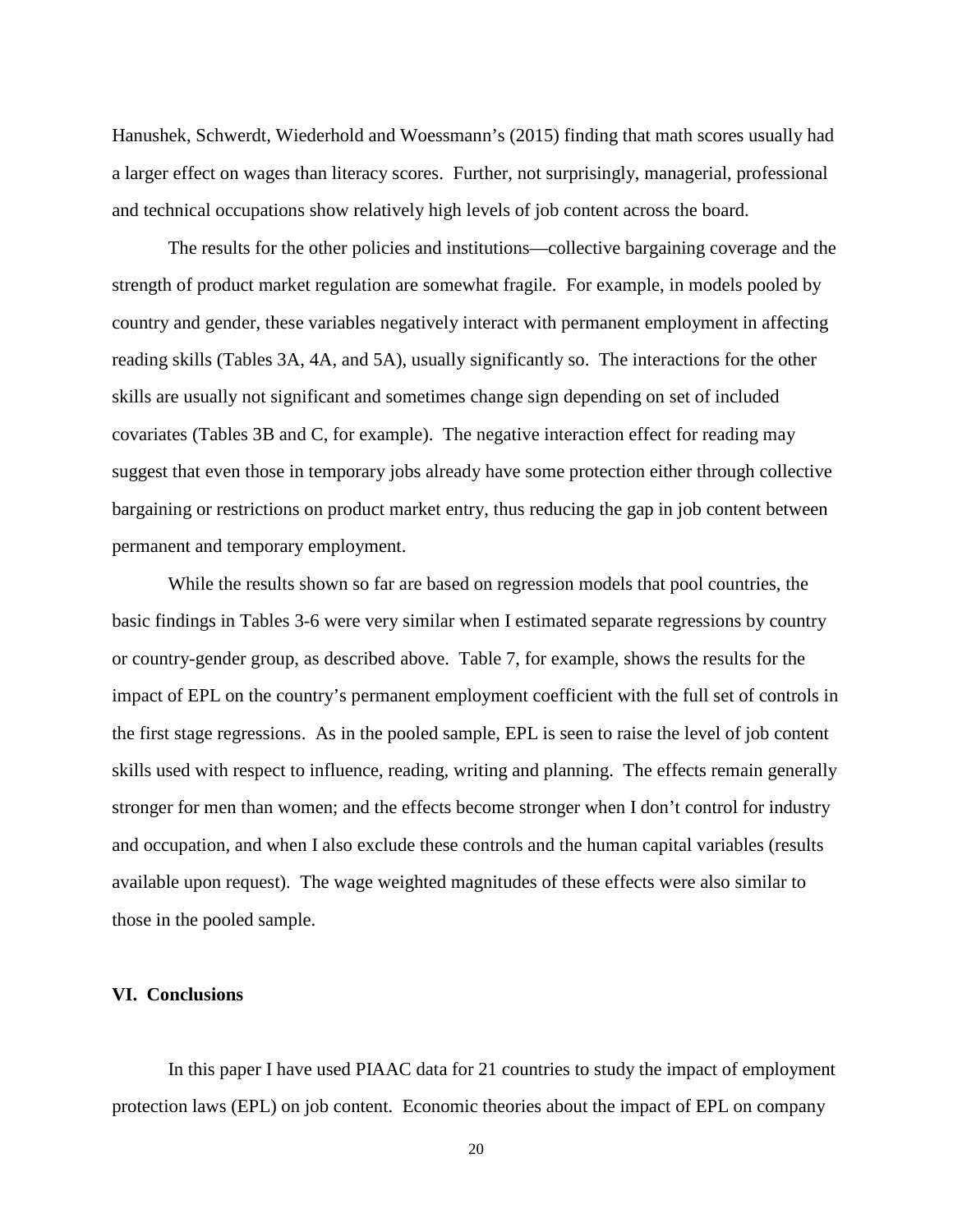human resource management policy predict that stricter protection will increase workers' willingness to make firm-specific investments. Moreover, these theories also predict that stricter mandated protection will lead firms to raise their hiring and promotion standards for workers to meet in order to be placed in permanent jobs. Both of these mechanisms predict that there will be higher levels of job content in permanent than in temporary jobs; further, it is predicted that stricter EPL will increase the gap in job content between permanent and temporary jobs due both to workers' investments and firm hiring standards.

I found support for both sets of predictions. First, in almost all cases, workers' selfreported use of influence, reading, writing, planning, numeracy and ict skills, and their task discretion, were higher in permanent jobs than in temporary jobs. Second, stricter EPL was seen to raise the gap in job content for influence, reading, writing and planning skills used in permanent jobs vs. temporary jobs, controlling for industry, occupation and human capital. That is, within job type and human capital levels, EPL leads to changes in job content. This finding suggests that workers are indeed making firm-specific (or perhaps occupation- or industryspecific) investments that raise their productivity levels and thus warrant higher level job content. These effects became larger when I did not control for industry, occupation, government employment, and human capital variables including schooling, actual labor market experience, cognitive test scores and nativity status. The larger effects of EPL without these controls provides some indirect support for the idea that EPL leads firms to raise their hiring standards. Specifically, EPL leads to a higher relative levels of measured human capital in permanent jobs, leading to higher levels of the use of job content skills. These findings suggest that EPL leads to a further polarization between the permanent and temporary job sectors. In addition to of course major differences in job security and wage differences, it is possible that the effects on job content may make it more difficult for those in temporary jobs to be promoted into permanent jobs.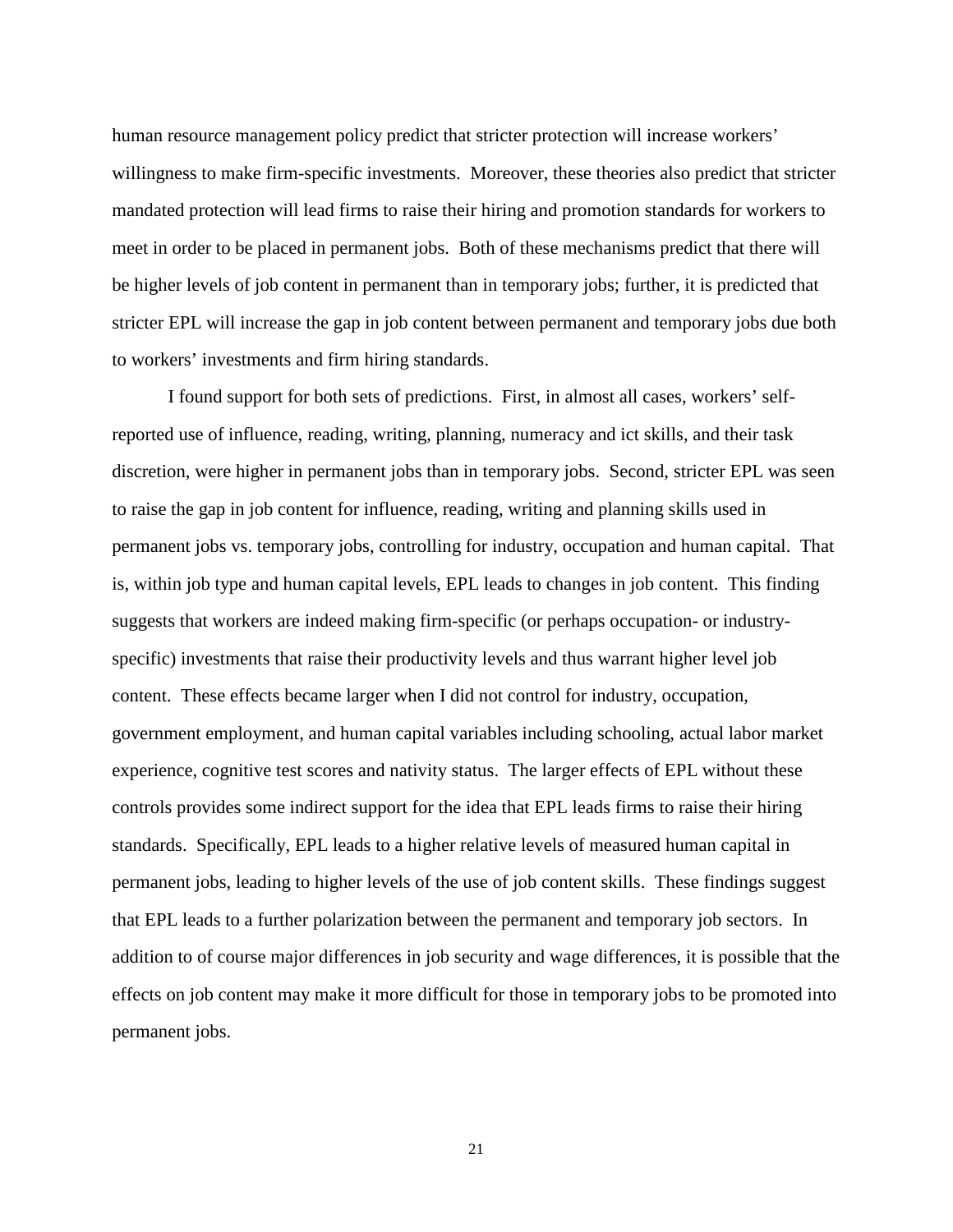## **Appendix: Occupation and Industry Dummy Variable Categories**

### **Occupations**

Managerial Professional Technical Occ. Clerical Sales, Serv. Occ. Skilled Agric Occ Craft Operative Elementary (the omitted category from the regressions)

### **Industries**

Mining/Construction Manufacturing Transportation/Communications Trade Food Service and Hotels Finance, Ins., Real Est. Prof., Admin Svcs. Public Admin Education Health Other Svcs. Agriculture (the omitted category from the regressions)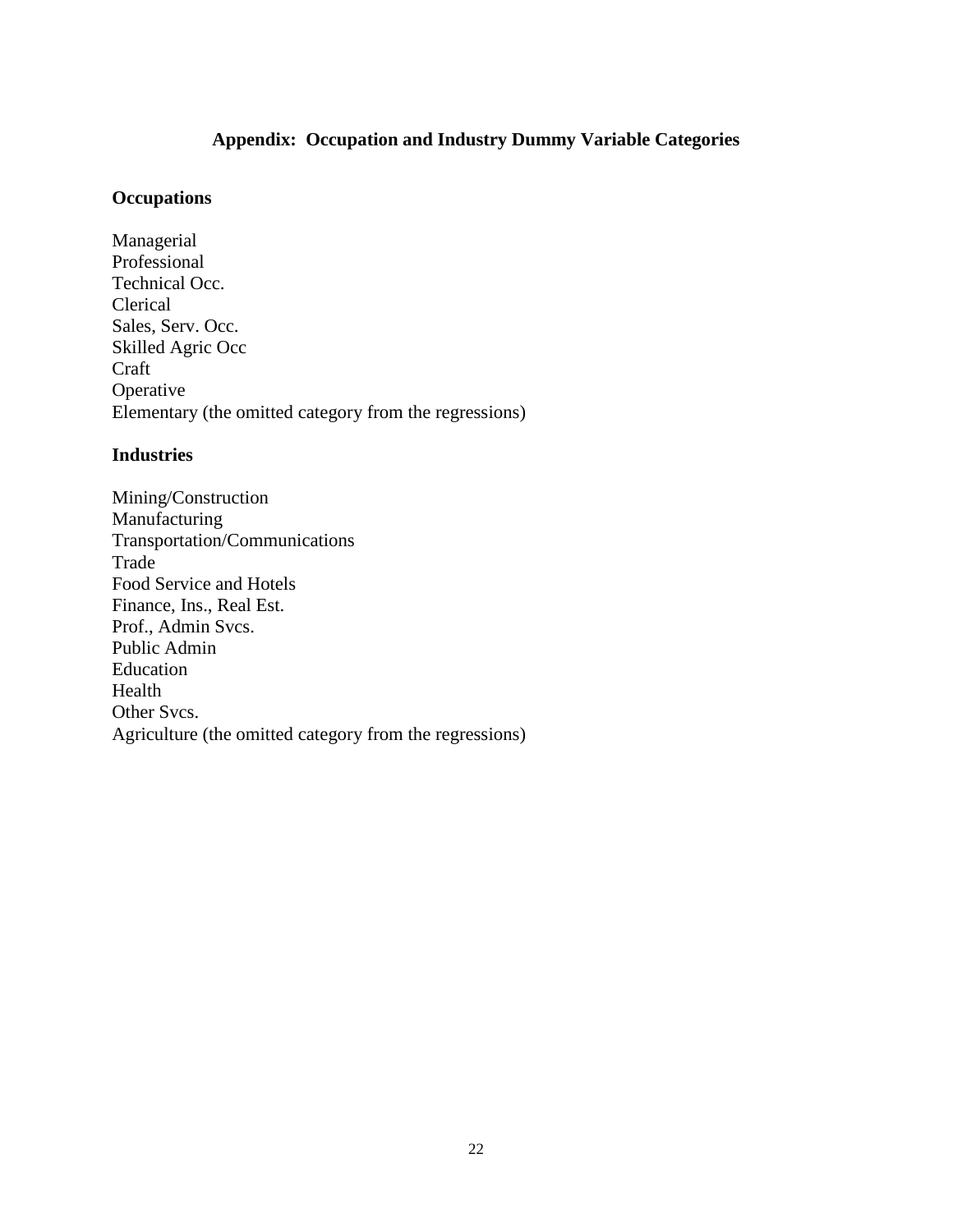#### **References**

- Acemoglu, Daron and David Autor. 2011. "Skills, Tasks and Technologies: Implications for Employment and Earnings." In *Handbook of Labor Economics, Volume 4B*, edited by Orley Ashenfelter and David Card (Amsterdam: Elsevier), pp. 1043-1171.
- Autor, David H., William R. Kerr and Adriana D. Kugler. 2007. "Does Employment Protection Reduce Productivity? Evidence from US States." *Economic Journal* 117 (521): F189- F217.
- Bassanini, Andrea, Luca Nunziata and Danielle Venn. 2009. "Job Protection and Productivity Growth in OECD Countries. *Economic Policy* 24 (58): 349-402.
- Bentolila, Samuel and Giuseppe Bertola. 1990. Firing Costs and Labour Demand: How Bad is Eurosclerosis?" *Review of Economic Studies* 57 (3): 381-402.
- Belot, Michele, Jan Boone and Jan van Ours. 2007. "Welfare-Improving Employment Protection." *Economica* 74 (295): 381-396.
- Bertola, Giuseppe. 1992. "Labor Turnover Costs and Average Labor Demand." *Journal of Labor Economics* 10 (4): 389-411.
- Blanchard, Olivier and Augustin Landier. 2002. "The Perverse Effects of Partial Labour Market Reform: Fixed-Term Contracts in France." *Economic Journal* 112(480): F214-F244.
- Blau, Francine D. and Lawrence M. Kahn. 1997. "Swimming Upstream: Trends in the Gender Wage Differential in the 1980s. *Journal of Labor Economics* 15(1, pt. 1): 1–42.
- Blau, Francine D. and Lawrence M. Kahn. Forthcoming. "The Gender Wage Gap: Extent, Trends, and Explanations. *Journal of Economic Literature*.
- Goldin, Claudia, Lawrence F. Katz, and Ilyana Kuziemko. 2006. "The Homecoming of American College Women: The Reversal of the College Gender Gap." *Journal of Economic Perspectives* 20 (4): 133–56.
- Hanushek, Eric A., Guido Schwerdt, Simon Wiederhold and Ludger Woessmann. 2015. "Returns to Skills Around the World: Evidence from PIAAC." *European Economic Review* 74: 105-130.
- Kahn, Lawrence M. 2007. "The Impact of Employment Protection Mandates on Demographic Temporary Employment Patterns: International Microeconomic Evidence." *Economic Journal* 117(521): F333-F356.
- Kahn, Lawrence M. 2012. "Temporary Jobs and Job Search Effort in Europe." *Labour Economics* 19(1): 113-128.
- Kahn, Lawrence M. 2016. "The Structure of the Permanent Job Wage Premium: Evidence from Europe." *Industrial Relations* 55 (1): 149-178.
- Kalleberg, Arne L., Jeremy Reynolds and Peter V. Marsden. 2003. "Externalizing Employment: Flexible Staffing Arrangements in US Organizations." *Social Science Research* 32 (4): 525-552.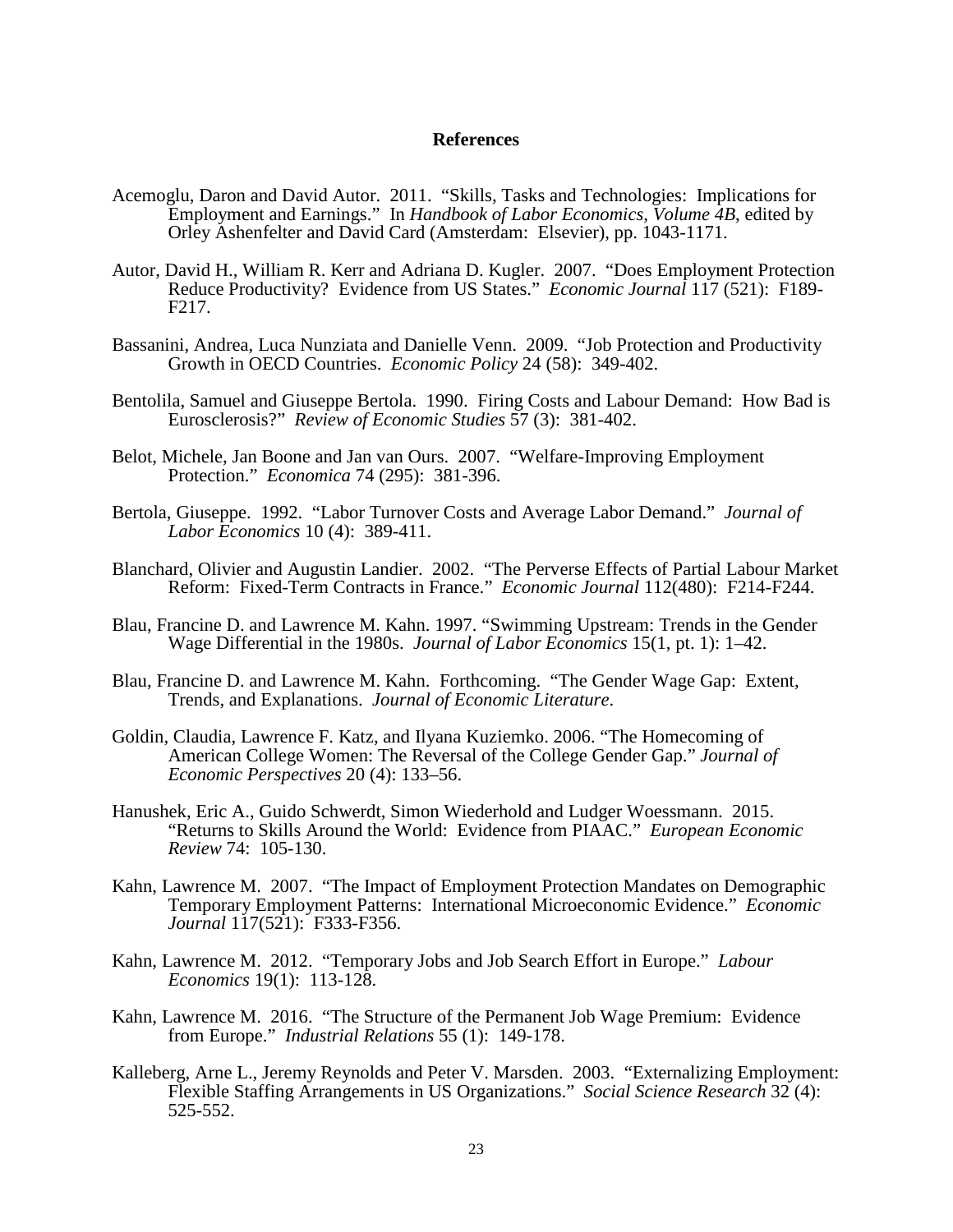- Kunda, Gideon, Stephen R. Barley and James Evans. 2002. "Why Do Contractors Contract? The Experience of Highly Skilled Technical Professionals in a Contingent Labor Market." *Industrial & Labor Relations Review* 55 (2): 234-261.
- Lazear, Edward P. 1990. "Job Security Provisions and Employment." *Quarterly Journal of Economics* 105(3): 699-726.
- Levine, David I. 1991. "Just-Cause Employment Policies in the Presence of Worker Adverse Selection." *Journal of Labor Economics* 9 (3): 294-305.
- Louie, Amber M., Aleck S. Ostry, Michael Quinlan, Tessa Keegel, Jean Shoveller, and Anthony D. LaMontagne. 2006. "Empirical Study of Employment Arrangements and Precariousness in Australia." *Relations Industrielles/Industrial Relations* 61 (3): 465- 489.
- MacLeod, W. Bentley and Voraprapa Nakavachara. 2007. "Can Wrongful Discharge Law Enhance Employment?" *Economic Journal* 117 (521): F218-F278.
- Micco, Alejandro and Carmen Pagés. 2006. "The Economic Effects of Employment Protection: Evidence from International Industry-Level Data." IZA Discussion Paper No. 2433. Bonn: IZA.
- Mincer, Jacob and Solomon W. Polachek. 1974."Family Investments in Human Capital: Earnings of Women." *Journal of Political Economy* 82 (2, pt. 2): 76–108.
- OECD. 2004. *Employment Outlook 2004*. Paris: OECD.
- OECD. 2013a. *OECD Skills Outlook 2013: First Results from the Survey of Adult Skills*. Paris: OECD.
- OECD. 2013b. *Technical Report of the Survey of Adult Skills (PIAAC)*. Paris: OECD.
- OECD. 2013c. *The Survey of Adult Skills: Reader's Companion*. Paris: OECD.
- O'Neill, June and Solomon W. Polachek. 1993. "Why the Gender Gap in Wages Narrowed in the 1980s." *Journal of Labor Economics* 11 (1, pt. 1): 205–228.
- Venn, Danielle. 2009. "Legislation, Collective Bargaining and Enforcement: Updating the OECD Employment Protection Indicators." OECD Social, Employment and Migration Working Papers, No. 89.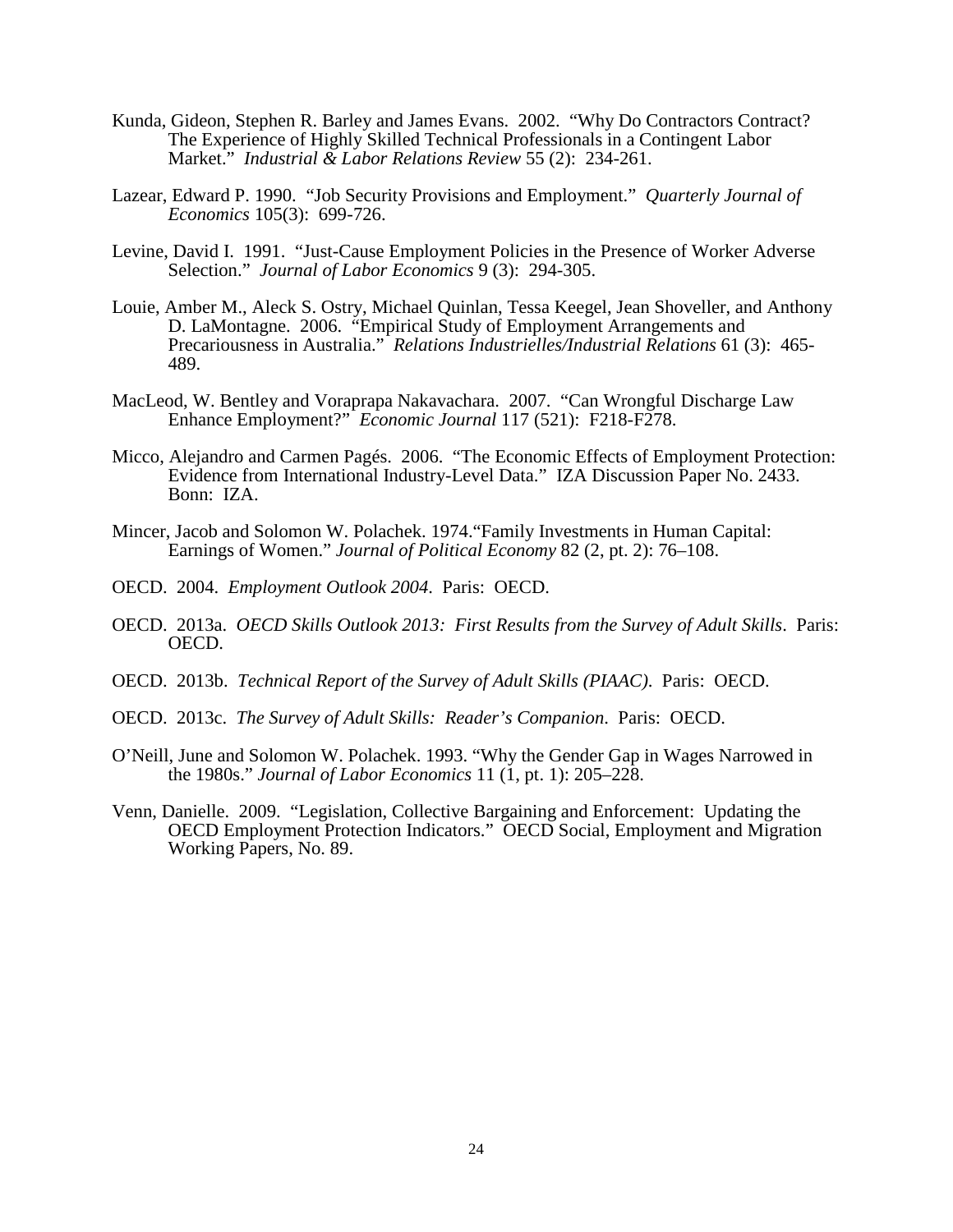

**Figure 1: Average Use of Influence Skills in Permanent – Average Use of Influence Skills (dinfluence) in Temporary Jobs by Employment Protection Strictness (epl)**

Slope of regression line is 0.2874 (robust standard error 0.0913) with USA and Australia included and 0.1229 (robust standard error 0.0535) with USA and Australia excluded.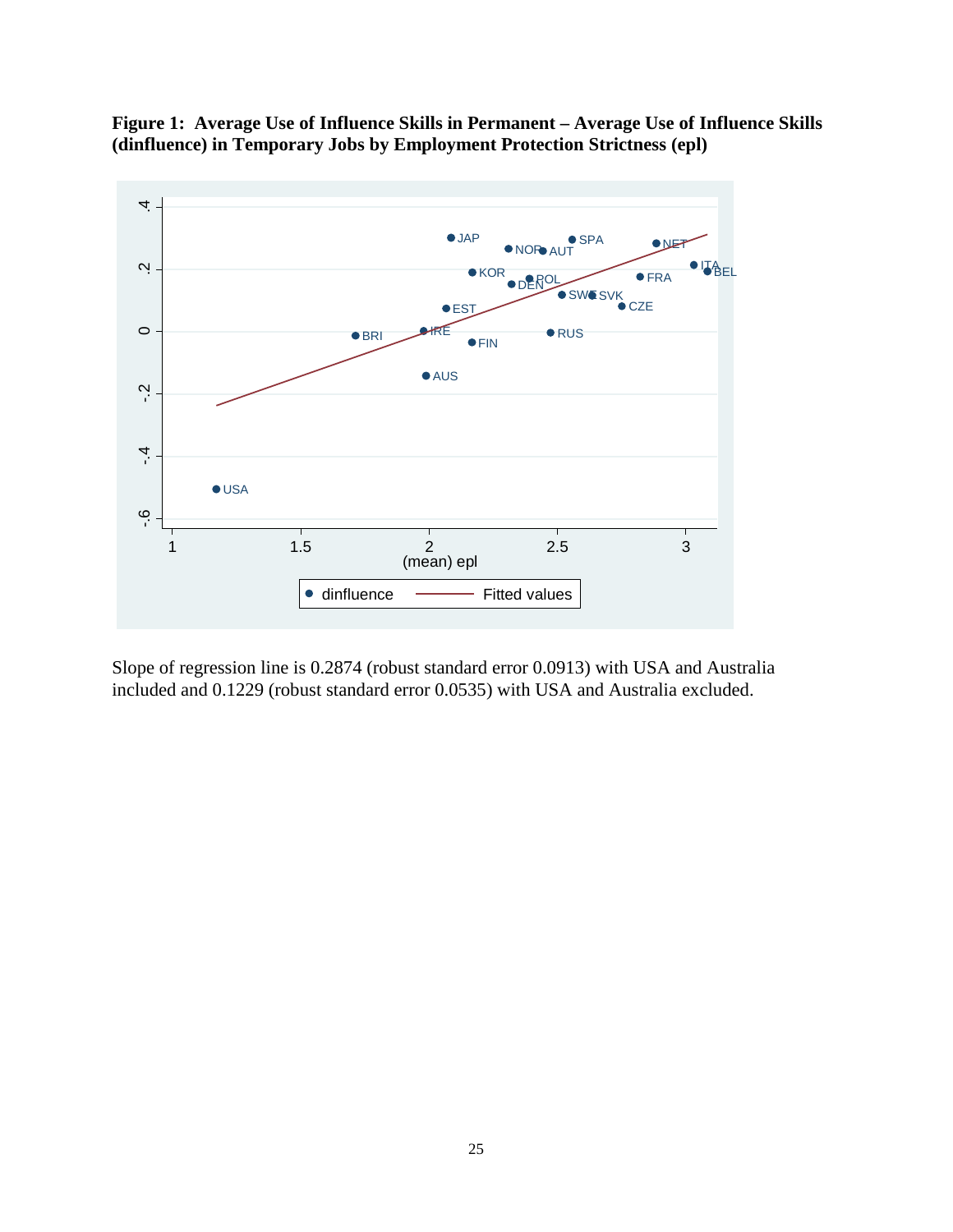

**Figure 2: Average Use of Reading Skills in Permanent – Average Use of Reading Skills (dreadwork) in Temporary Jobs by Employment Protection Strictness (epl)**

Slope of regression line is 0.3147 (robust standard error 0.0871) with USA and Australia included and 0.1812 (robust standard error 0.0982) with USA and Australia excluded.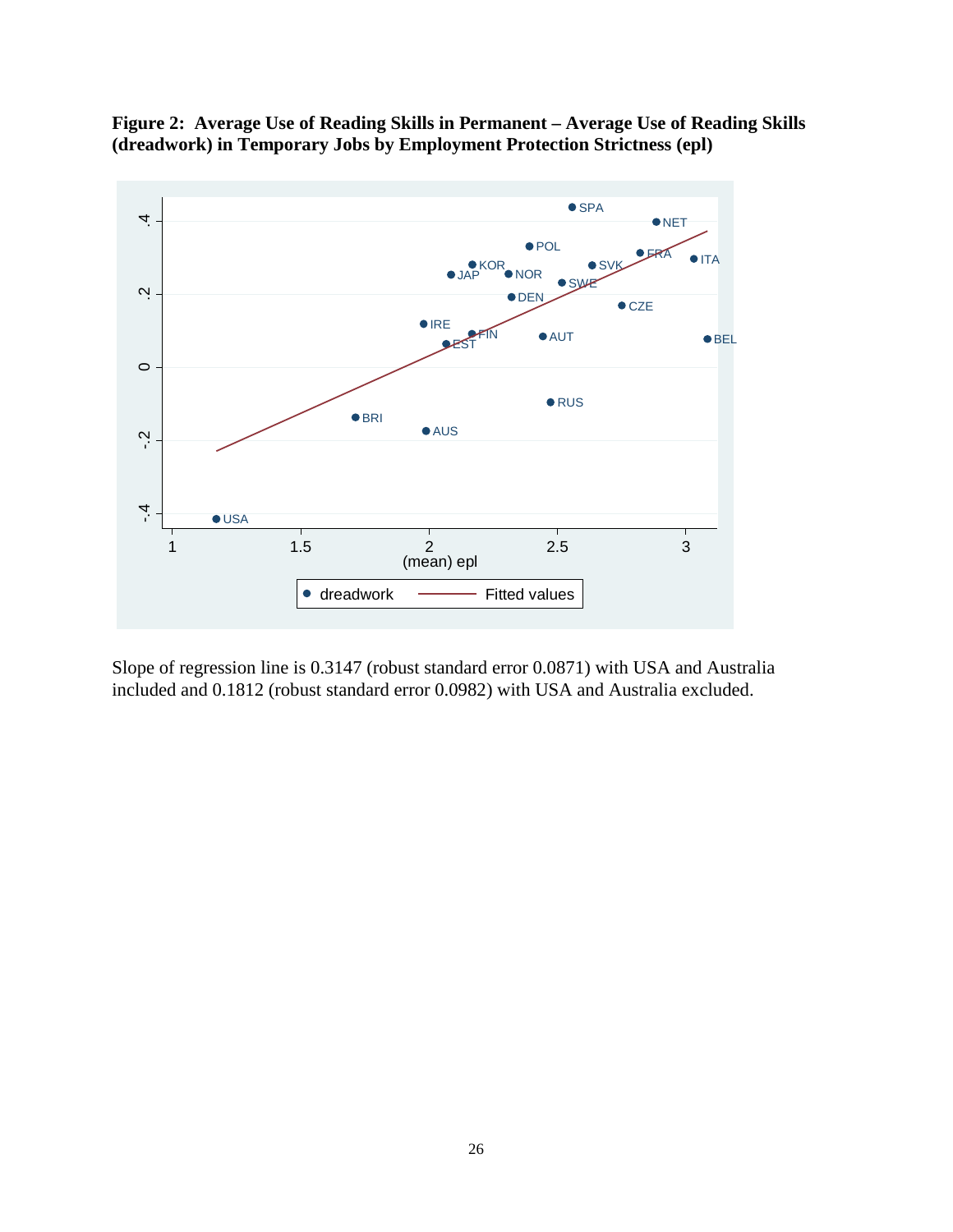**Figure 3: Average Use of Writing Skills in Permanent – Average Use of Writing Skills (dwritwork) in Temporary Jobs by Employment Protection Strictness (epl)**



Slope of regression line is 0.2391 (robust standard error 0.0465) with USA and Australia included and 0.1561 (robust standard error 0.0495) with USA and Australia excluded.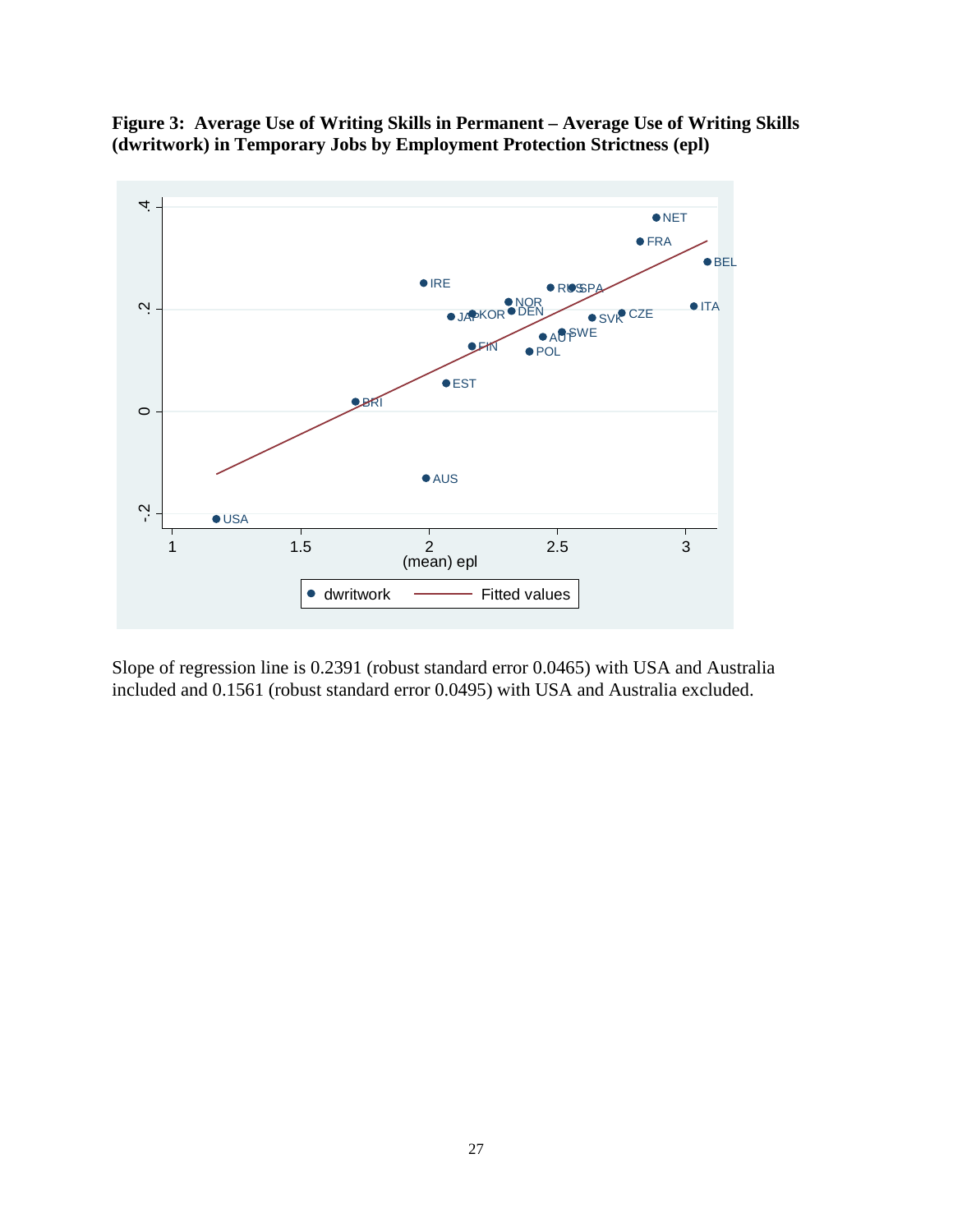

**Figure 4: Average Level of Task Discretion in Permanent – Average Level of Task Discretion (dtaskdisc) in Temporary Jobs by Employment Protection Strictness (epl)**

Slope of regression line is 0.0883 (robust standard error 0.0419) with USA and Australia included and 0.1223 (robust standard error 0.0495) with USA and Australia excluded.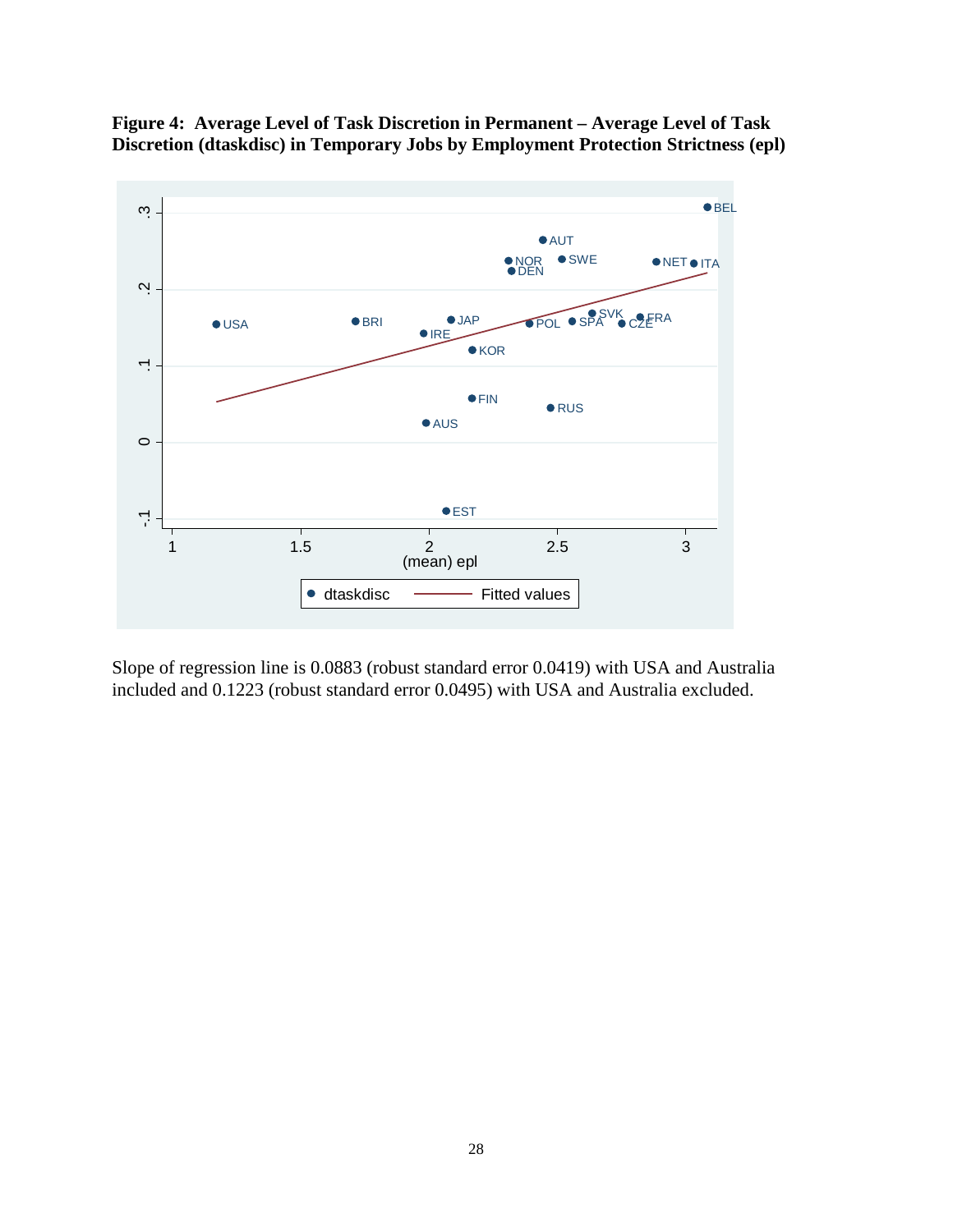

**Figure 5: Average Use of Planning Skills in Permanent – Average Use of Planning Skills (dplanning) in Temporary Jobs by Employment Protection Strictness (epl)**

Slope of regression line is 0.2595 (robust standard error 0.0520) with USA and Australia included and 0.1694 (robust standard error 0.0354) with USA and Australia excluded.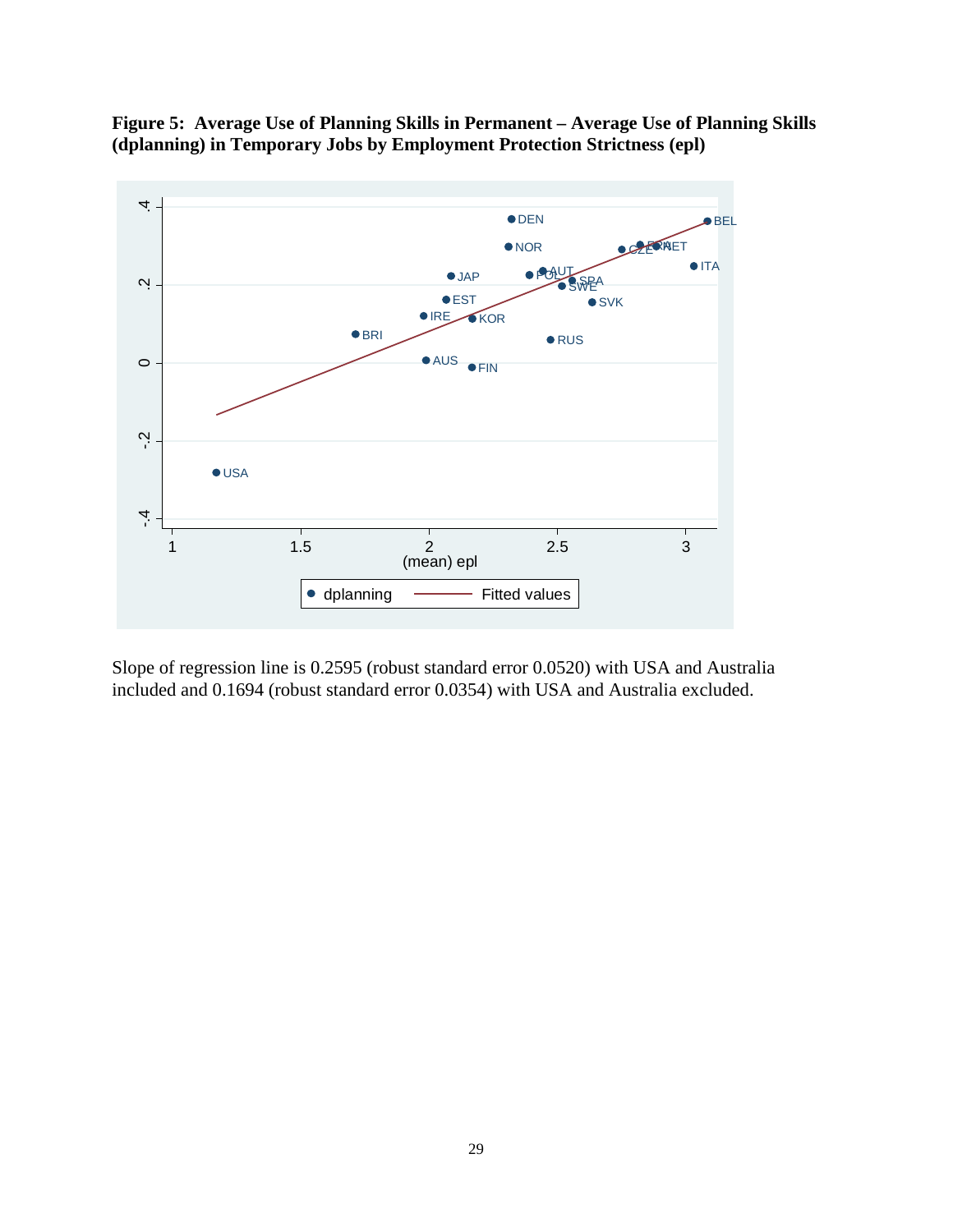



Slope of regression line is 0.0049 (robust standard error 0.0569) with USA and Australia included and -0.0694 (robust standard error 0.0656) with USA and Australia excluded.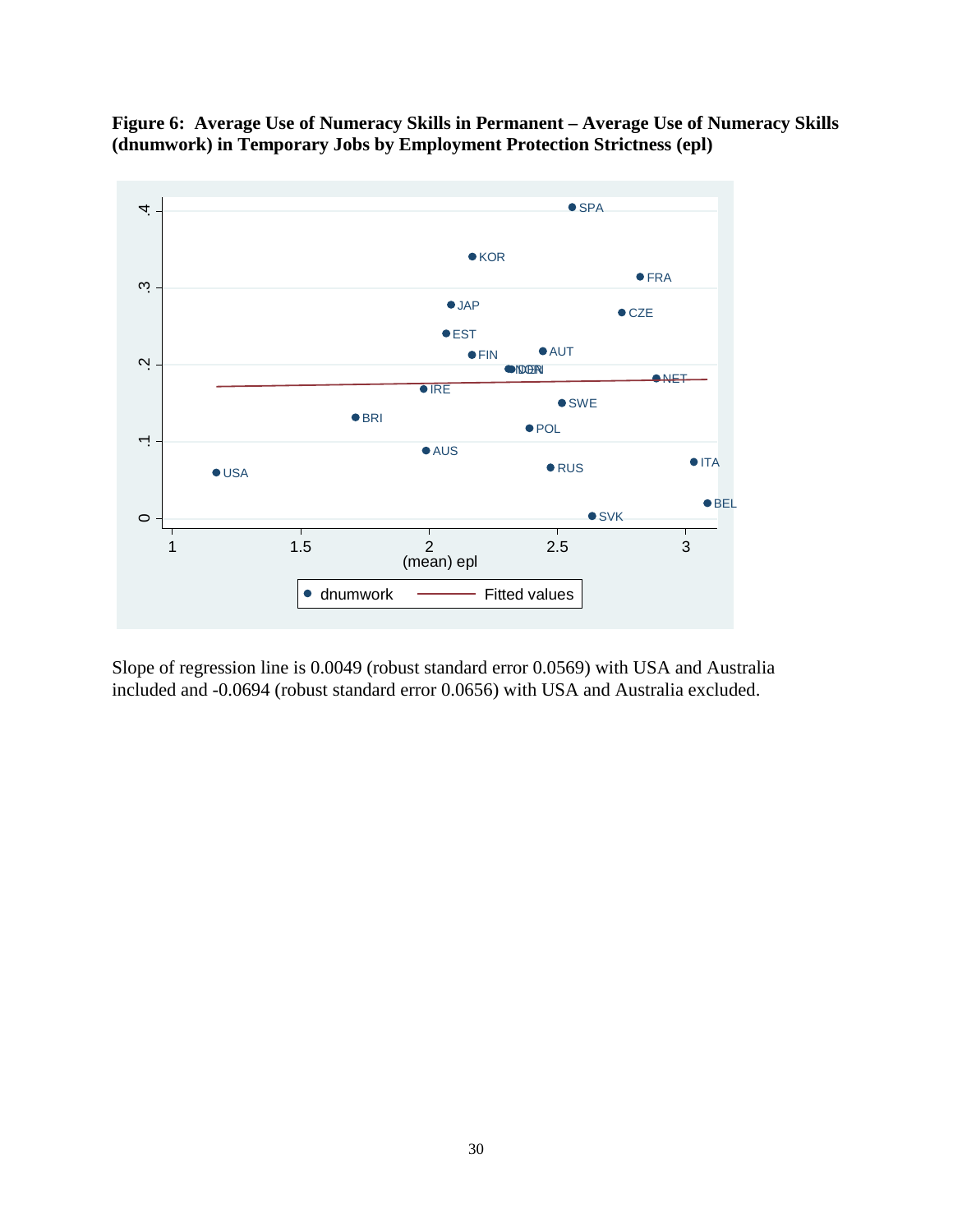**Figure 7: Average Use of Information and Computer Technology Skills in Permanent – Average Use of Information and Computer Technology Skills (dictwork) in Temporary Jobs by Employment Protection Strictness (epl)**



Slope of regression line is -0.1538 (robust standard error 0.0453) with USA and Australia included and -0.1940 (robust standard error 0.0647) with USA and Australia excluded.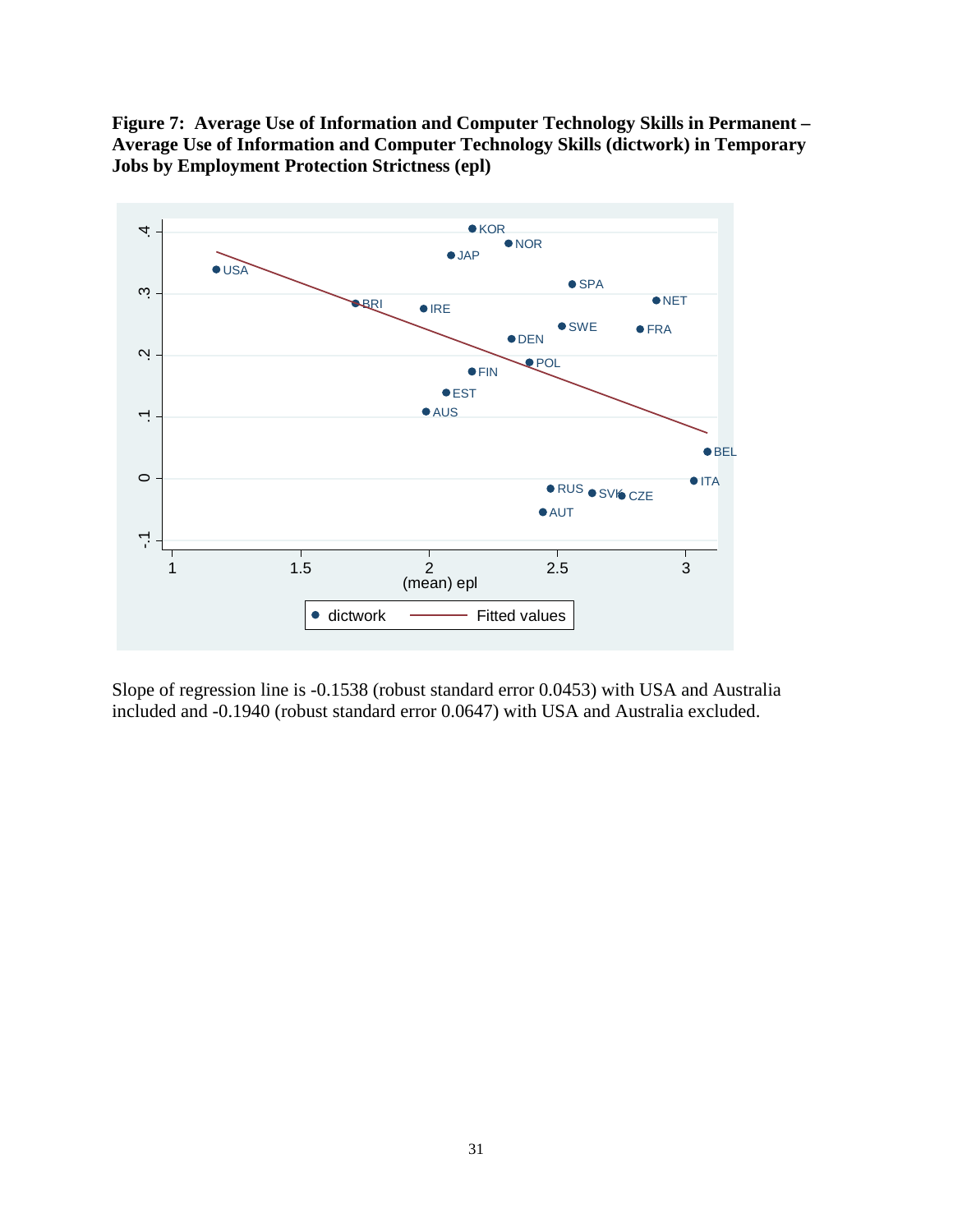#### **Table 1: PIAAC Job Content Variable Descriptions**

| Reading                | Reading documents (directions, instructions, letters, memos, e-mails, articles, books, manuals, bills, invoices, diagrams, maps)                                                                                                  |
|------------------------|-----------------------------------------------------------------------------------------------------------------------------------------------------------------------------------------------------------------------------------|
| Writing                | Writing documents (letters, memos, e-mails, articles, reports, forms)                                                                                                                                                             |
| Numeracy               | Calculating prices, costs or budgets; use of fractions, decimals or percentages; use of calculators; preparing graphs or tables;<br>algebra or formulas; use of advanced math or statistics (calculus, trigonometry, regressions) |
| <b>ICT Skills</b>      | Using e-mail, Internet, spreadsheets, word processors, programming languages; conducting transactions online; participating in<br>online discussions (conferences, chats)                                                         |
| <b>Task Discretion</b> | Choosing or changing sequence of job tasks, the speed of work, working hours; choosing how to do the job                                                                                                                          |
|                        | Instructing, teaching or training people; making speeches or presentations; selling products or services; advising people; planning<br>Influencing Skills others' activities; persuading or influencing others; negotiating       |
| Planning               | Organizing one's time                                                                                                                                                                                                             |

Source: OECD (2013c, p. 43)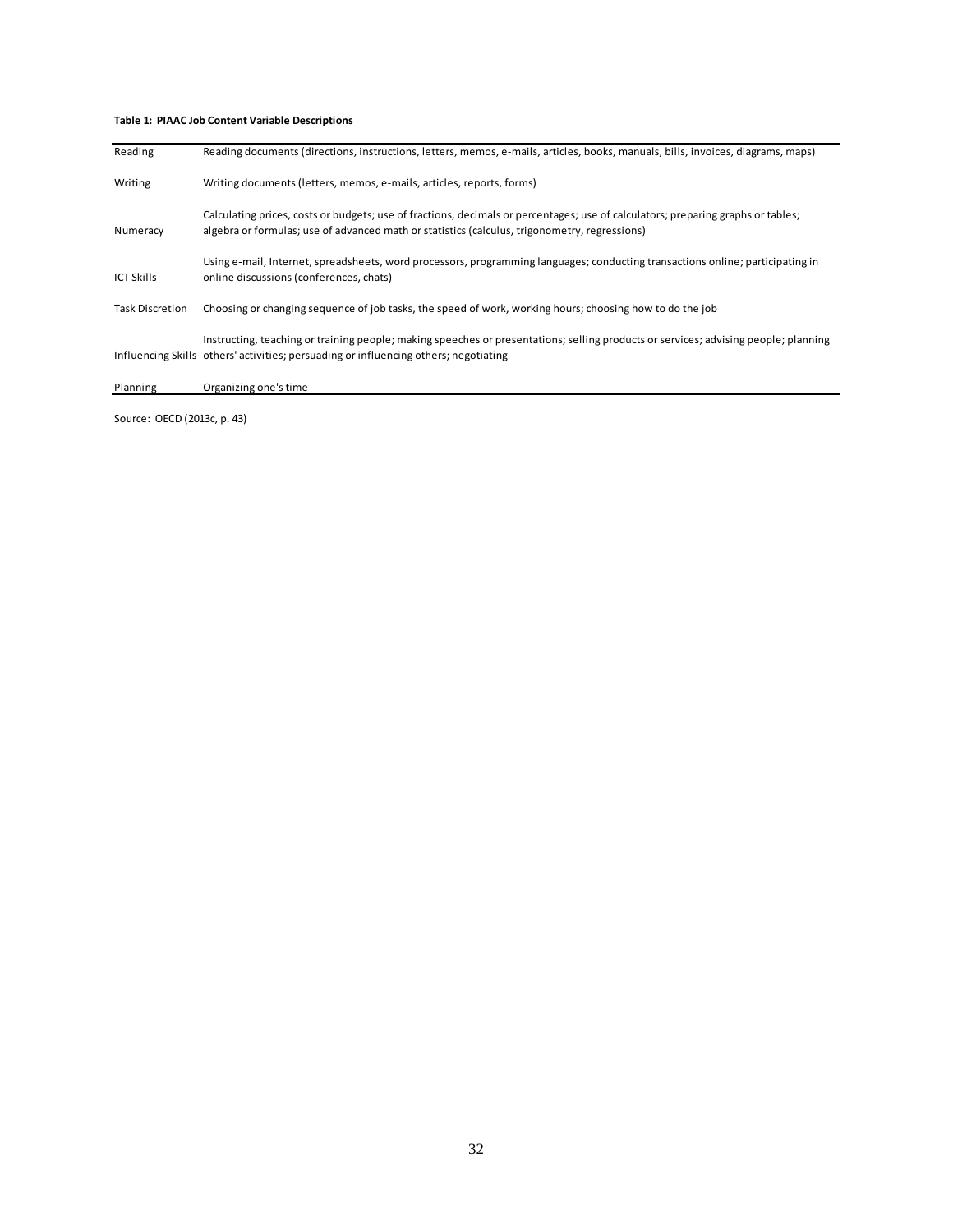#### **Table 2: Sample Means, Selected Variables**

|                            |           | Men and Women Pooled            |           | Men                                               | Women     |           |  |
|----------------------------|-----------|---------------------------------|-----------|---------------------------------------------------|-----------|-----------|--|
|                            |           | <b>Employment Contract Type</b> |           | Employment Contract Type Employment Contract Type |           |           |  |
|                            | Temporary | Permanent                       | Temporary | Permanent                                         | Temporary | Permanent |  |
| Job Content:               |           |                                 |           |                                                   |           |           |  |
| Reading                    | 1.933     | 2.059                           | 1.934     | 2.085                                             | 1.933     | 2.031     |  |
| Writing                    | 2.025     | 2.123                           | 2.046     | 2.152                                             | 2.006     | 2.092     |  |
| Influence                  | 1.993     | 2.062                           | 1.968     | 2.066                                             | 2.015     | 2.057     |  |
| <b>Task Discretion</b>     | 1.710     | 1.899                           | 1.710     | 1.937                                             | 1.709     | 1.857     |  |
| Planning                   | 1.923     | 2.069                           | 1.891     | 2.086                                             | 1.952     | 2.051     |  |
| <b>Numeracy Skills</b>     | 1.900     | 2.048                           | 2.012     | 2.149                                             | 1.797     | 1.934     |  |
| <b>ICT Skills</b>          | 1.910     | 2.087                           | 1.977     | 2.171                                             | 1.855     | 2.003     |  |
| Years of Schooling         | 13.461    | 13.398                          | 13.115    | 13.241                                            | 13.777    | 13.572    |  |
| Immigrant                  | 0.116     | 0.099                           | 0.115     | 0.102                                             | 0.116     | 0.096     |  |
| <b>Actual Labor Market</b> |           |                                 |           |                                                   |           |           |  |
| Experience (yrs)           | 14.371    | 19.550                          | 15.593    | 20.217                                            | 13.252    | 18.817    |  |
| <b>Numeracy Test Score</b> | 272.410   | 277.932                         | 273.957   | 282.670                                           | 270.994   | 272.730   |  |
| <b>Literacy Test</b>       | 278.672   | 280.543                         | 275.525   | 281.091                                           | 281.553   | 279.940   |  |
| Problem Solving Test       |           |                                 |           |                                                   |           |           |  |
| Score                      | 287.887   | 286.580                         | 287.875   | 289.728                                           | 287.898   | 283.180   |  |
| Manager                    | 0.043     | 0.076                           | 0.053     | 0.094                                             | 0.034     | 0.056     |  |
| Prof/Tech                  | 0.356     | 0.378                           | 0.317     | 0.343                                             | 0.391     | 0.418     |  |
| Clerical/Sales/Service     | 0.310     | 0.276                           | 0.206     | 0.175                                             | 0.405     | 0.387     |  |
| <b>Blue Collar</b>         | 0.291     | 0.269                           | 0.424     | 0.388                                             | 0.170     | 0.139     |  |
| Female                     | 0.522     | 0.477                           |           |                                                   |           |           |  |
| <b>Total Sample Size</b>   | 9817      | 51414                           | 4435      | 25364                                             | 5382      | 26050     |  |

Source: PIAAC pooled 21 country sample. Sample weights are adjusted so that each country receives equal weight. Job Content variables are scaled to have mean 2.0 and variance 1.0. Some sample sizes are smaller for some of the job content variables and test scores due to missing data. Sample sizes reflect rounding of US sample size to the nearest 10.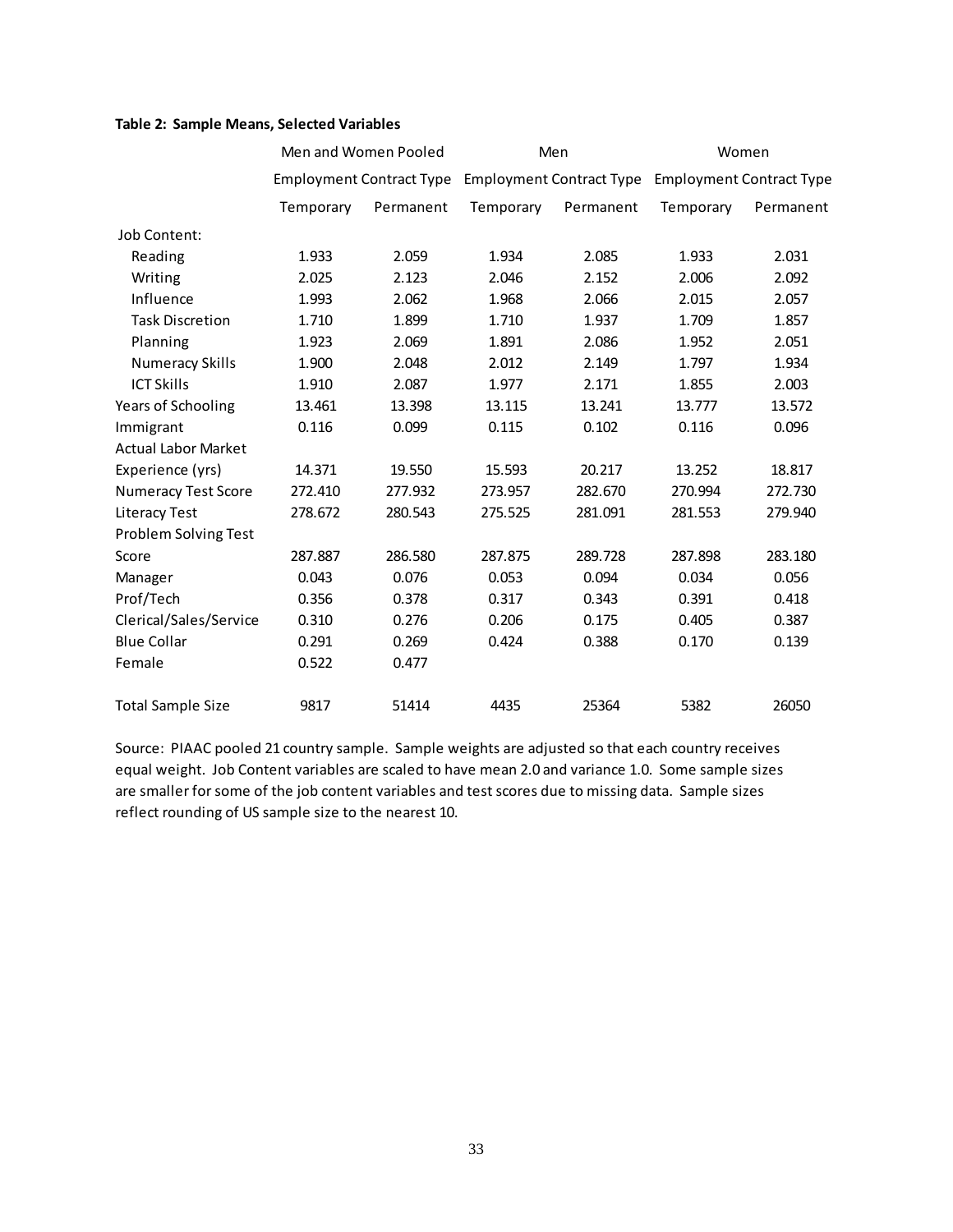| A. Men and Women Pooled |             |             |             |             |             |             | Task       | Task       |
|-------------------------|-------------|-------------|-------------|-------------|-------------|-------------|------------|------------|
|                         | Influence   | Influence   | Reading     | Reading     | Writing     | Writing     | Discretion | Discretion |
| Variable                |             |             |             |             |             |             |            |            |
|                         |             |             |             |             |             |             |            |            |
| perm                    | $-0.3348*$  | $-0.3427*$  | $-0.3734**$ | $-0.3934**$ | $-0.3537**$ | $-0.3487**$ | 0.0404     | 0.0457     |
|                         | (0.1252)    | (0.1289)    | (0.0880)    | (0.0953)    | (0.0892)    | (0.0966)    | (0.0961)   | (0.0987)   |
| perm*EPL                | $0.1695**$  | $0.2076**$  | $0.1878**$  | $0.2754**$  | $0.1825**$  | $0.1639**$  | 0.0130     | 0.0141     |
|                         | (0.0516)    | (0.0698)    | (0.0351)    | (0.0514)    | (0.0384)    | (0.0495)    | (0.0384)   | (0.0476)   |
| perm*CBCOV              |             | $-0.0620$   |             | $-0.1428 +$ |             | 0.0310      |            | 0.0041     |
|                         |             | (0.1104)    |             | (0.0794)    |             | (0.0721)    |            | (0.0747)   |
| perm*PRODREG            |             | $-0.0340$   |             | $-0.0760**$ |             | 0.0153      |            | $-0.0074$  |
|                         |             | (0.0209)    |             | (0.0189)    |             | (0.0584)    |            | (0.0115)   |
| N                       | 55767       | 55767       | 58055       | 58055       | 53319       | 53319       | 59081      | 59081      |
| Adjusted R squared      | 0.2674      | 0.2674      | 0.3588      | 0.3591      | 0.2093      | 0.2093      | 0.1692     | 0.1692     |
|                         | Planning    | Planning    | Numeracy    | Numeracy    | ICT         | ICT         |            |            |
| perm                    | $-0.3083**$ | $-0.3233**$ | $-0.0966$   | $-0.1544$   | $0.3426**$  | $0.3133**$  |            |            |
|                         | (0.0600)    | (0.0711)    | (0.1094)    | (0.1013)    | (0.0547)    | (0.0601)    |            |            |
| perm*EPL                | $0.1693**$  | $0.1999**$  | 0.0691      | $0.1131 +$  | $-0.0980**$ | $-0.0201$   |            |            |
|                         | (0.0260)    | (0.0441)    | (0.0474)    | (0.0588)    | (0.0243)    | (0.0561)    |            |            |
| perm*CBCOV              |             | $-0.0598$   |             | $-0.1332$   |             | $-0.1401$   |            |            |
|                         |             | (0.0725)    |             | (0.0859)    |             | (0.1106)    |            |            |
| perm*PRODREG            |             | $-0.0168$   |             | 0.0201      |             | $-0.0541$   |            |            |
|                         |             | (0.0151)    |             | (0.0236)    |             | (0.0354)    |            |            |
| N                       | 55453       | 55453       | 49179       | 49179       | 43036       | 43036       |            |            |
| Adjusted R squared      | 0.1281      | 0.1281      | 0.2223      | 0.2224      | 0.2818      | 0.282       |            |            |

**Table 3: Selected Regression Results for Job Content Variables, Pooled 21 Country Sample**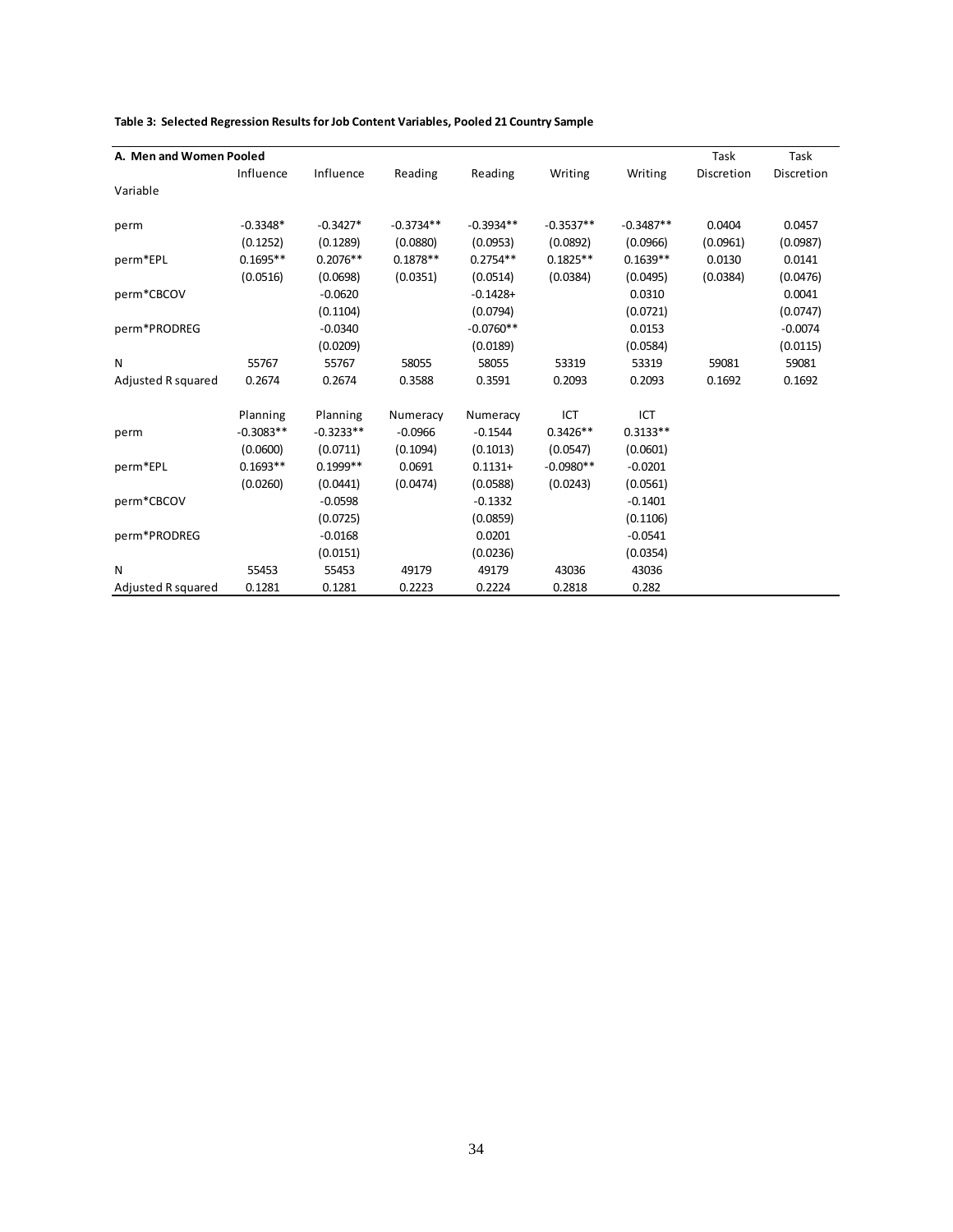| B. Men             |             |             |             |             |             |             | Task       | Task       |
|--------------------|-------------|-------------|-------------|-------------|-------------|-------------|------------|------------|
|                    | Influence   | Influence   | Reading     | Reading     | Writing     | Writing     | Discretion | Discretion |
| Variable           |             |             |             |             |             |             |            |            |
| perm               | $-0.6096**$ | $-0.6288**$ | $-0.4364**$ | $-0.4557**$ | $-0.5579**$ | $-0.5595**$ | 0.1600     | 0.1113     |
|                    | (0.1572)    | (0.1624)    | (0.0899)    | (0.1019)    | (0.1014)    | (0.1075)    | (0.0992)   | (0.1042)   |
| perm*EPL           | $0.2869**$  | $0.3563**$  | $0.2115**$  | $0.3280**$  | $0.2692**$  | $0.2391**$  | $-0.0339$  | 0.0246     |
|                    | (0.0659)    | (0.0817)    | (0.0366)    | (0.0582)    | (0.0451)    | (0.0643)    | (0.0434)   | (0.0558)   |
| perm*CBCOV         |             | $-0.1165$   |             | $-0.1767+$  |             | 0.0374      |            | $-0.1343$  |
|                    |             | (0.1092)    |             | (0.0976)    |             | (0.1069)    |            | (0.0833)   |
| perm*PRODREG       |             | $-0.0570*$  |             | $-0.1115**$ |             | 0.0370      |            | $-0.0103$  |
|                    |             | (0.0259)    |             | (0.0210)    |             | (0.0661)    |            | (0.0144)   |
| N                  | 27118       | 27118       | 28327       | 28327       | 25779       | 25779       | 28726      | 28726      |
| Adjusted R squared | 0.2841      | 0.2842      | 0.3691      | 0.3696      | 0.2164      | 0.2163      | 0.2034     | 0.2034     |
|                    | Planning    | Planning    | Numeracy    | Numeracy    | ICT         | ICT         |            |            |
| perm               | $-0.2734**$ | $-0.2975**$ | $-0.1779+$  | $-0.2140*$  | $0.4779**$  | $0.4316**$  |            |            |
|                    | (0.0570)    | (0.0627)    | (0.0971)    | (0.0980)    | (0.1000)    | (0.1168)    |            |            |
| perm*EPL           | $0.1661**$  | $0.2406**$  | $0.0912 +$  | $0.1487*$   | $-0.1550**$ | 0.0061      |            |            |
|                    | (0.0261)    | (0.0402)    | (0.0441)    | (0.0612)    | (0.0444)    | (0.0817)    |            |            |
| perm*CBCOV         |             | $-0.1280$   |             | $-0.1226$   |             | $-0.2627+$  |            |            |
|                    |             | (0.0845)    |             | (0.0914)    |             | (0.1369)    |            |            |
| perm*PRODREG       |             | $-0.0569**$ |             | $-0.0227$   |             | $-0.1357**$ |            |            |
|                    |             | (0.0147)    |             | (0.0295)    |             | (0.0273)    |            |            |
| N                  | 26946       | 26946       | 24266       | 24266       | 20034       | 20034       |            |            |
| Adjusted R squared | 0.1249      | 0.1249      | 0.2401      | 0.2401      | 0.2961      | 0.2966      |            |            |

#### **Table 3: Selected Regression Results for Job Content Variables, Pooled 21 Country Sample (ctd)**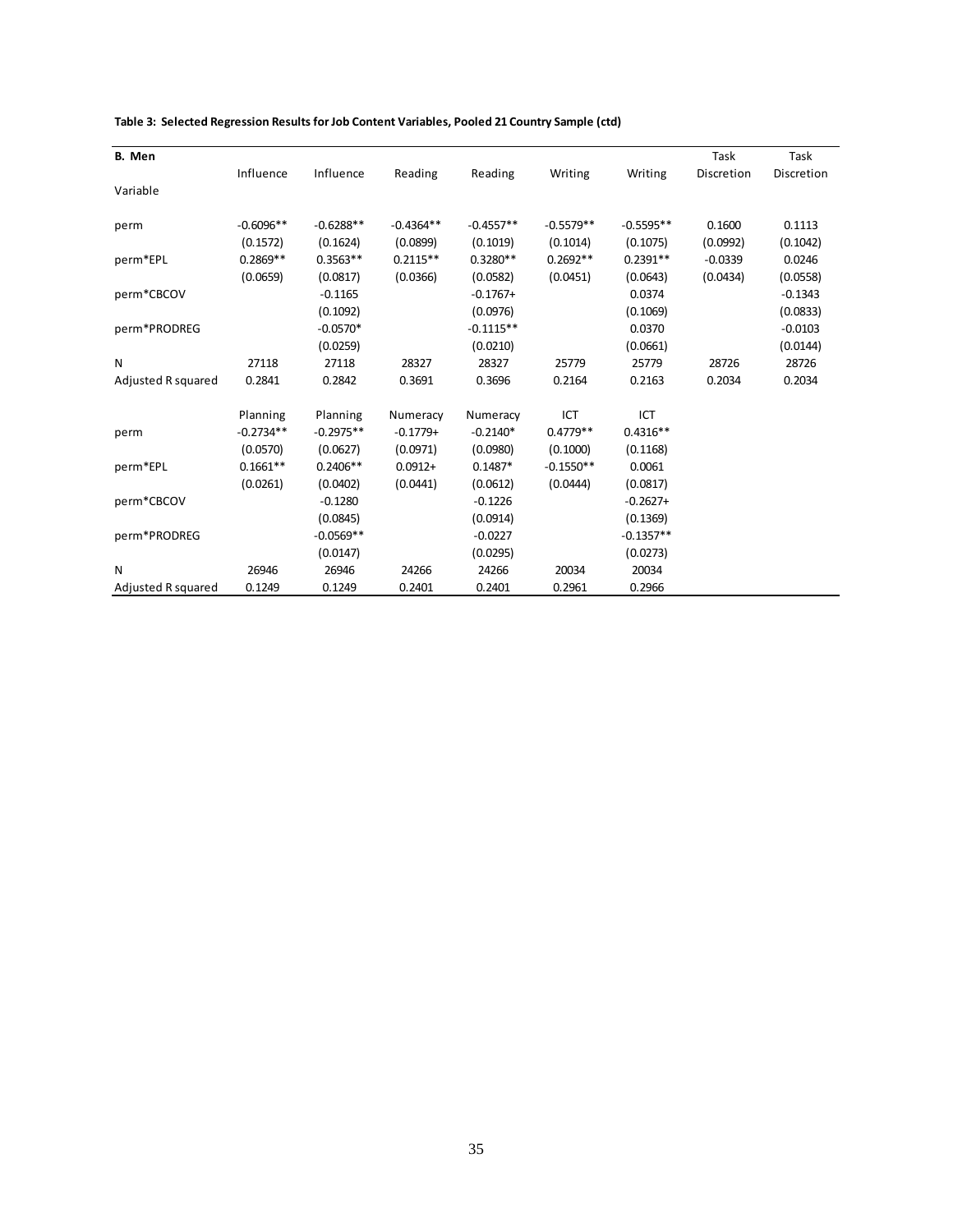| C. Women           |             |             |             |             |            |            | Task       | Task       |
|--------------------|-------------|-------------|-------------|-------------|------------|------------|------------|------------|
|                    | Influence   | Influence   | Reading     | Reading     | Writing    | Writing    | Discretion | Discretion |
| Variable           |             |             |             |             |            |            |            |            |
|                    |             |             |             |             |            |            |            |            |
| perm               | $-0.0729$   | $-0.0420$   | $-0.3417**$ | $-0.3517**$ | $-0.1574+$ | $-0.1514+$ | $-0.1003$  | $-0.0429$  |
|                    | (0.0854)    | (0.0938)    | (0.0788)    | (0.0838)    | (0.0771)   | (0.0847)   | (0.1098)   | (0.1104)   |
| perm*EPL           | 0.0577      | 0.0349      | $0.1736**$  | $0.2219**$  | $0.0964**$ | $0.0982*$  | 0.0664     | 0.0121     |
|                    | (0.0392)    | (0.0660)    | (0.0320)    | (0.0408)    | (0.0325)   | (0.0410)   | (0.0446)   | (0.0563)   |
| perm*CBCOV         |             | 0.0670      |             | $-0.0796$   |            | 0.0045     |            | 0.1398     |
|                    |             | (0.1241)    |             | (0.0568)    |            | (0.0654)   |            | (0.0857)   |
| perm*PRODREG       |             | $-0.0114$   |             | $-0.0421+$  |            | $-0.0093$  |            | $-0.0069$  |
|                    |             | (0.0280)    |             | (0.0205)    |            | (0.0549)   |            | (0.0204)   |
| N                  | 28649       | 28649       | 29728       | 29728       | 27540      | 27540      | 30355      | 30355      |
| Adjusted R squared | 0.2601      | 0.2601      | 0.3518      | 0.3518      | 0.2069     | 0.2068     | 0.3526     | 0.3527     |
|                    | Planning    | Planning    | Numeracy    | Numeracy    | ICT        | ICT        |            |            |
| perm               | $-0.3409**$ | $-0.3400**$ | $-0.0506$   | $-0.1334$   | $0.2029**$ | $0.1855**$ |            |            |
|                    | (0.0907)    | (0.0964)    | (0.1410)    | (0.1279)    | (0.0530)   | (0.0643)   |            |            |
| perm*EPL           | $0.1731**$  | $0.1597*$   | 0.0575      | 0.0923      | $-0.0415$  | $-0.0391$  |            |            |
|                    | (0.0400)    | (0.0589)    | (0.0599)    | (0.0663)    | (0.0252)   | (0.0543)   |            |            |
| perm*CBCOV         |             | 0.0205      |             | $-0.1540$   |            | $-0.0229$  |            |            |
|                    |             | (0.0912)    |             | (0.0973)    |            | (0.1094)   |            |            |
| perm*PRODREG       |             | 0.0136      |             | $0.0627**$  |            | 0.0187     |            |            |
|                    |             | (0.0278)    |             | (0.0203)    |            | (0.0616)   |            |            |
| N                  | 28517       | 28517       | 24903       | 24903       | 22992      | 22992      |            |            |
| Adjusted R squared | 0.14        | 0.1399      | 0.1933      | 0.1937      | 0.2677     | 0.2677     |            |            |

#### **Table 3: Selected Regression Results for Job Content Variables, Pooled 21 Country Sample (ctd)**

+,\*,\*\* significant at 10%, 5% and 1% levels, respectively.

Controls include years of schooling, experience and its square, immigrant dummy, numeracy test score, literacy test score,

government employment dummy, industry, occupation and country dummies, and in the sample pooled by gender, a female dummy variable.

Adjusted sampling weights used, where each country receives the same weight. Standard errors clustered at the country level. Sample sizes reflect rounding of the US sample size to the nearest 10.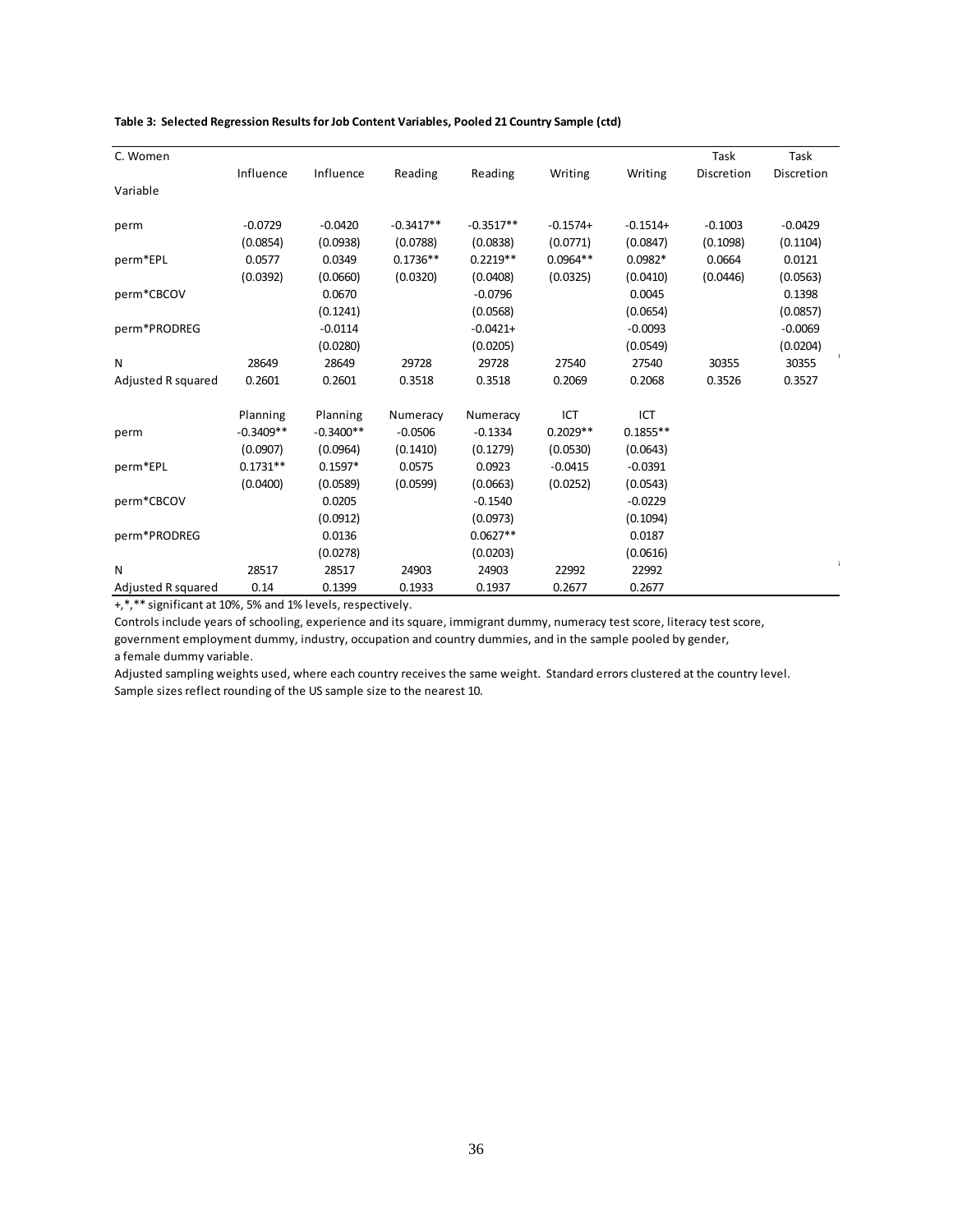| A. Men and Women Pooled |             |             |             |             |             |             | Task       | Task       |
|-------------------------|-------------|-------------|-------------|-------------|-------------|-------------|------------|------------|
|                         |             |             |             |             |             |             |            |            |
|                         | Influence   | Influence   | Reading     | Reading     | Writing     | Writing     | Discretion | Discretion |
| Variable                |             |             |             |             |             |             |            |            |
|                         |             |             |             |             |             |             |            |            |
| perm                    | $-0.5101**$ | $-0.5395**$ | $-0.4642**$ | $-0.5012**$ | $-0.3275**$ | $-0.3240**$ | 0.1329     | 0.1634     |
|                         | (0.1698)    | (0.1721)    | (0.1026)    | (0.1078)    | (0.0676)    | (0.0775)    | (0.1145)   | (0.1125)   |
| perm*EPL                | $0.2319**$  | $0.2912**$  | $0.2296**$  | $0.3419**$  | $0.1863**$  | $0.1834**$  | $-0.0161$  | $-0.0256$  |
|                         | (0.0684)    | (0.0836)    | (0.0421)    | (0.0563)    | (0.0285)    | (0.0398)    | (0.0459)   | (0.0515)   |
| perm*CBCOV              |             | $-0.1163$   |             | $-0.1966*$  |             | 0.0083      |            | 0.0469     |
|                         |             | (0.1080)    |             | (0.0764)    |             | (0.0669)    |            | (0.0735)   |
| perm*PRODREG            |             | $-0.0322+$  |             | $-0.0837**$ |             | $-0.0010$   |            | $-0.0249*$ |
|                         |             | (0.0176)    |             | (0.0210)    |             | (0.0538)    |            | (0.0107)   |
| N                       | 55767       | 55767       | 58055       | 58055       | 53319       | 53319       | 59081      | 59081      |
| Adjusted R squared      | 0.1552      | 0.1553      | 0.253       | 0.2534      | 0.1314      | 0.1313      | 0.1142     | 0.1143     |
|                         | Planning    | Planning    | Numeracy    | Numeracy    | ICT         | ICT         |            |            |
| perm                    | $-0.3715**$ | $-0.3976**$ | $0.1265+$   | 0.1391      | $0.5599**$  | $0.5879**$  |            |            |
|                         | (0.0982)    | (0.1056)    | (0.0715)    | (0.0819)    | (0.0643)    | (0.0669)    |            |            |
| perm*EPL                | $0.1943**$  | $0.2384**$  | 0.0108      | 0.0287      | $-0.1625**$ | $-0.1072+$  |            |            |
|                         | (0.0392)    | (0.0527)    | (0.0336)    | (0.0567)    | (0.0321)    | (0.0603)    |            |            |
| perm*CBCOV              |             | $-0.0917$   |             | $-0.0059$   |             | $-0.0416$   |            |            |
|                         |             | (0.0756)    |             | (0.0990)    |             | (0.1128)    |            |            |
| perm*PRODREG            |             | $-0.0187$   |             | $-0.0365$   |             | $-0.0988**$ |            |            |
|                         |             | (0.0145)    |             | (0.0292)    |             | (0.0259)    |            |            |
| N                       | 55453       | 55453       | 49179       | 49179       | 43036       | 43036       |            |            |
| Adjusted R squared      | 0.0808      | 0.0809      | 0.109       | 0.109       | 0.1333      | 0.1336      |            |            |

#### **Table 4: Selected Regression Results for Job Content Variables, Pooled 20 Country Sample, Industry, Occupation, and Government Employment Dummies Excluded**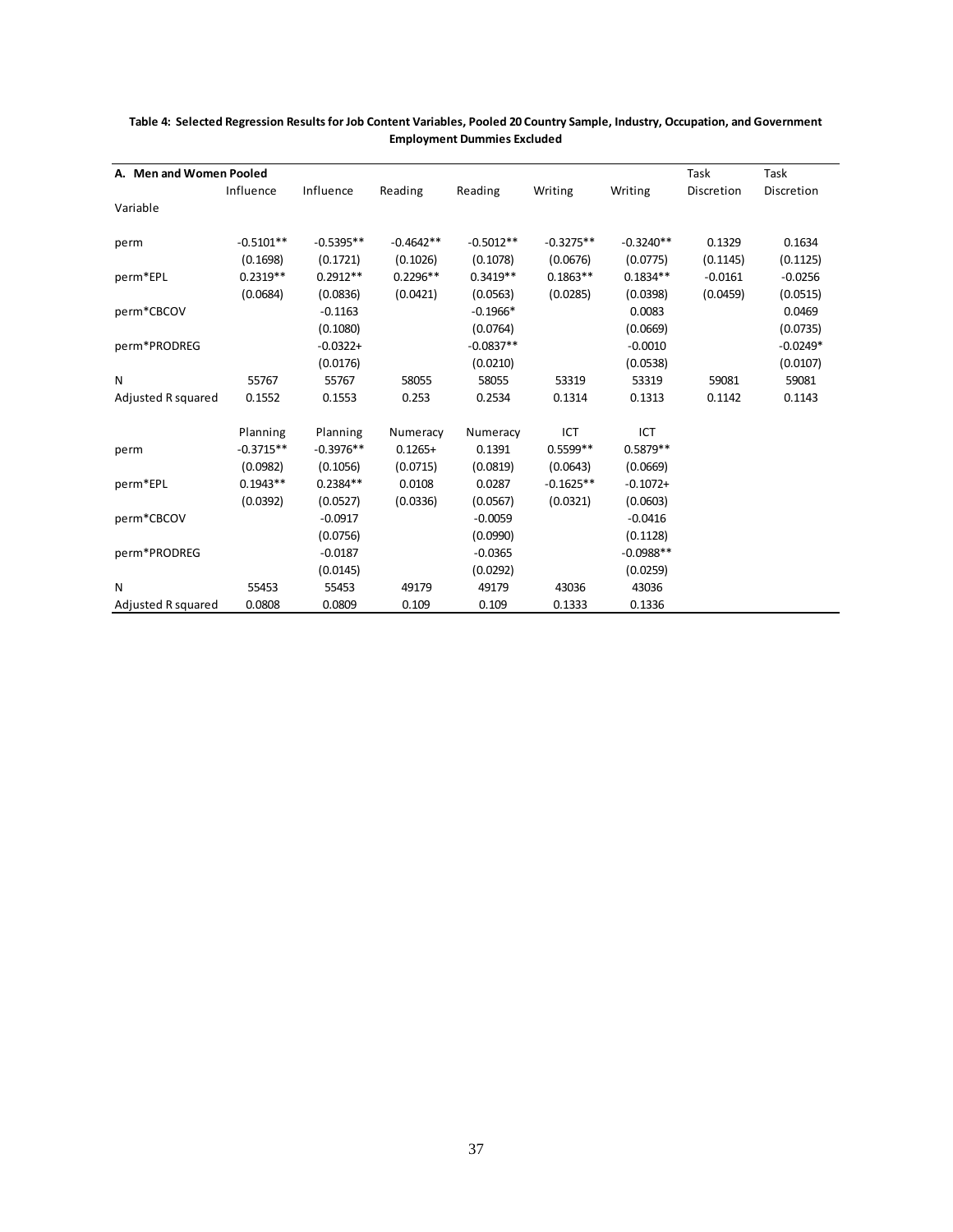| B. Men             |             |             |             |             |             |             | Task       | Task       |
|--------------------|-------------|-------------|-------------|-------------|-------------|-------------|------------|------------|
|                    | Influence   | Influence   | Reading     | Reading     | Writing     | Writing     | Discretion | Discretion |
| Variable           |             |             |             |             |             |             |            |            |
|                    |             |             |             |             |             |             |            |            |
| perm               | $-0.7130**$ | $-0.7463**$ | $-0.5347**$ | $-0.5675**$ | $-0.5914**$ | $-0.5814**$ | $0.2304+$  | 0.2140     |
|                    | (0.1697)    | (0.1763)    | (0.0866)    | (0.0994)    | (0.0638)    | (0.0773)    | (0.1238)   | (0.1284)   |
| perm*EPL           | $0.3215**$  | $0.4402**$  | $0.2540**$  | $0.4257**$  | $0.2932**$  | $0.2963**$  | $-0.0539$  | $-0.0100$  |
|                    | (0.0702)    | (0.0854)    | (0.0382)    | (0.0547)    | (0.0275)    | (0.0486)    | (0.0527)   | (0.0676)   |
| perm*CBCOV         |             | $-0.2017*$  |             | $-0.2676**$ |             | 0.0087      |            | $-0.0788$  |
|                    |             | (0.0948)    |             | (0.0833)    |             | (0.0939)    |            | (0.0971)   |
| perm*PRODREG       |             | $-0.0964*$  |             | $-0.1582**$ |             | $-0.0158$   |            | $-0.0306$  |
|                    |             | (0.0348)    |             | (0.0301)    |             | (0.0521)    |            | (0.0180)   |
| N                  | 27118       | 27118       | 28327       | 28327       | 25779       | 25779       | 28726      | 28726      |
| Adjusted R squared | 0.1587      | 0.159       | 0.2638      | 0.2648      | 0.1402      | 0.1402      | 0.1389     | 0.1389     |
|                    | Planning    | Planning    | Numeracy    | Numeracy    | ICT         | ICT         |            |            |
| perm               | $-0.2773**$ | $-0.3023**$ | 0.0050      | 0.0475      | $0.6441**$  | $0.6829**$  |            |            |
|                    | (0.0694)    | (0.0722)    | (0.0672)    | (0.0804)    | (0.1389)    | (0.1398)    |            |            |
| perm*EPL           | $0.1701**$  | $0.2682**$  | 0.0493      | 0.0686      | $-0.2022**$ | $-0.0662$   |            |            |
|                    | (0.0316)    | (0.0470)    | (0.0349)    | (0.0540)    | (0.0664)    | (0.0835)    |            |            |
| perm*CBCOV         |             | $-0.1619$   |             | 0.0331      |             | $-0.1246$   |            |            |
|                    |             | (0.0996)    |             | (0.0770)    |             | (0.1086)    |            |            |
| perm*PRODREG       |             | $-0.0820**$ |             | $-0.0753*$  |             | $-0.2116**$ |            |            |
|                    |             | (0.0235)    |             | (0.0286)    |             | (0.0394)    |            |            |
| N                  | 26946       | 26946       | 24266       | 24266       | 20034       | 20034       |            |            |
| Adjusted R squared | 0.0728      | 0.0731      | 0.1342      | 0.1344      | 0.1487      | 0.1496      |            |            |

#### **Table 4: Selected Regression Results for Job Content Variables, Pooled 20 Country Sample, Industry, Occupation, and Government Employment Dummies Excluded (ctd)**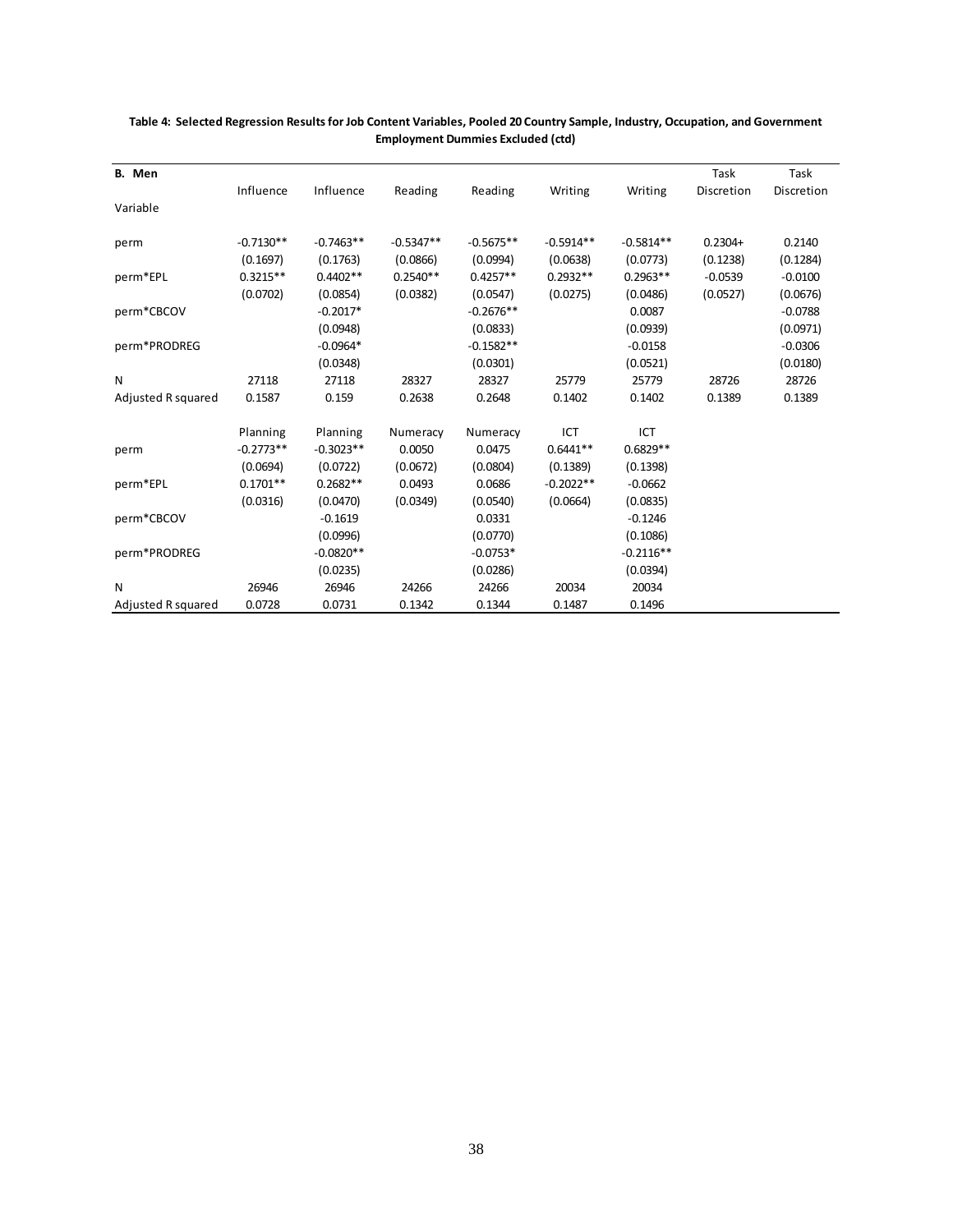| C. Women           |             |             |             |             |             |            | Task       | Task       |
|--------------------|-------------|-------------|-------------|-------------|-------------|------------|------------|------------|
|                    | Influence   | Influence   | Reading     | Reading     | Writing     | Writing    | Discretion | Discretion |
| Variable           |             |             |             |             |             |            |            |            |
|                    |             |             |             |             |             |            |            |            |
| perm               | $-0.3325*$  | $-0.3371+$  | $-0.4160**$ | $-0.4493**$ | $-0.0766$   | $-0.0846$  | 0.0048     | 0.0798     |
|                    | (0.1534)    | (0.1663)    | (0.1146)    | (0.1198)    | (0.0806)    | (0.0926)   | (0.1198)   | (0.1148)   |
| perm*EPL           | $0.1519*$   | 0.1309      | $0.2113**$  | $0.2564**$  | $0.0836*$   | $0.0851+$  | 0.0332     | $-0.0279$  |
|                    | (0.0652)    | (0.0963)    | (0.0473)    | (0.0590)    | (0.0340)    | (0.0455)   | (0.0488)   | (0.0564)   |
| perm*CBCOV         |             | 0.0245      |             | $-0.1018$   |             | $-0.0117$  |            | $0.1696+$  |
|                    |             | (0.1481)    |             | (0.0719)    |             | (0.0742)   |            | (0.0897)   |
| perm*PRODREG       |             | 0.0292      |             | $-0.0106$   |             | 0.0082     |            | $-0.0206$  |
|                    |             | (0.0397)    |             | (0.0226)    |             | (0.0547)   |            | (0.0193)   |
| N                  | 28649       | 28649       | 29728       | 29728       | 27540       | 27540      | 30355      | 30355      |
| Adjusted R squared | 0.1587      | 0.1586      | 0.2437      | 0.2437      | 0.1232      | 0.1232     | 0.0882     | 0.0884     |
|                    | Planning    | Planning    | Numeracy    | Numeracy    | ICT         | ICT        |            |            |
| perm               | $-0.4534**$ | $-0.4750**$ | 0.2038      | 0.1765      | $0.4446**$  | $0.4595**$ |            |            |
|                    | (0.1561)    | (0.1582)    | (0.1220)    | (0.1233)    | (0.0704)    | (0.0795)   |            |            |
| perm*EPL           | $0.2166**$  | $0.2051*$   | $-0.0163$   | 0.0132      | $-0.1144**$ | $-0.1174+$ |            |            |
|                    | (0.0645)    | (0.0775)    | (0.0505)    | (0.0747)    | (0.0297)    | (0.0583)   |            |            |
| perm*CBCOV         |             | $-0.0079$   |             | $-0.0751$   |             | 0.0215     |            |            |
|                    |             | (0.0988)    |             | (0.1410)    |             | (0.1261)   |            |            |
| perm*PRODREG       |             | 0.0385      |             | 0.0003      |             | $-0.0152$  |            |            |
|                    |             | (0.0327)    |             | (0.0291)    |             | (0.0515)   |            |            |
| N                  | 28517       | 28517       | 24903       | 24903       | 22992       | 22992      |            |            |
| Adjusted R squared | 0.0947      | 0.0947      | 0.0769      | 0.0769      | 0.1111      | 0.1111     |            |            |

#### **Table 4: Selected Regression Results for Job Content Variables, Pooled 20 Country Sample, Industry, Occupation, and Government Employment Dummies Excluded (ctd)**

+,\*,\*\* significant at 10%, 5% and 1% levels, respectively.

Controls include years of schooling, experience and its square, immigrant dummy, numeracy test score, literacy test score, country dummies, and female dummy variable for the sample pooled by gender.

Adjusted sampling weights used, where each country receives the same weight. Standard errors clustered at the country level. Sample sizes reflect rounding of the US sample size to the nearest 10.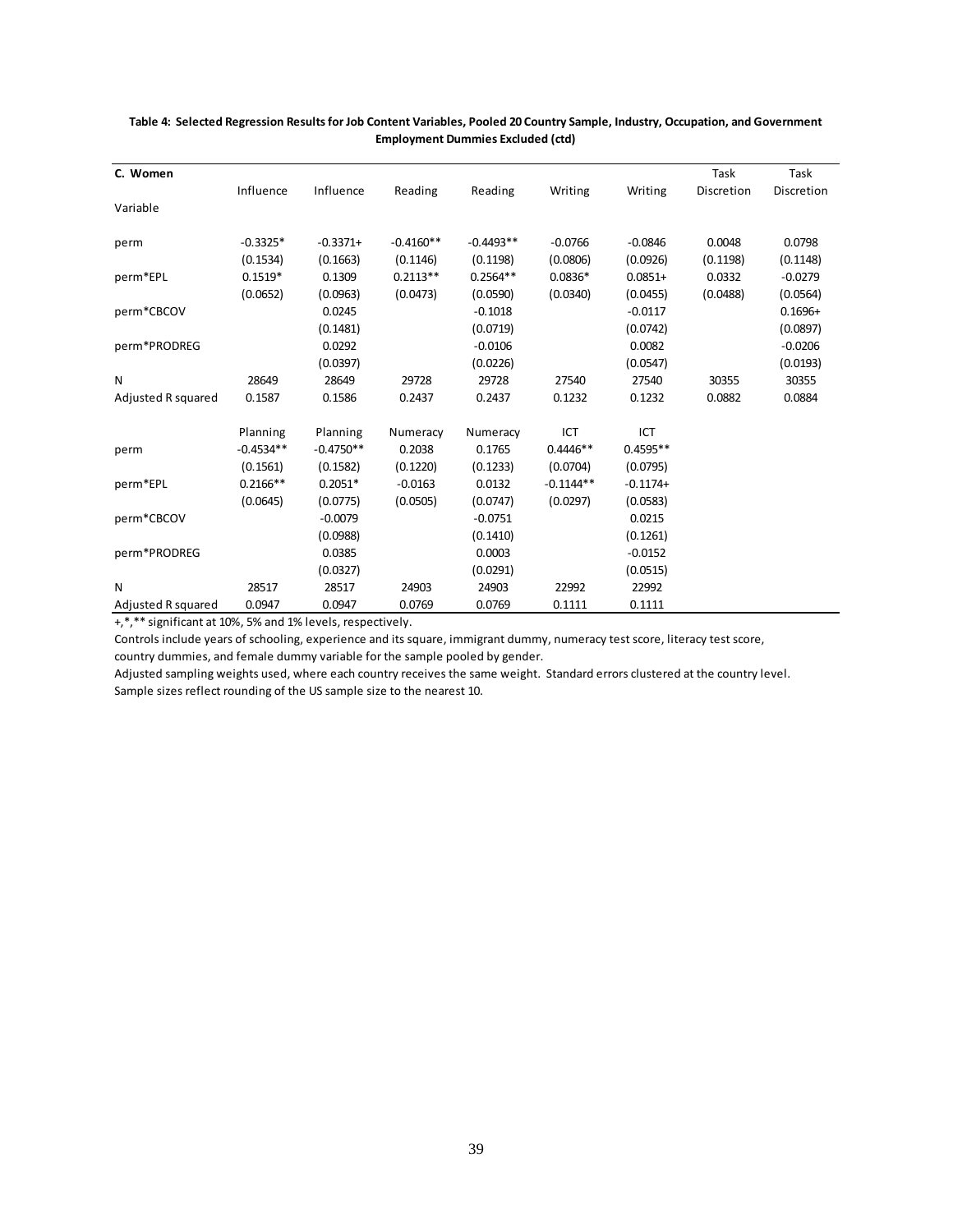| A. Men and Women Pooled |             |             |             |             |             |             | Task       | Task        |
|-------------------------|-------------|-------------|-------------|-------------|-------------|-------------|------------|-------------|
|                         | Influence   | Influence   | Reading     | Reading     | Writing     | Writing     | Discretion | Discretion  |
| Variable                |             |             |             |             |             |             |            |             |
|                         |             |             |             |             |             |             |            |             |
| perm                    | $-0.7085**$ | $-0.7481**$ | $-0.7126**$ | $-0.7627**$ | $-0.4529**$ | $-0.4606**$ | 0.0070     | 0.0513      |
|                         | (0.2296)    | (0.2351)    | (0.1710)    | (0.1811)    | (0.1054)    | (0.1139)    | (0.0947)   | (0.0898)    |
| perm*EPL                | $0.3448**$  | $0.4458**$  | $0.3684**$  | $0.5197**$  | $0.2620**$  | $0.2847**$  | 0.0600     | 0.0632      |
|                         | (0.0930)    | (0.1134)    | (0.0720)    | (0.0951)    | (0.0425)    | (0.0596)    | (0.0378)   | (0.0436)    |
| perm*CBCOV              |             | $-0.1864$   |             | $-0.2660*$  |             | $-0.0399$   |            | 0.0426      |
|                         |             | (0.1306)    |             | (0.1202)    |             | (0.0701)    |            | (0.0734)    |
| perm*PRODREG            |             | $-0.0674*$  |             | $-0.1125+$  |             | $-0.0167$   |            | $-0.0551**$ |
|                         |             | (0.0269)    |             | (0.0559)    |             | (0.0376)    |            | (0.0166)    |
| N                       | 55767       | 55767       | 58055       | 58055       | 53319       | 53319       | 59081      | 59081       |
| Adjusted R squared      | 0.0487      | 0.049       | 0.0521      | 0.0529      | 0.0473      | 0.0473      | 0.0725     | 0.0727      |
|                         | Planning    | Planning    | Numeracy    | Numeracy    | ICT         | ICT         |            |             |
| perm                    | $-0.5030**$ | $-0.5126**$ | 0.0868      | 0.0777      | $0.5157**$  | $0.5163**$  |            |             |
|                         | (0.1295)    | (0.1388)    | (0.0998)    | (0.1028)    | (0.0844)    | (0.0877)    |            |             |
| perm*EPL                | $0.2824**$  | $0.3441**$  | 0.0357      | 0.0976      | $-0.1379**$ | $-0.0406$   |            |             |
|                         | (0.0528)    | (0.0656)    | (0.0443)    | (0.0617)    | (0.0415)    | (0.0715)    |            |             |
| perm*CBCOV              |             | $-0.0980$   |             | $-0.0927$   |             | $-0.1324$   |            |             |
|                         |             | (0.0743)    |             | (0.0927)    |             | (0.1249)    |            |             |
| perm*PRODREG            |             | $-0.0576*$  |             | $-0.0607**$ |             | $-0.1134**$ |            |             |
|                         |             | (0.0257)    |             | (0.0212)    |             | (0.0237)    |            |             |
| N                       | 55453       | 55453       | 49179       | 49179       | 43036       | 43036       |            |             |
| Adjusted R squared      | 0.0336      | 0.0337      | 0.0301      | 0.0302      | 0.0383      | 0.0386      |            |             |

#### **Table 5: Selected Regression Results for Job Content Variables, Pooled 21 Country Sample, Industry, Occupation, and Government Employment Dummies and Human Capital Variables Excluded**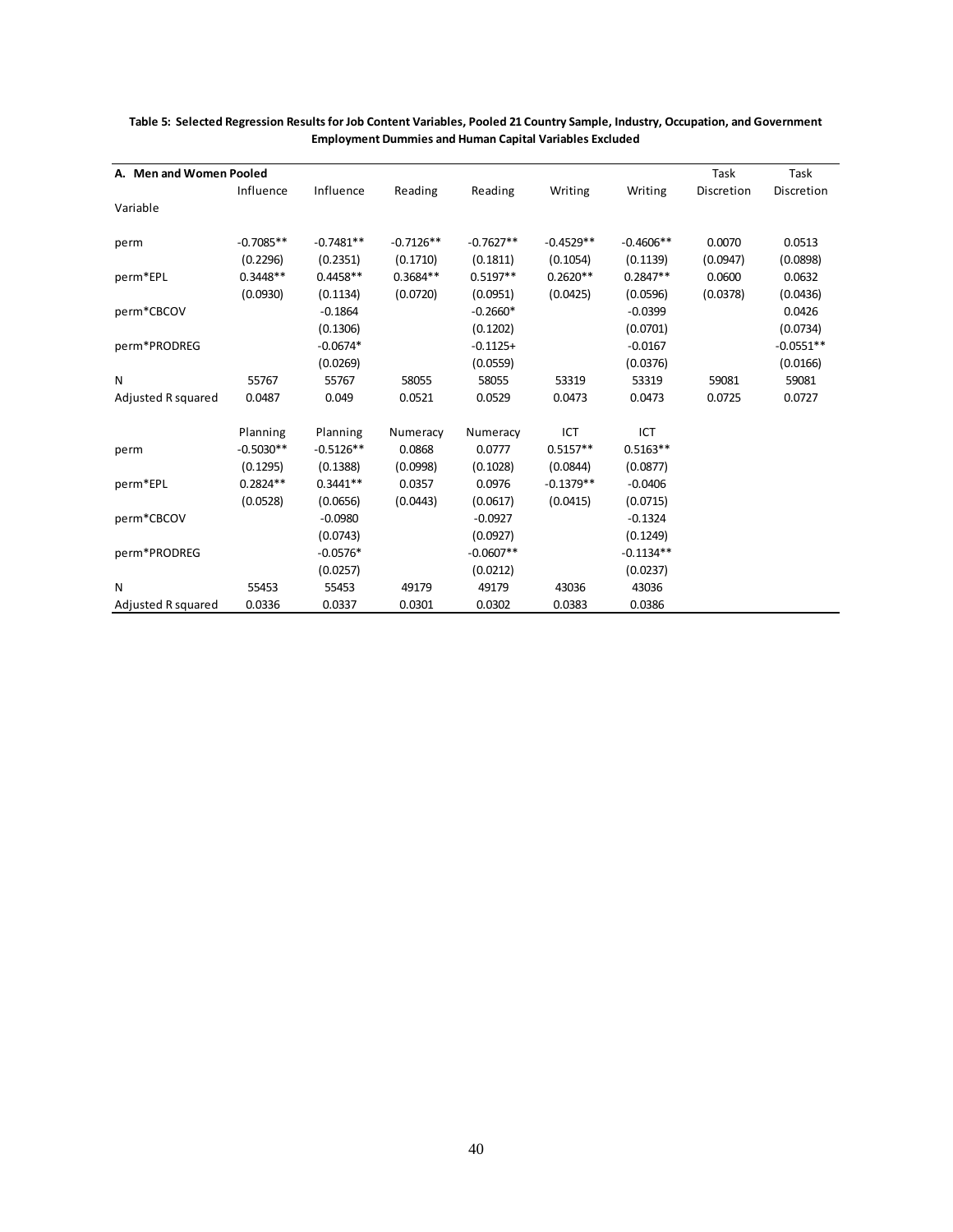| B. Men             |             |             |             |             |             |             | Task       | Task       |
|--------------------|-------------|-------------|-------------|-------------|-------------|-------------|------------|------------|
|                    | Influence   | Influence   | Reading     | Reading     | Writing     | Writing     | Discretion | Discretion |
| Variable           |             |             |             |             |             |             |            |            |
| perm               | $-0.8718**$ | $-0.8906**$ | $-0.7307**$ | $-0.7579**$ | $-0.6525**$ | $-0.6426**$ | 0.0968     | 0.1108     |
|                    | (0.2032)    | (0.2129)    | (0.1098)    | (0.1231)    | (0.0801)    | (0.0897)    | (0.1127)   | (0.1132)   |
| perm*EPL           | $0.4303**$  | $0.5658**$  | $0.3835**$  | $0.5702**$  | $0.3505**$  | $0.3590**$  | 0.0339     | 0.0795     |
|                    | (0.0836)    | (0.0982)    | (0.0516)    | (0.0716)    | (0.0346)    | (0.0577)    | (0.0470)   | (0.0607)   |
| perm*CBCOV         |             | $-0.2082+$  |             | $-0.2818*$  |             | 0.0011      |            | $-0.0475$  |
|                    |             | (0.1088)    |             | (0.1115)    |             | (0.0886)    |            | (0.1026)   |
| perm*PRODREG       |             | $-0.1327*$  |             | $-0.1823**$ |             | $-0.0219$   |            | $-0.0678*$ |
|                    |             | (0.0601)    |             | (0.0604)    |             | (0.0354)    |            | (0.0315)   |
| N                  | 27118       | 27118       | 28327       | 28327       | 25779       | 25779       | 28726      | 28726      |
| Adjusted R squared | 0.0473      | 0.0479      | 0.0688      | 0.0701      | 0.0558      | 0.0558      | 0.0813     | 0.0814     |
|                    | Planning    | Planning    | Numeracy    | Numeracy    | ICT         | ICT         |            |            |
| perm               | $-0.3742**$ | $-0.3603**$ | $-0.0141$   | 0.0167      | $0.6596**$  | $0.6771**$  |            |            |
|                    | (0.0769)    | (0.0851)    | (0.0772)    | (0.0898)    | (0.1304)    | (0.1269)    |            |            |
| perm*EPL           | $0.2498**$  | $0.3446**$  | $0.0769+$   | $0.1260+$   | $-0.1896*$  | $-0.0342$   |            |            |
|                    | (0.0347)    | (0.0505)    | (0.0413)    | (0.0630)    | (0.0668)    | (0.0810)    |            |            |
| perm*CBCOV         |             | $-0.1125$   |             | $-0.0225$   |             | $-0.1771$   |            |            |
|                    |             | (0.1061)    |             | (0.0880)    |             | (0.1130)    |            |            |
| perm*PRODREG       |             | $-0.1238*$  |             | $-0.0955**$ |             | $-0.2084**$ |            |            |
|                    |             | (0.0470)    |             | (0.0270)    |             | (0.0597)    |            |            |
| N                  | 26946       | 26946       | 24266       | 24266       | 20034       | 20034       |            |            |
| Adjusted R squared | 0.0325      | 0.0329      | 0.0251      | 0.0253      | 0.0316      | 0.0326      |            |            |

#### **Table 5: Selected Regression Results for Job Content Variables, Pooled 21 Country Sample, Industry, Occupation, and Government Employment Dummies and Human Capital Variables Excluded (ctd)**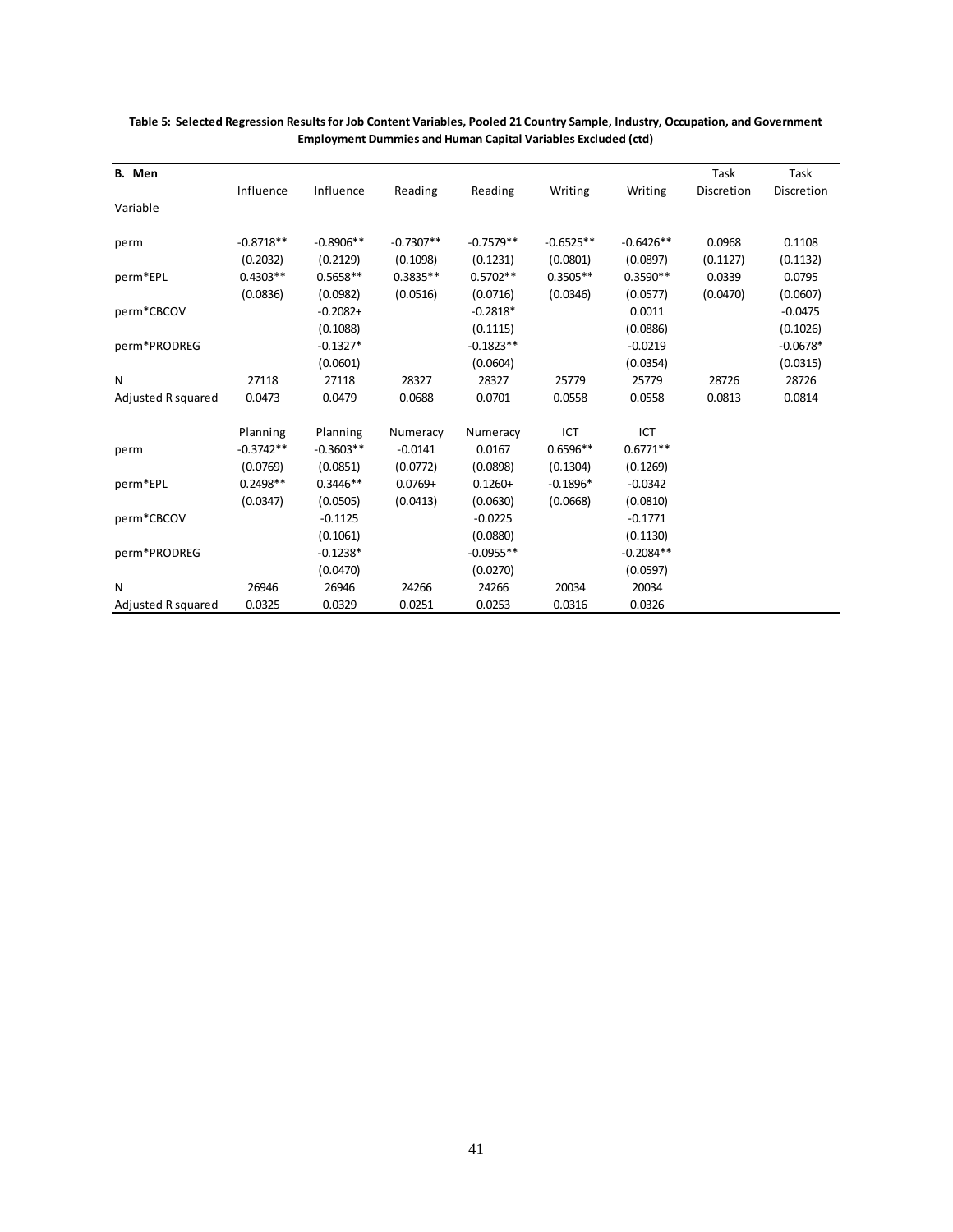| C. Women           |             |             |             |             |            |            | Task       | Task        |
|--------------------|-------------|-------------|-------------|-------------|------------|------------|------------|-------------|
|                    | Influence   | Influence   | Reading     | Reading     | Writing    | Writing    | Discretion | Discretion  |
| Variable           |             |             |             |             |            |            |            |             |
| perm               | $-0.5843*$  | $-0.6090*$  | $-0.7325**$ | $-0.7795**$ | $-0.2778*$ | $-0.2957*$ | $-0.1119$  | $-0.0288$   |
|                    | (0.2348)    | (0.2477)    | (0.2138)    | (0.2268)    | (0.1249)   | (0.1371)   | (0.1008)   | (0.0940)    |
| perm*EPL           | $0.2723*$   | $0.3003*$   | $0.3647**$  | $0.4534**$  | $0.1822**$ | $0.2149**$ | $0.0972*$  | 0.0496      |
|                    | (0.0976)    | (0.1319)    | (0.0888)    | (0.1108)    | (0.0492)   | (0.0682)   | (0.0416)   | (0.0510)    |
| perm*CBCOV         |             | $-0.0678$   |             | $-0.1791$   |            | $-0.0662$  |            | $0.1570+$   |
|                    |             | (0.1718)    |             | (0.1225)    |            | (0.0786)   |            | (0.0859)    |
| perm*PRODREG       |             | $-0.0015$   |             | $-0.0431$   |            | $-0.0154$  |            | $-0.0450**$ |
|                    |             | (0.0300)    |             | (0.0593)    |            | (0.0397)   |            | (0.0115)    |
| N                  | 28649       | 28649       | 29728       | 29728       | 27540      | 27540      | 30355      | 30355       |
| Adjusted R squared | 0.0599      | 0.0599      | 0.0414      | 0.0416      | 0.0398     | 0.0398     | 0.0625     | 0.0629      |
|                    | Planning    | Planning    | Numeracy    | Numeracy    | ICT        | ICT        |            |             |
| perm               | $-0.6365**$ | $-0.6555**$ | 0.1739      | 0.1304      | $0.3549**$ | $0.3494**$ |            |             |
|                    | (0.1995)    | (0.2029)    | (0.1432)    | (0.1403)    | (0.1058)   | (0.1127)   |            |             |
| perm*EPL           | $0.3172**$  | $0.3356**$  | $-0.0048$   | 0.0621      | $-0.0801+$ | $-0.0405$  |            |             |
|                    | (0.0823)    | (0.0943)    | (0.0594)    | (0.0774)    | (0.0439)   | (0.0735)   |            |             |
| perm*CBCOV         |             | $-0.0481$   |             | $-0.1453$   |            | $-0.0637$  |            |             |
|                    |             | (0.0922)    |             | (0.1304)    |            | (0.1379)   |            |             |
| perm*PRODREG       |             | 0.0024      |             | $-0.0226$   |            | $-0.0373$  |            |             |
|                    |             | (0.0200)    |             | (0.0249)    |            | (0.0343)   |            |             |
| N                  | 28517       | 28517       | 24903       | 24903       | 22992      | 22992      |            |             |
| Adjusted R squared | 0.0376      | 0.0375      | 0.0301      | 0.0301      | 0.0387     | 0.0387     |            |             |

#### **Table 5: Selected Regression Results for Job Content Variables, Pooled 21 Country Sample, Industry, Occupation, and Government Employment Dummies and Human Capital Variables Excluded (ctd)**

+,\*,\*\* significant at 10%, 5% and 1% levels, respectively.

Controls include country dummies and for the sample pooled by gender, a female dummy variable.

Adjusted sampling weights used, where each country receives the same weight. Standard errors clustered at the country level.

Sample sizes reflect rounding of US sample sizes to the nearest 10.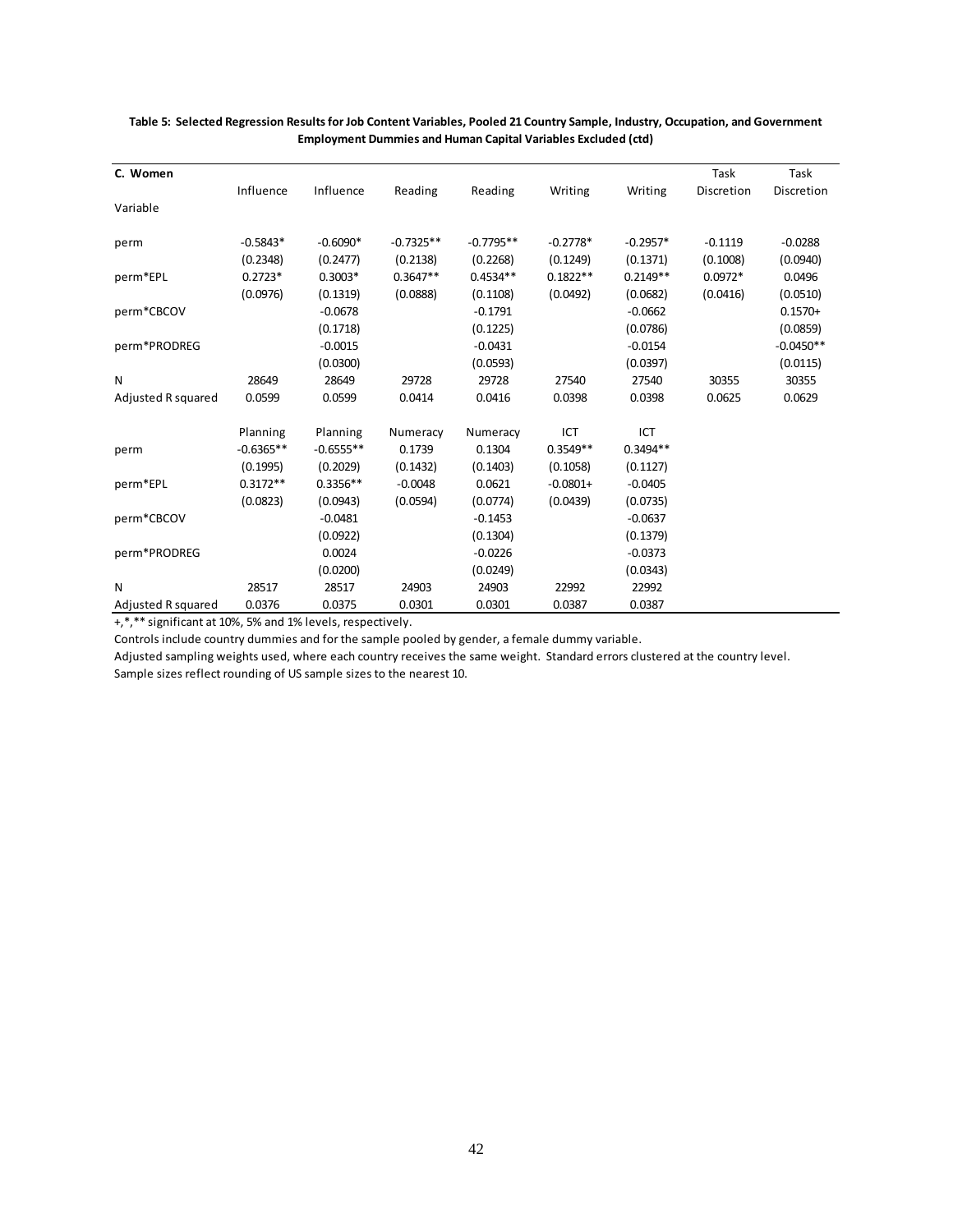| A. United States and Australia in Sample                                        | perm*CBCOV, perm*PRODREG<br>Interactions Excluded from<br><b>Job Content Equations</b> |                                                        | perm*CBCOV, perm*PRODREG<br>Interactions Included in<br><b>Job Content Equations</b> |                                  |  |
|---------------------------------------------------------------------------------|----------------------------------------------------------------------------------------|--------------------------------------------------------|--------------------------------------------------------------------------------------|----------------------------------|--|
| Job Content Models                                                              | Human Capital                                                                          | Human Capital                                          | Human Capital                                                                        | Human Capital                    |  |
|                                                                                 | in Wage Egn                                                                            | out of Wage Eqn in Wage Eqn                            |                                                                                      | out of Wage Eqn                  |  |
| <b>Full Specification</b>                                                       | 0.0102                                                                                 | 0.0279                                                 | 0.0231                                                                               | 0.0537                           |  |
| Exclude Industry, Occupation, Govt<br>Exclude Industry, Occupation, Govt, Human | 0.0065                                                                                 | 0.0263                                                 | 0.0187                                                                               | 0.053                            |  |
| Capital Vars.                                                                   | 0.0259                                                                                 | 0.0653                                                 | 0.0469                                                                               | 0.1075                           |  |
| B. United States and Australia not in Sample                                    |                                                                                        | perm*CBCOV, perm*PRODREG<br>Interactions Excluded from | perm*CBCOV, perm*PRODREG<br>Interactions Included in                                 |                                  |  |
|                                                                                 |                                                                                        | <b>Job Content Equations</b>                           |                                                                                      | <b>Job Content Equations</b>     |  |
| <b>Job Content Models</b>                                                       | Human Capital<br>in Wage Eqn                                                           | Human Capital<br>out of Wage Eqn in Wage Eqn           | Human Capital                                                                        | Human Capital<br>out of Wage Eqn |  |
| <b>Full Specification</b>                                                       | 0.0045                                                                                 | 0.0154                                                 | 0.0169                                                                               | 0.0403                           |  |
| Exclude Industry, Occupation, Govt                                              | 0.0023                                                                                 | 0.0135                                                 | 0.0126                                                                               | 0.0374                           |  |
|                                                                                 |                                                                                        |                                                        |                                                                                      |                                  |  |
| Exclude Industry, Occupation, Govt, Human                                       |                                                                                        |                                                        |                                                                                      |                                  |  |
| Capital Vars.                                                                   | 0.0057                                                                                 | 0.0227                                                 | 0.0221                                                                               | 0.0571                           |  |

#### **Table 6: Log Wage Impact Caused by Job Content Effects of Belgian-US Difference in EPL (based on models pooling countries and genders)**

Entries are: Σj (bjcj)\*(3.0833-1.1714), where for each job content variable j, bj is the corresponding interaction coefficient for perm\*EPL from the equation with job content variable j as dependent variable, and cj is the coefficient for job content variable j from the indicated wage equation.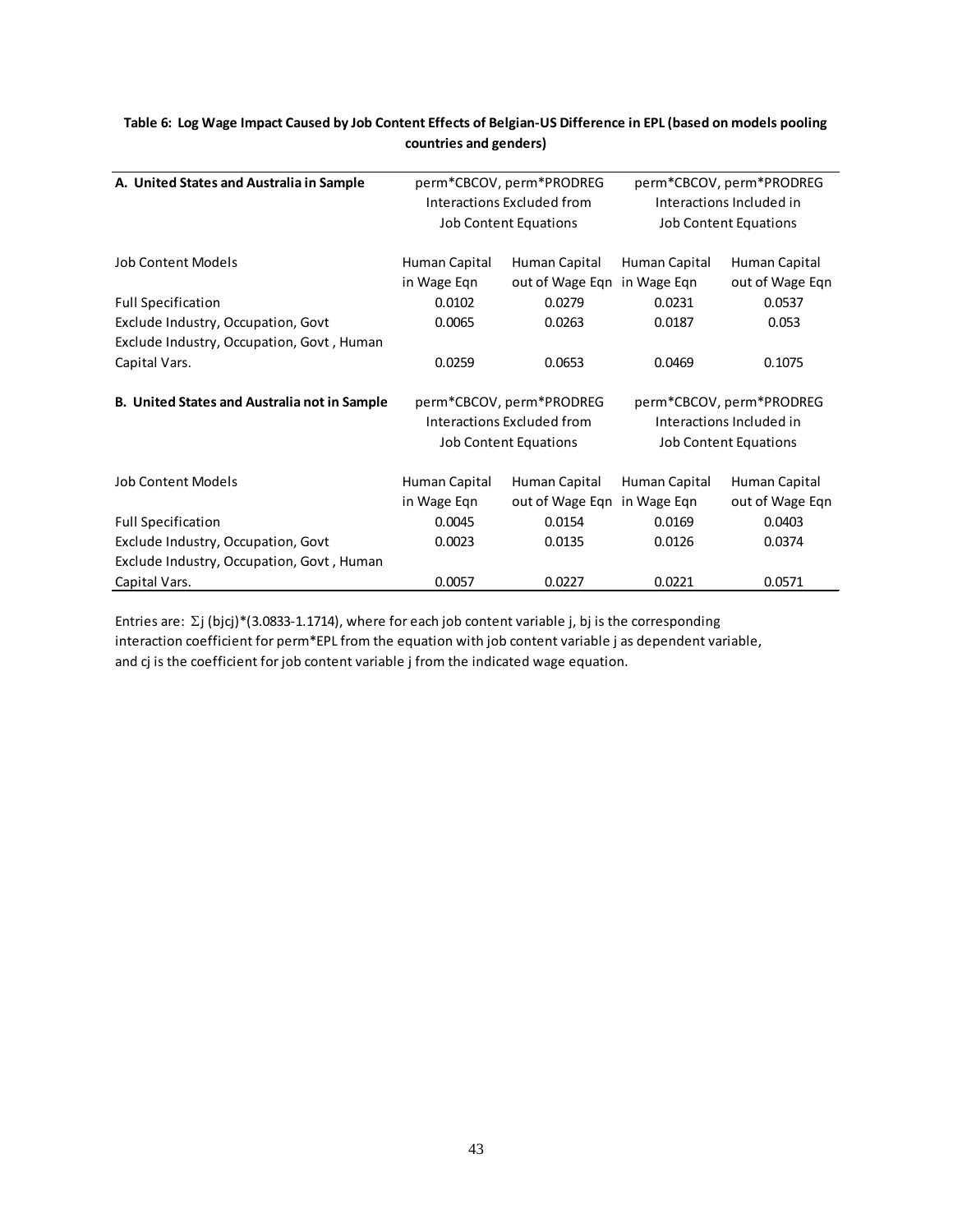| Men and Women Pooled in Individual Country Regressions |            |           |            |            |             |            | Task       | Task       |
|--------------------------------------------------------|------------|-----------|------------|------------|-------------|------------|------------|------------|
|                                                        | Influence  | Influence | Reading    | Reading    | Writing     | Writing    | Discretion | Discretion |
| Variable                                               |            |           |            |            |             |            |            |            |
| EPL                                                    | $0.0990**$ | 0.0772    | $0.1811**$ | $0.2545**$ | $0.1270**$  | $0.1158*$  | 0.0445     | 0.0686     |
|                                                        | (0.0334)   | (0.0475)  | (0.0344)   | (0.0486)   | (0.0328)    | (0.0428)   | (0.0443)   | (0.0530)   |
| <b>CBCOV</b>                                           |            | 0.0511    |            | $-0.1304+$ |             | $-0.0125$  |            | $-0.0445$  |
|                                                        |            | (0.0797)  |            | (0.0670)   |             | (0.0514)   |            | (0.0668)   |
| <b>PRODREG</b>                                         |            | 0.0015    |            | $-0.0572*$ |             | 0.0491     |            | $-0.0168+$ |
|                                                        |            | (0.0234)  |            | (0.0267)   |             | (0.0394)   |            | (0.0095)   |
| N                                                      | 21         | 21        | 21         | 21         | 21          | 21         | 21         | 21         |
| Adjusted R squared                                     | 0.2762     | 0.2168    | 0.5298     | 0.6028     | 0.3809      | 0.3957     | 0.0499     | $-0.023$   |
|                                                        | Planning   | Planning  | Numeracy   | Numeracy   | ICT         | ICT        |            |            |
| <b>EPL</b>                                             | $0.1091**$ | $0.1162*$ | 0.0358     | 0.0610     | $-0.1002**$ | $-0.0354$  |            |            |
|                                                        | (0.0372)   | (0.0526)  | (0.0589)   | (0.0753)   | (0.0279)    | (0.0526)   |            |            |
| <b>CBCOV</b>                                           |            | $-0.0059$ |            | $-0.0880$  |             | $-0.1197$  |            |            |
|                                                        |            | (0.0768)  |            | (0.1020)   |             | (0.0964)   |            |            |
| <b>PRODREG</b>                                         |            | $-0.0138$ |            | 0.0343     |             | $-0.0450*$ |            |            |
|                                                        |            | (0.0154)  |            | (0.0221)   |             | (0.0181)   |            |            |
| N                                                      | 21         | 21        | 21         | 21         | 21          | 21         |            |            |
| Adjusted R squared                                     | 0.2985     | 0.2228    | $-0.0255$  | $-0.0486$  | 0.2139      | 0.2651     |            |            |

#### **Table 7: Selected Regression Results for Job Content Variables, Based on Separate Individual Country Regressions of Job Content on Permanent Employment and Controls**

+,\*,\*\* denote significant at 10%, 5% and 1% level, respectively.

Entries are regression coefficients where the dependent variable is the perm coefficient from individual country regressions of the indicated job content variable on permanent employment and controls. Controls include a female dummy, years of schooling, experience and its square, numeracy and literacy test scores, an immigrant indicator, government employment, industry and occupation. Standard errors are heteroskedasticity-robust.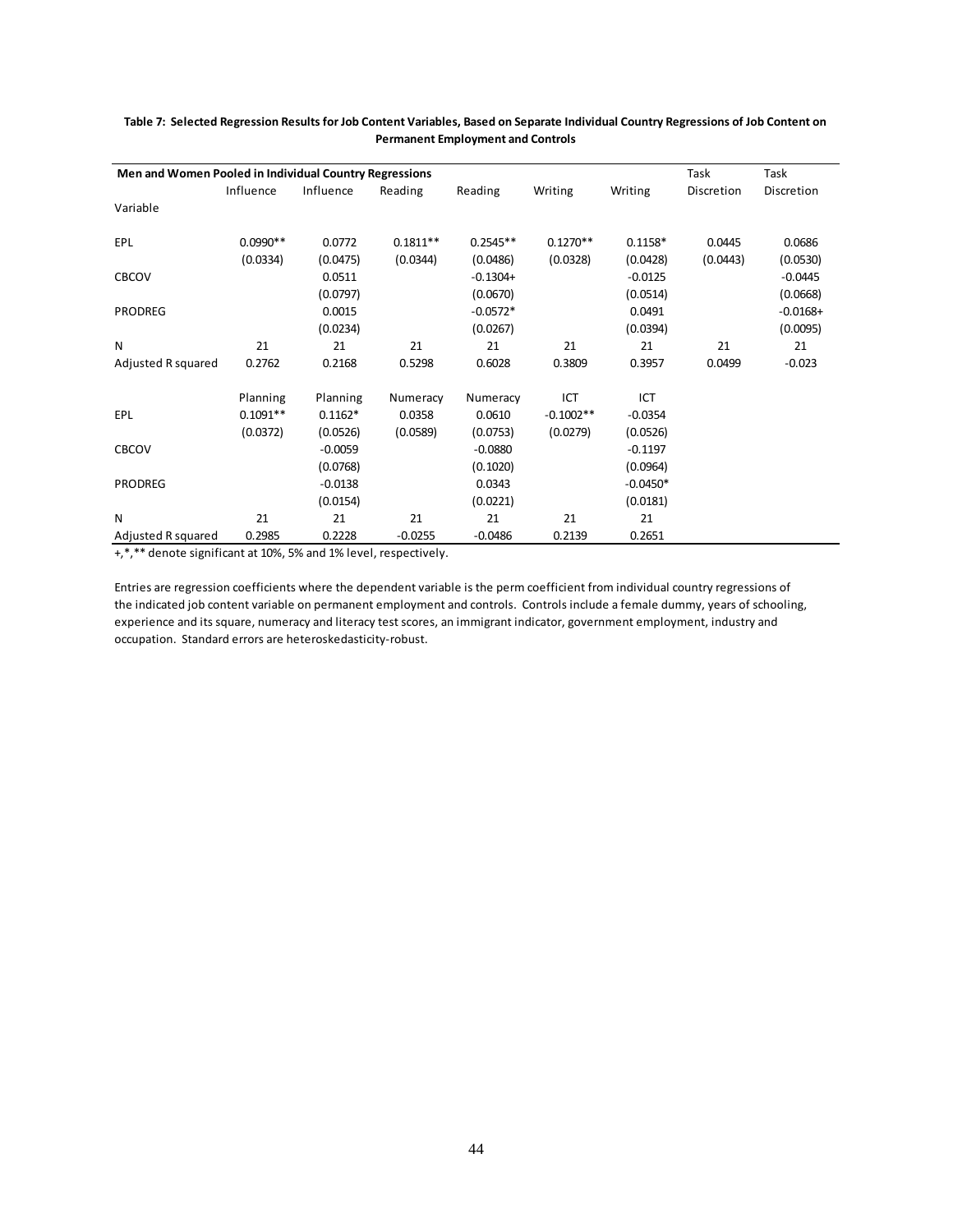### **APPENDIX TABLES**

- **1. Table A1: Job Content by Country by Contract Type**
- **2. Table A2: Personal Characteristics by Contract Type by Country**
- **3. Table A3: Selected Log Hourly Earnings Regression Results, Wage and Salary Workers, Pooled Sample of 20 Countries**
- **4. Table A4: Job Content Regression Results, Sample Pooled by Country and Gender**
- **5. Table A5: Selected Regression Results for Job Content Variables, Pooled 19 Country Sample, USA out (Men and Women Pooled)**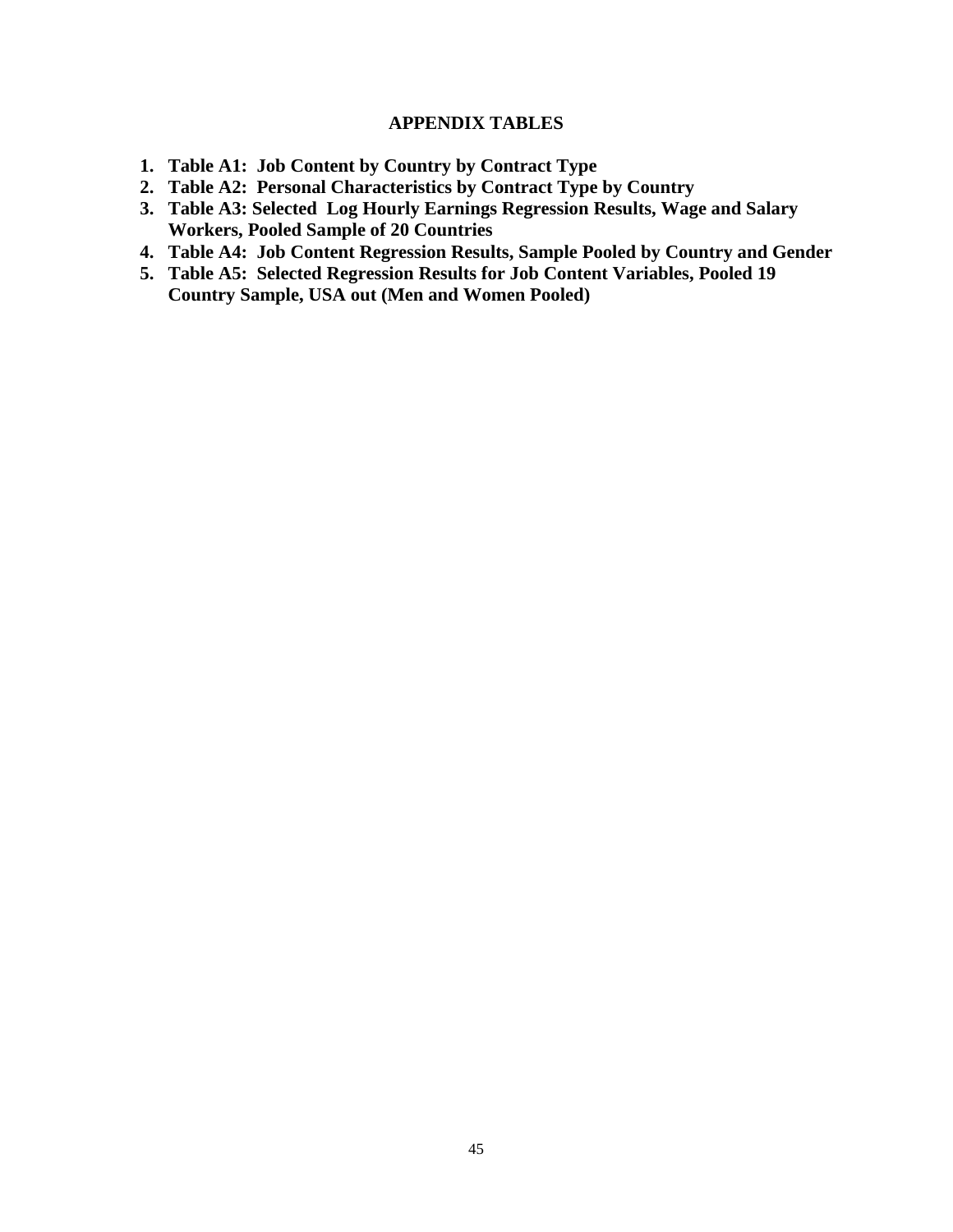## **Table A1: Job Content by Country by Contract Type**

|                |       |       | Reading |        |                                                              |
|----------------|-------|-------|---------|--------|--------------------------------------------------------------|
| Country        |       |       |         |        | Temporary Sample Size Permanent Sample Size Diff (Perm-Temp) |
| Australia      | 2.482 | 511   | 2.308   | 2,914  | $-0.174$                                                     |
| Austria        | 1.976 | 234   | 2.061   | 2,465  | 0.085                                                        |
| Belgium        | 1.868 | 146   | 1.945   | 2,433  | 0.077                                                        |
| <b>Britain</b> | 2.317 | 460   | 2.181   | 3,447  | $-0.137$                                                     |
| Czech          | 1.711 | 474   | 1.880   | 2,119  | 0.169                                                        |
| Denmark        | 1.956 | 416   | 2.149   | 3,874  | 0.193                                                        |
| Estonia        | 1.909 | 486   | 1.973   | 3,706  | 0.064                                                        |
| Finland        | 2.101 | 436   | 2.192   | 2,764  | 0.091                                                        |
| France         | 1.556 | 313   | 1.869   | 3,055  | 0.313                                                        |
| Ireland        | 1.990 | 404   | 2.109   | 1,982  | 0.119                                                        |
| Italy          | 1.340 | 214   | 1.637   | 1,484  | 0.297                                                        |
| Japan          | 1.902 | 591   | 2.157   | 2,494  | 0.254                                                        |
| Korea          | 2.080 | 530   | 2.361   | 1,501  | 0.281                                                        |
| Netherlands    | 1.746 | 508   | 2.144   | 2,450  | 0.398                                                        |
| Norway         | 2.017 | 309   | 2.273   | 2,569  | 0.256                                                        |
| Poland         | 1.587 | 1,351 | 1.919   | 1,885  | 0.332                                                        |
| Russia         | 1.728 | 318   | 1.634   | 1,124  | $-0.095$                                                     |
| Slovak         | 1.536 | 288   | 1.816   | 1,994  | 0.280                                                        |
| Spain          | 1.585 | 362   | 2.023   | 1,674  | 0.438                                                        |
| Sweden         | 1.992 | 284   | 2.223   | 2,426  | 0.231                                                        |
| <b>USA</b>     | 2.695 | 300   | 2.281   | 760    | $-0.414$                                                     |
| Total          | 1.933 | 8,935 | 2.059   | 49,120 | 0.126                                                        |
|                |       |       | Writing |        |                                                              |
|                |       |       |         |        | Temporary Sample Size Permanent Sample Size Diff (Perm-Temp) |
| Australia      | 2.396 | 499   | 2.265   | 2,790  | $-0.131$                                                     |
| Austria        | 1.969 | 202   | 2.115   | 2,307  | 0.146                                                        |
| Belgium        | 1.837 | 141   | 2.129   | 2,300  | 0.293                                                        |
| <b>Britain</b> | 2.278 | 435   | 2.297   | 3,291  | 0.019                                                        |
| Czech          | 1.791 | 406   | 1.984   | 1,916  | 0.193                                                        |
| Denmark        | 1.809 | 374   | 2.005   | 3,656  | 0.196                                                        |
| Estonia        | 1.684 | 377   | 1.739   | 3,053  | 0.055                                                        |
| Finland        | 1.937 | 412   | 2.065   | 2,629  | 0.128                                                        |
| France         | 1.624 | 274   | 1.957   | 2,780  | 0.333                                                        |
| Ireland        | 2.052 | 376   | 2.304   | 1,881  | 0.251                                                        |
| Italy          | 1.636 | 169   | 1.842   | 1,278  | 0.206                                                        |
| Japan          | 2.169 | 557   | 2.354   | 2,410  | 0.185                                                        |
| Korea          | 2.453 | 473   | 2.645   | 1,401  | 0.191                                                        |
| Netherlands    | 1.830 | 460   | 2.209   | 2,368  | 0.380                                                        |
| Norway         | 1.949 | 287   | 2.164   | 2,498  | 0.214                                                        |
| Poland         | 1.945 | 1,045 | 2.062   | 1,617  | 0.117                                                        |
| Russia         | 1.723 | 291   | 1.966   | 974    | 0.242                                                        |
| Slovak         | 1.827 | 251   | 2.010   | 1,783  | 0.183                                                        |
| Spain          | 1.939 | 300   | 2.181   | 1,537  | 0.242                                                        |
| Sweden         | 1.740 | 247   | 1.895   | 2,284  | 0.155                                                        |
| <b>USA</b>     | 2.578 | 290   | 2.368   | 710    | $-0.210$                                                     |
| Total          | 2.025 | 7,866 | 2.123   | 45,463 | 0.099                                                        |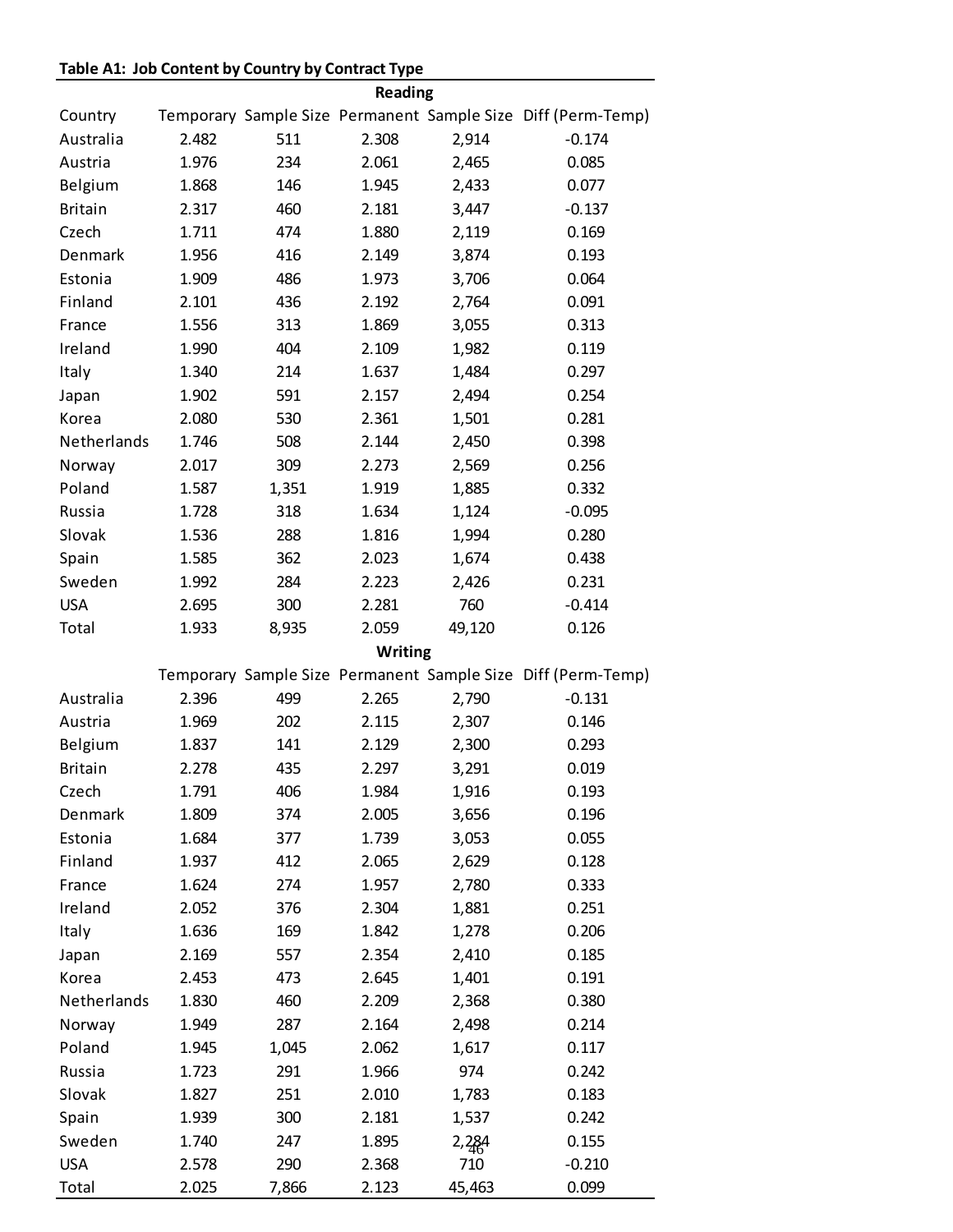## **Table A1 (ctd): Job Content by Country by Contract Type**

|                |       |       | <b>Influence</b>       |        |                                                              |
|----------------|-------|-------|------------------------|--------|--------------------------------------------------------------|
| Country        |       |       |                        |        | Temporary Sample Size Permanent Sample Size Diff (Perm-Temp) |
| Australia      | 2.599 | 493   | 2.457                  | 2,848  | $-0.141$                                                     |
| Austria        | 1.683 | 204   | 1.942                  | 2,336  | 0.260                                                        |
| Belgium        | 1.756 | 133   | 1.951                  | 2,248  | 0.195                                                        |
| <b>Britain</b> | 2.324 | 457   | 2.311                  | 3,363  | $-0.013$                                                     |
| Czech          | 1.799 | 443   | 1.881                  | 2,030  | 0.082                                                        |
| Denmark        | 1.978 | 389   | 2.131                  | 3,784  | 0.153                                                        |
| Estonia        | 1.934 | 460   | 2.009                  | 3,571  | 0.075                                                        |
| Finland        | 2.326 | 433   | 2.292                  | 2,728  | $-0.034$                                                     |
| France         | 1.763 | 269   | 1.939                  | 2,852  | 0.176                                                        |
| Ireland        | 2.305 | 384   | 2.309                  | 1,905  | 0.003                                                        |
| Italy          | 1.497 | 239   | 1.712                  | 1,557  | 0.215                                                        |
| Japan          | 1.543 | 583   | 1.846                  | 2,420  | 0.302                                                        |
| Korea          | 1.856 | 506   | 2.046                  | 1,448  | 0.190                                                        |
| Netherlands    | 1.747 | 479   | 2.031                  | 2,352  | 0.284                                                        |
| Norway         | 1.879 | 303   | 2.145                  | 2,565  | 0.266                                                        |
| Poland         | 1.814 | 1,254 | 1.985                  | 1,799  | 0.171                                                        |
| Russia         | 2.005 | 303   | 2.002                  | 1,076  | $-0.003$                                                     |
| Slovak         | 1.724 | 228   | 1.840                  | 1,602  | 0.117                                                        |
| Spain          | 1.560 | 371   | 1.857                  | 1,613  | 0.297                                                        |
| Sweden         | 2.002 | 277   | 2.121                  | 2,412  | 0.119                                                        |
| <b>USA</b>     | 2.847 | 290   | 2.342                  | 760    | $-0.504$                                                     |
| Total          | 1.993 | 8,498 | 2.062                  | 47,269 | 0.069                                                        |
| Country        |       |       | <b>Task Discretion</b> |        |                                                              |
|                |       |       |                        |        | Temporary Sample Size Permanent Sample Size Diff (Perm-Temp) |
| Australia      | 1.736 | 504   | 1.762                  | 2,879  | 0.025                                                        |
| Austria        | 1.967 | 248   | 2.232                  | 2,307  | 0.265                                                        |
| Belgium        | 1.754 | 161   | 2.062                  | 2,300  | 0.308                                                        |
| <b>Britain</b> | 1.643 | 461   | 1.801                  | 3,291  | 0.159                                                        |
| Czech          | 1.819 | 495   | 1.975                  | 1,916  | 0.156                                                        |
| Denmark        | 2.003 | 424   | 2.228                  | 3,656  | 0.224                                                        |
| Estonia        | 1.892 | 520   | 1.802                  | 3,053  | $-0.090$                                                     |
| Finland        | 2.134 | 450   | 2.191                  | 2,629  | 0.058                                                        |
| France         | 1.581 | 322   | 1.745                  | 2,780  | 0.164                                                        |
| Ireland        | 1.476 | 400   | 1.618                  | 1,881  | 0.142                                                        |
| Italy          | 1.285 | 246   | 1.519                  | 1,278  | 0.234                                                        |
| Japan          | 2.054 | 634   | 2.215                  | 2,410  | 0.161                                                        |
| Korea          | 1.605 | 512   | 1.726                  | 1,401  | 0.121                                                        |
| Netherlands    | 1.636 | 537   | 1.872                  | 2,368  | 0.236                                                        |
| Norway         | 1.827 | 314   | 2.065                  | 2,498  | 0.238                                                        |
| Poland         | 1.666 | 1,435 | 1.822                  | 1,617  | 0.156                                                        |
| Russia         | 1.450 | 317   | 1.496                  | 974    | 0.045                                                        |
| Slovak         | 1.435 | 291   | 1.604                  | 1,783  | 0.169                                                        |
| Spain          | 1.598 | 454   | 1.757                  | 1,537  | 0.158                                                        |
| Sweden         | 1.946 | 290   | 2.186                  | 2,284  | 0.240                                                        |
| <b>USA</b>     | 1.770 | 300   | 1.924                  | 770    | 0.155                                                        |
|                |       |       |                        |        |                                                              |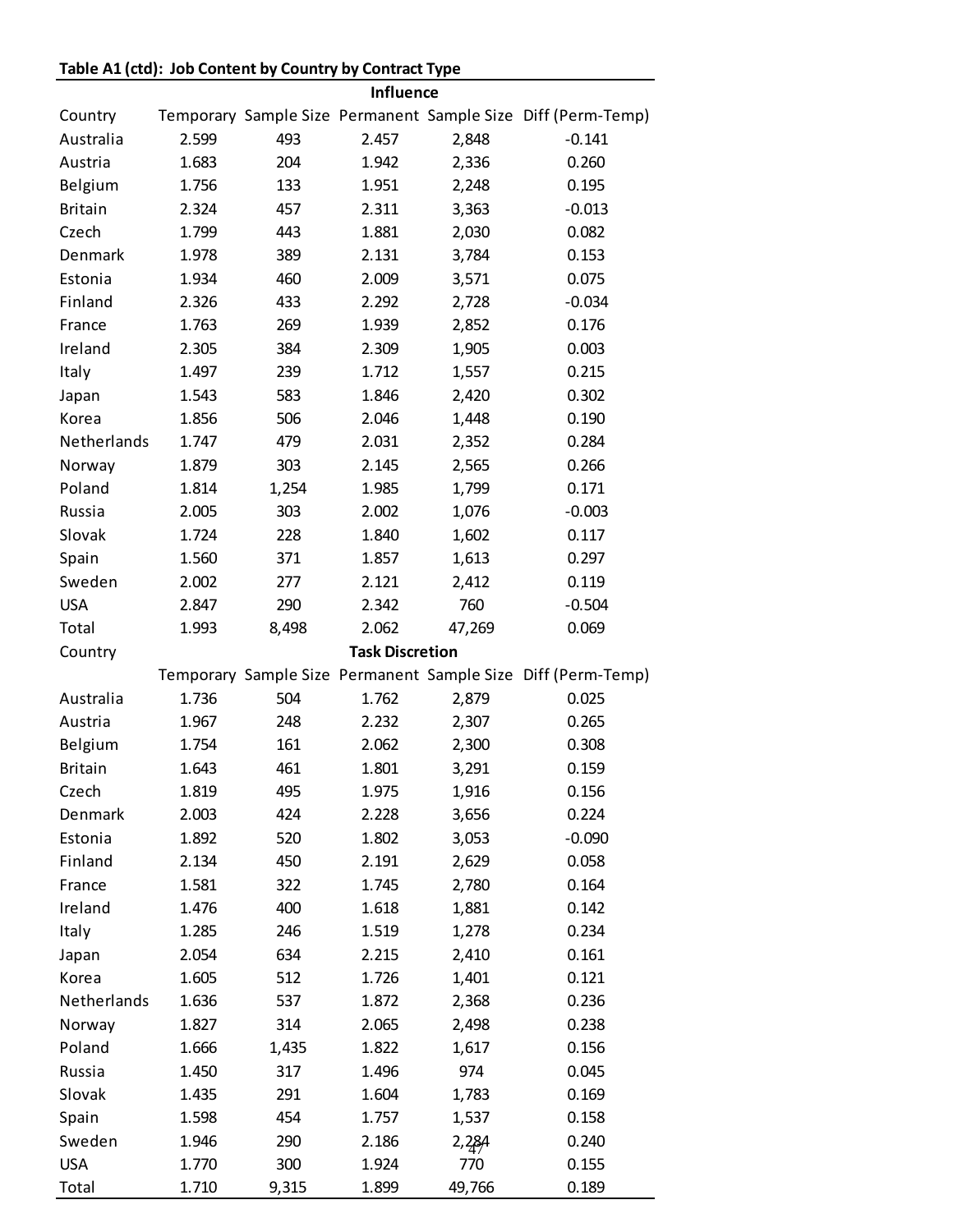## **Table A1 (ctd): Job Content by Country by Contract Type**

|                |       |       | Planning               |        |                                                              |
|----------------|-------|-------|------------------------|--------|--------------------------------------------------------------|
| Country        |       |       |                        |        | Temporary Sample Size Permanent Sample Size Diff (Perm-Temp) |
| Australia      | 2.323 | 481   | 2.329                  | 2,745  | 0.007                                                        |
| Austria        | 1.691 | 219   | 1.927                  | 2,394  | 0.236                                                        |
| Belgium        | 1.725 | 134   | 2.090                  | 2,242  | 0.364                                                        |
| <b>Britain</b> | 2.215 | 419   | 2.289                  | 3,209  | 0.074                                                        |
| Czech          | 1.941 | 472   | 2.232                  | 2,056  | 0.291                                                        |
| Denmark        | 1.726 | 394   | 2.096                  | 3,819  | 0.370                                                        |
| Estonia        | 2.057 | 493   | 2.220                  | 3,682  | 0.162                                                        |
| Finland        | 2.019 | 437   | 2.007                  | 2,702  | $-0.012$                                                     |
| France         | 1.707 | 269   | 2.010                  | 2,783  | 0.303                                                        |
| Ireland        | 2.181 | 356   | 2.302                  | 1,809  | 0.121                                                        |
| Italy          | 1.772 | 253   | 2.022                  | 1,546  | 0.249                                                        |
| Japan          | 1.380 | 511   | 1.604                  | 2,260  | 0.223                                                        |
| Korea          | 1.741 | 508   | 1.855                  | 1,464  | 0.114                                                        |
| Netherlands    | 1.839 | 438   | 2.138                  | 2,317  | 0.300                                                        |
| Norway         | 1.631 | 293   | 1.929                  | 2,489  | 0.299                                                        |
| Poland         | 1.941 | 1,303 | 2.166                  | 1,890  | 0.226                                                        |
| Russia         | 1.899 | 308   | 1.959                  | 1,075  | 0.060                                                        |
| Slovak         | 1.801 | 231   | 1.957                  | 1,723  | 0.156                                                        |
| Spain          | 1.838 | 409   | 2.050                  | 1,705  | 0.212                                                        |
| Sweden         | 1.878 | 272   | 2.076                  | 2,363  | 0.197                                                        |
| <b>USA</b>     | 2.414 | 280   | 2.132                  | 700    | $-0.282$                                                     |
| Total          | 1.923 | 8,480 | 2.069                  | 46,973 | 0.136                                                        |
|                |       |       |                        |        |                                                              |
|                |       |       | <b>Numeracy Skills</b> |        |                                                              |
|                |       |       |                        |        | Temporary Sample Size Permanent Sample Size Diff (Perm-Temp) |
| Australia      | 2.138 | 451   | 2.226                  | 2,589  | 0.088                                                        |
| Austria        | 1.762 | 184   | 1.980                  | 2,079  | 0.218                                                        |
| Belgium        | 1.892 | 111   | 1.912                  | 1,889  | 0.020                                                        |
| <b>Britain</b> | 1.998 | 371   | 2.130                  | 2,945  | 0.132                                                        |
| Czech          | 1.896 | 434   | 2.164                  | 1,982  | 0.268                                                        |
| Denmark        | 1.753 | 320   | 1.947                  | 3,281  | 0.194                                                        |
| Estonia        | 1.776 | 394   | 2.016                  | 3,206  | 0.241                                                        |
| Finland        | 1.945 | 386   | 2.158                  | 2,563  | 0.213                                                        |
| France         | 1.714 | 222   | 2.028                  | 2,456  | 0.314                                                        |
| Ireland        | 1.962 | 314   | 2.130                  | 1,658  | 0.169                                                        |
| Italy          | 1.887 | 144   | 1.960                  | 1,118  | 0.074                                                        |
| Japan          | 1.675 | 512   | 1.953                  | 2,303  | 0.278                                                        |
| Korea          | 1.908 | 418   | 2.249                  | 1,329  | 0.341                                                        |
| Netherlands    | 1.798 | 371   | 1.981                  | 1,964  | 0.183                                                        |
| Norway         | 1.681 | 226   | 1.876                  | 2,240  | 0.195                                                        |
| Poland         | 1.915 | 1,081 | 2.032                  | 1,593  | 0.117                                                        |
| Russia         | 1.780 | 250   | 1.846                  | 940    | 0.067                                                        |
| Slovak         | 2.096 | 222   | 2.100                  | 1,677  | 0.004                                                        |
| Spain          | 1.715 | 269   | 2.120                  | 1,406  | 0.405                                                        |
| Sweden         | 1.706 | 218   | 1.856                  | 2,103  | 0.151                                                        |
| <b>USA</b>     | 2.275 | 270   | 2.335                  | 680    | 0.060                                                        |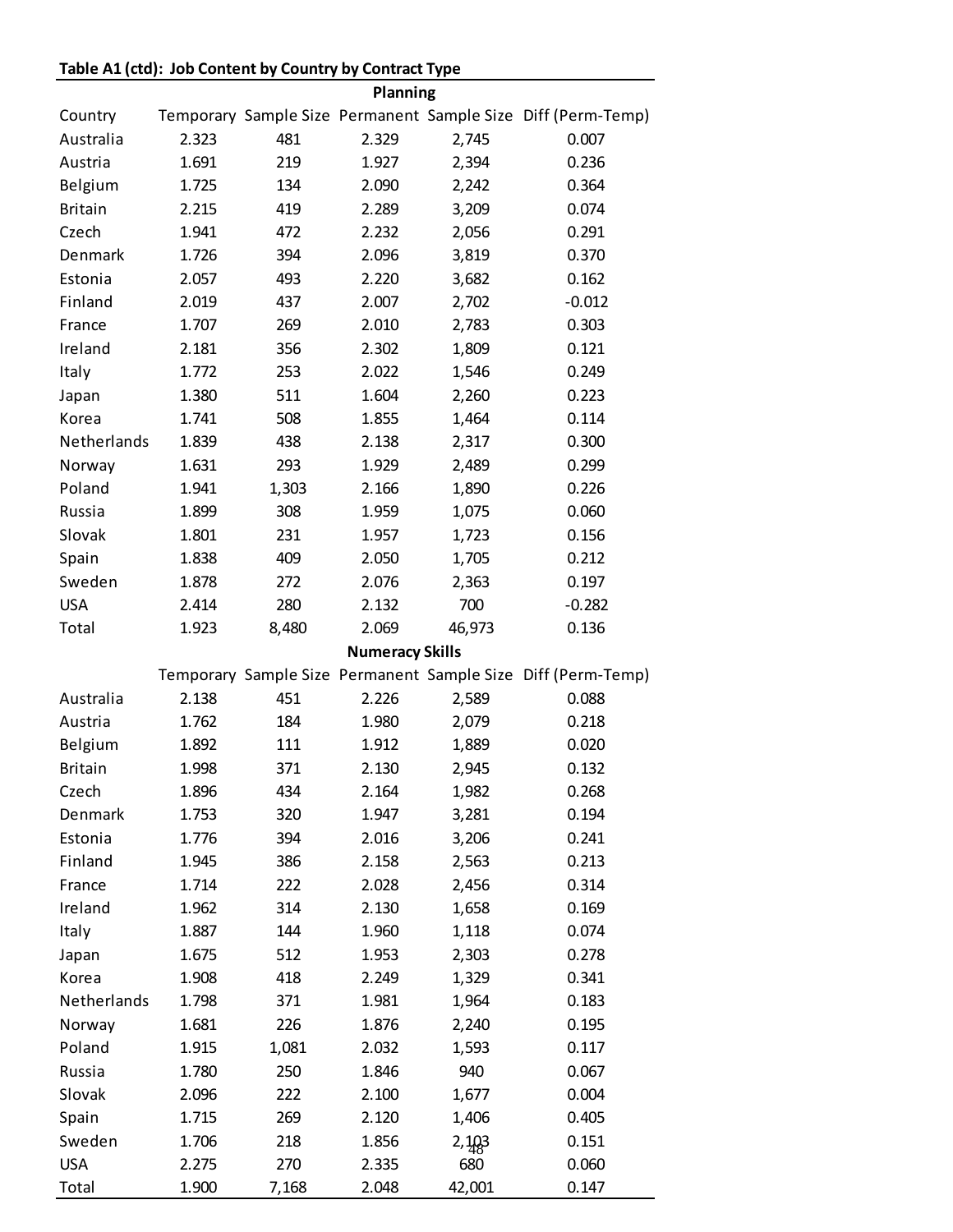| Country        | <b>ICT Skills</b> |       |       |        |                                                              |
|----------------|-------------------|-------|-------|--------|--------------------------------------------------------------|
|                |                   |       |       |        | Temporary Sample Size Permanent Sample Size Diff (Perm-Temp) |
| Australia      | 2.129             | 445   | 2.237 | 2,325  | 0.108                                                        |
| Austria        | 1.994             | 163   | 1.940 | 1,896  | $-0.054$                                                     |
| Belgium        | 1.986             | 105   | 2.031 | 1,812  | 0.044                                                        |
| <b>Britain</b> | 1.986             | 352   | 2.270 | 2,809  | 0.284                                                        |
| Czech          | 2.095             | 281   | 2.066 | 1,472  | $-0.028$                                                     |
| Denmark        | 1.895             | 326   | 2.122 | 3,181  | 0.226                                                        |
| Estonia        | 2.059             | 291   | 2.199 | 2,392  | 0.140                                                        |
| Finland        | 1.740             | 334   | 1.915 | 2,308  | 0.174                                                        |
| France         | 1.706             | 187   | 1.949 | 2,161  | 0.242                                                        |
| Ireland        | 1.937             | 274   | 2.213 | 1,525  | 0.276                                                        |
| Italy          | 2.121             | 105   | 2.118 | 996    | $-0.003$                                                     |
| Japan          | 1.424             | 379   | 1.786 | 1,848  | 0.362                                                        |
| Korea          | 2.078             | 374   | 2.484 | 1,196  | 0.406                                                        |
| Netherlands    | 1.847             | 361   | 2.136 | 2,077  | 0.289                                                        |
| Norway         | 1.597             | 236   | 1.978 | 2,225  | 0.381                                                        |
| Poland         | 1.876             | 704   | 2.064 | 1,197  | 0.188                                                        |
| Russia         | 1.855             | 191   | 1.839 | 673    | $-0.016$                                                     |
| Slovak         | 2.103             | 140   | 2.080 | 1,169  | $-0.023$                                                     |
| Spain          | 1.768             | 169   | 2.084 | 1,142  | 0.316                                                        |
| Sweden         | 1.650             | 213   | 1.898 | 2,122  | 0.247                                                        |
| <b>USA</b>     | 2.076             | 260   | 2.415 | 620    | 0.339                                                        |
| Total          | 1.910             | 5,890 | 2.087 | 37,146 | 0.177                                                        |

## **Table A1 (ctd): Job Content by Country by Contract Type**

Note: Total sample sizes reflect rounding of US sample sizes to the nearest 10.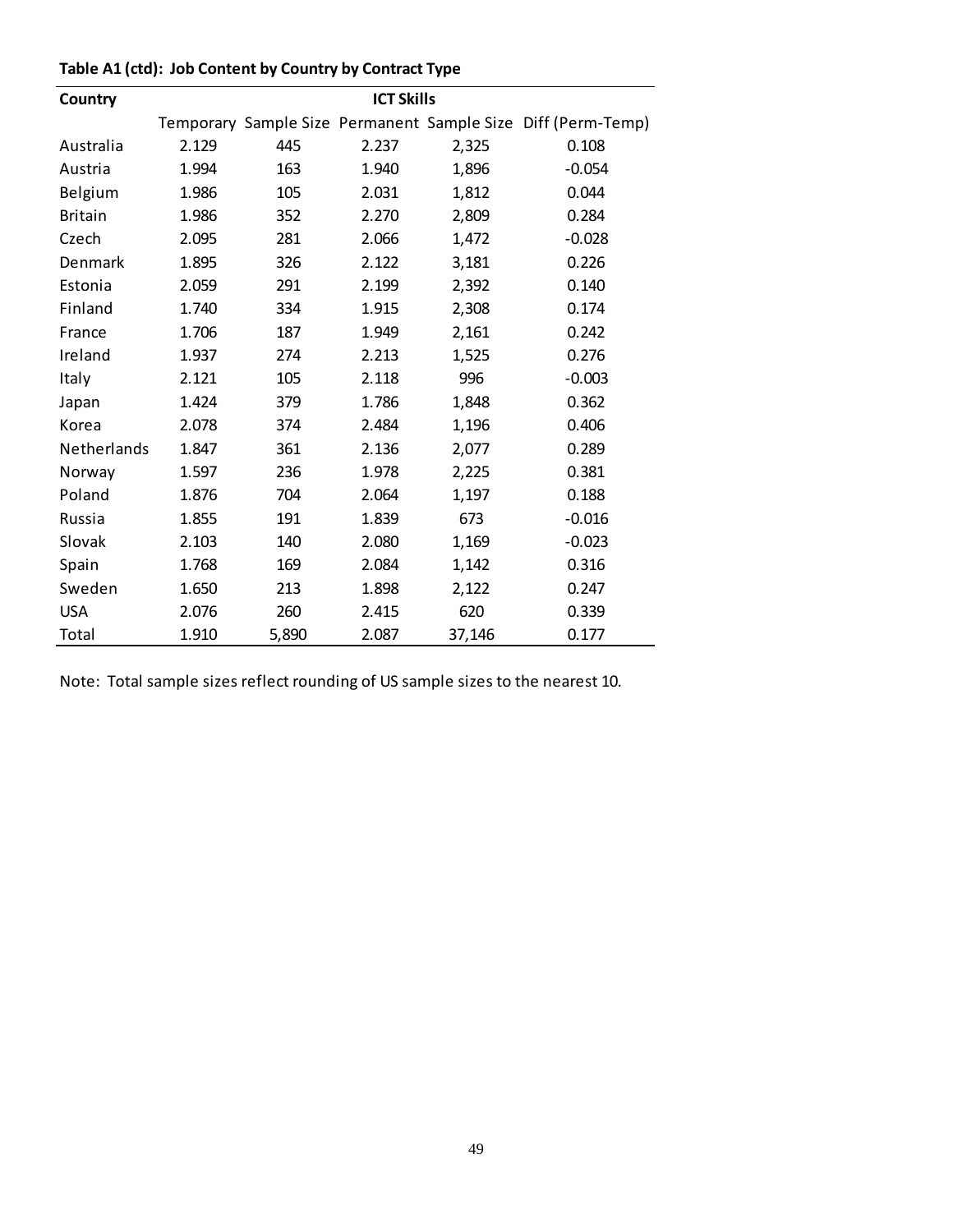## **Table A2: Personal Characteristics by Country by Contract Type**

|                |        |       |        | <b>Years of Schooling Completed</b>            |                                                              |
|----------------|--------|-------|--------|------------------------------------------------|--------------------------------------------------------------|
| Country        |        |       |        |                                                | Temporary Sample Size Permanent Sample Size Diff (Perm-Temp) |
| Australia      | 15.716 | 517   | 14.967 | 2,959                                          | $-0.749$                                                     |
| Austria        | 12.259 | 255   | 12.328 | 2,621                                          | 0.069                                                        |
| Belgium        | 13.060 | 165   | 13.021 | 2,563                                          | $-0.039$                                                     |
| <b>Britain</b> | 13.355 | 479   | 13.249 | 3,526                                          | $-0.106$                                                     |
| Czech          | 13.429 | 524   | 13.482 | 2,215                                          | 0.053                                                        |
| Denmark        | 13.305 | 432   | 13.017 | 3,998                                          | $-0.288$                                                     |
| Estonia        | 12.820 | 527   | 12.587 | 3,899                                          | $-0.233$                                                     |
| Finland        | 13.348 | 450   | 12.984 | 2,796                                          | $-0.364$                                                     |
| France         | 11.924 | 355   | 11.883 | 3,232                                          | $-0.041$                                                     |
| Ireland        | 15.760 | 426   | 15.695 | 2,041                                          | $-0.065$                                                     |
| Italy          | 11.292 | 292   | 11.584 | 1,686                                          | 0.293                                                        |
| Japan          | 12.899 | 658   | 13.404 | 2,639                                          | 0.505                                                        |
| Korea          | 13.494 | 595   | 14.091 | 1,579                                          | 0.597                                                        |
| Netherlands    | 13.267 | 552   | 13.688 | 2,536                                          | 0.421                                                        |
| Norway         | 14.362 | 315   | 14.498 | 2,596                                          | 0.136                                                        |
| Poland         | 13.084 | 1,496 | 13.909 | 2,051                                          | 0.825                                                        |
| Russia         | 14.293 | 333   | 14.226 | 1,204                                          | $-0.066$                                                     |
| Slovak         | 13.608 | 349   | 13.882 | 2,135                                          | 0.274                                                        |
| Spain          | 11.364 | 504   | 12.588 | 1,891                                          | 1.223                                                        |
| Sweden         | 12.427 | 293   | 12.608 | 2,457                                          | 0.180                                                        |
| <b>USA</b>     | 15.329 | 300   | 14.294 | 790                                            | $-1.034$                                                     |
| Total          | 13.461 | 9,817 | 13.318 | 51,414                                         | $-0.143$                                                     |
|                |        |       |        | <b>Years of Actual Labor Market Experience</b> |                                                              |
|                |        |       |        |                                                |                                                              |
|                |        |       |        |                                                | Temporary Sample Size Permanent Sample Size Diff (Perm-Temp) |
| Australia      | 16.978 | 517   | 18.967 | 2,959                                          | 1.989                                                        |
| Austria        | 10.216 | 255   | 19.720 | 2,307                                          | 9.504                                                        |
| Belgium        | 10.167 | 165   | 20.582 | 2,300                                          | 10.415                                                       |
| <b>Britain</b> | 16.816 | 479   | 19.844 | 3,291                                          | 3.028                                                        |
| Czech          | 14.019 | 524   | 20.004 | 1,916                                          | 5.985                                                        |
| Denmark        | 14.009 | 432   | 22.501 | 3,656                                          | 8.492                                                        |
| Estonia        | 16.068 | 527   | 19.748 | 3,053                                          | 3.680                                                        |
| Finland        | 11.276 | 450   | 20.106 | 2,629                                          | 8.830                                                        |
| France         | 11.195 | 355   | 20.238 | 2,780                                          | 9.043                                                        |
| Ireland        | 14.661 | 426   | 18.153 | 1,881                                          | 3.492                                                        |
| Italy          | 12.141 | 292   | 19.203 | 1,278                                          | 7.062                                                        |
| Japan          | 20.311 | 658   | 18.337 | 2,410                                          | $-1.974$                                                     |
| Korea          | 12.415 | 595   | 13.797 | 1,401                                          | 1.382                                                        |
| Netherlands    | 10.263 | 552   | 21.171 | 2,368                                          | 10.909                                                       |
| Norway         | 10.617 | 315   | 19.730 | 2,498                                          | 9.113                                                        |
| Poland         | 12.040 | 1,496 | 18.501 | 1,617                                          | 6.461                                                        |
| Russia         | 19.150 | 333   | 17.678 | 974                                            | $-1.472$                                                     |
| Slovak         | 13.068 | 349   | 19.690 | 1,783                                          | 6.622                                                        |
| Spain          | 12.106 | 504   | 19.170 | 1,537                                          | 7.064                                                        |
| Sweden         | 11.161 | 293   | 21.405 | 2,284                                          | 10.244                                                       |
| <b>USA</b>     | 21.735 | 300   | 20.514 | 790                                            | $-1.221$                                                     |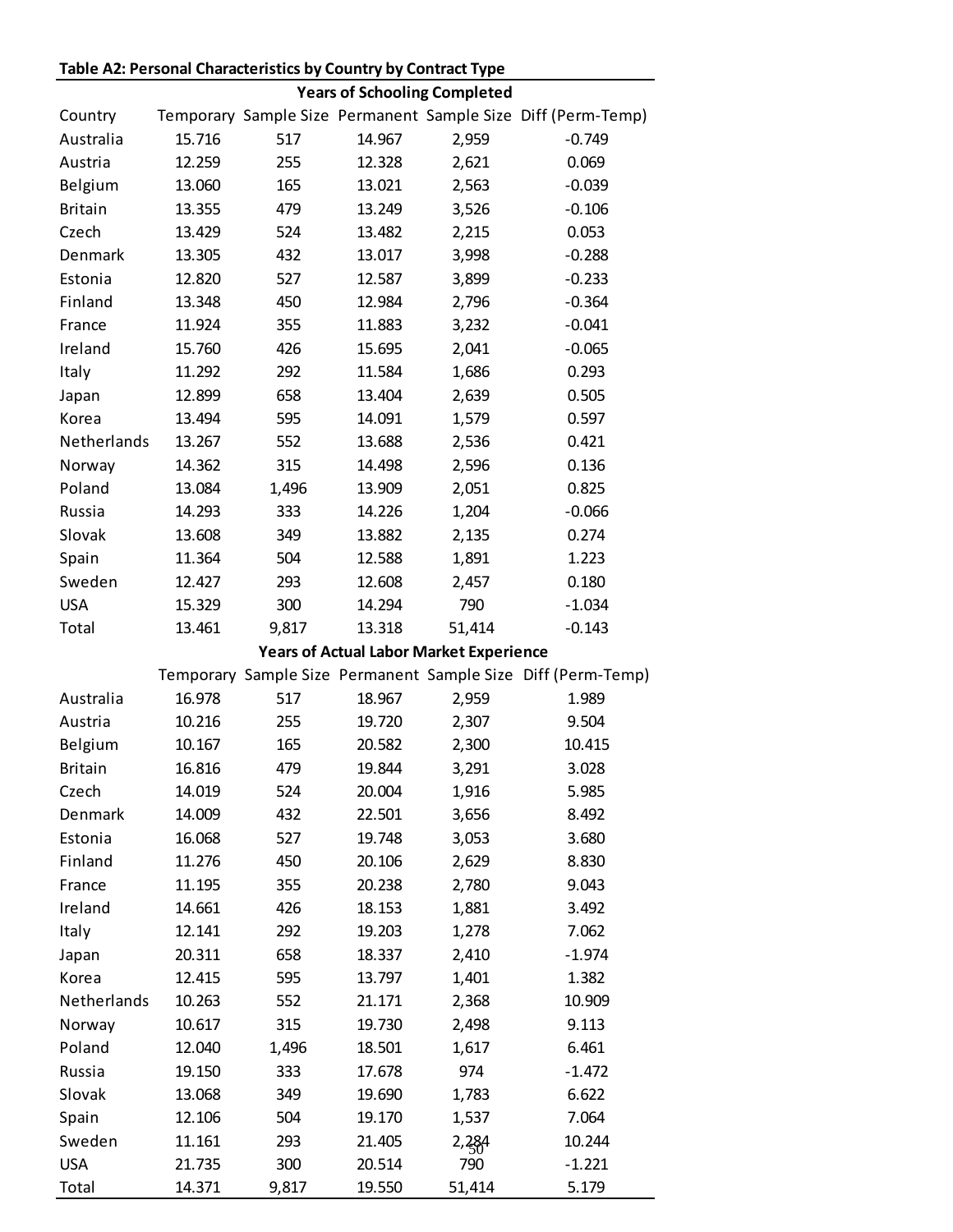## **Table A2 (ctd): Personal Characteristics by Country by Contract Type**

|                     |                    |              | <b>Numeracy Test Score</b> |               |                                                              |
|---------------------|--------------------|--------------|----------------------------|---------------|--------------------------------------------------------------|
| Country             |                    |              |                            |               | Temporary Sample Size Permanent Sample Size Diff (Perm-Temp) |
| Australia           | 288.105            | 517          | 279.014                    | 2,959         | $-9.09$                                                      |
| Austria             | 281.045            | 255          | 279.490                    | 2,621         | $-1.56$                                                      |
| Belgium             | 288.458            | 165          | 287.224                    | 2,563         | $-1.23$                                                      |
| <b>Britain</b>      | 264.151            | 479          | 277.153                    | 3,526         | 13.00                                                        |
| Czech               | 276.153            | 524          | 279.706                    | 2,215         | 3.55                                                         |
| Denmark             | 283.538            | 432          | 286.403                    | 3,998         | 2.86                                                         |
| Estonia             | 272.389            | 527          | 277.533                    | 3,899         | 5.14                                                         |
| Finland             | 293.102            | 450          | 290.811                    | 2,796         | $-2.29$                                                      |
| France              | 255.077            | 355          | 262.366                    | 3,232         | 7.29                                                         |
| Ireland             | 259.668            | 426          | 268.032                    | 2,041         | 8.36                                                         |
| Italy               | 247.595            | 292          | 256.076                    | 1,686         | 8.48                                                         |
| Japan               | 285.149            | 658          | 293.861                    | 2,639         | 8.71                                                         |
| Korea               | 270.884            | 595          | 273.256                    | 1,579         | 2.37                                                         |
| Netherlands         | 287.957            | 552          | 286.792                    | 2,536         | $-1.16$                                                      |
| Norway              | 272.698            | 315          | 287.466                    | 2,596         | 14.77                                                        |
| Poland              | 261.385            | 1,496        | 270.001                    | 2,051         | 8.62                                                         |
| Russia              | 280.867            | 333          | 272.939                    | 1,204         | $-7.93$                                                      |
| Slovak              | 279.437            | 349          | 286.272                    | 2,135         | 6.84                                                         |
| Spain               | 246.695            | 504          | 260.585                    | 1,891         | 13.89                                                        |
| Sweden              | 278.464            | 293          | 287.651                    | 2,457         | 9.19                                                         |
| <b>USA</b>          | 272.938            | 300          | 267.777                    | 790           | $-5.16$                                                      |
| Total               | 272.410            | 9,817        | 277.932                    | 51,414        | 5.52                                                         |
| Country             |                    |              | <b>Literacy Test Score</b> |               |                                                              |
|                     |                    |              |                            |               | Temporary Sample Size Permanent Sample Size Diff (Perm-Temp) |
| Australia           | 300.074            | 517          | 290.608                    | 2,959         | $-9.47$                                                      |
| Austria             | 281.396            | 255          | 274.063                    | 2,621         | $-7.33$                                                      |
| Belgium             | 289.188            | 165          | 282.625                    | 2,563         | $-6.56$                                                      |
| <b>Britain</b>      | 279.635            | 479          | 284.977                    | 3,526         | 5.34                                                         |
| Czech               | 277.308            | 524          | 277.850                    | 2,215         | 0.54                                                         |
| Denmark             | 280.234            | 432          | 277.658                    | 3,998         |                                                              |
| Estonia             |                    |              |                            |               |                                                              |
|                     |                    |              |                            |               | $-2.58$                                                      |
|                     | 280.460            | 527          | 278.813                    | 3,899         | $-1.65$                                                      |
| Finland             | 301.167            | 450          | 295.398                    | 2,796         | $-5.77$                                                      |
| France              | 266.268            | 355          | 267.240                    | 3,232         | 0.97                                                         |
| Ireland             | 271.445            | 426          | 278.081                    | 2,041         | 6.64                                                         |
| Italy               | 246.173            | 292          | 256.460                    | 1,686         | 10.29                                                        |
| Japan               | 291.757            | 658          | 301.463                    | 2,639         | 9.71                                                         |
| Korea               | 277.042            | 595          | 280.924                    | 1,579         | 3.88                                                         |
| Netherlands         | 294.178            | 552          | 290.164                    | 2,536         | $-4.01$                                                      |
| Norway              | 280.707            | 315          | 285.280                    | 2,596         | 4.57                                                         |
| Poland              | 269.019            | 1,496        | 276.361                    | 2,051         | 7.34                                                         |
| Russia              | 281.979            | 333          | 279.047                    | 1,204         | $-2.93$                                                      |
| Slovak              | 275.967            | 349          | 280.989                    | 2,135         | 5.02                                                         |
| Spain               | 255.701            | 504          | 263.980                    | 1,891         | 8.28                                                         |
| Sweden              | 279.581            | 293          | 288.567                    | 2,457         | 8.99                                                         |
| <b>USA</b><br>Total | 286.430<br>278.672 | 300<br>9,817 | 280.320<br>280.542         | 790<br>51,414 | $-6.11$<br>1.87                                              |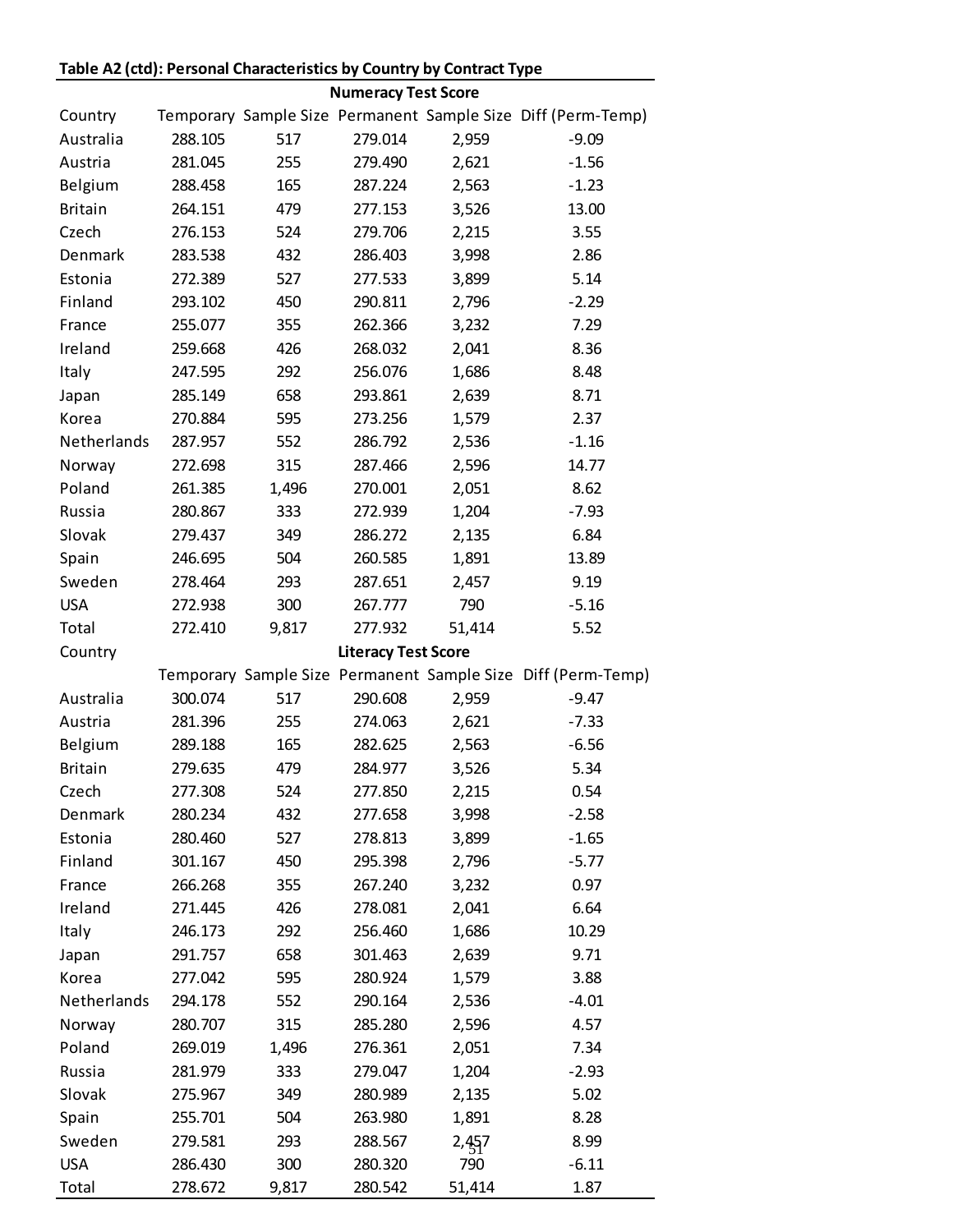|                |       |       | <b>Incidence of Managerial Jobs</b> |                                                 |                                                              |
|----------------|-------|-------|-------------------------------------|-------------------------------------------------|--------------------------------------------------------------|
| Country        |       |       |                                     |                                                 | Temporary Sample Size Permanent Sample Size Diff (Perm-Temp) |
| Australia      | 0.112 | 517   | 0.122                               | 2,959                                           | 0.010                                                        |
| Austria        | 0.033 | 255   | 0.061                               | 2,621                                           | 0.028                                                        |
| Belgium        | 0.036 | 165   | 0.083                               | 2,563                                           | 0.047                                                        |
| <b>Britain</b> | 0.057 | 479   | 0.129                               | 3,526                                           | 0.072                                                        |
| Czech          | 0.040 | 524   | 0.062                               | 2,215                                           | 0.022                                                        |
| Denmark        | 0.044 | 432   | 0.062                               | 3,998                                           | 0.018                                                        |
| Estonia        | 0.050 | 527   | 0.087                               | 3,899                                           | 0.037                                                        |
| Finland        | 0.015 | 450   | 0.041                               | 2,796                                           | 0.027                                                        |
| France         | 0.024 | 355   | 0.092                               | 3,232                                           | 0.069                                                        |
| Ireland        | 0.026 | 426   | 0.074                               | 2,041                                           | 0.048                                                        |
| Italy          | 0.010 | 292   | 0.013                               | 1,686                                           | 0.004                                                        |
| Japan          | 0.033 | 658   | 0.083                               | 2,639                                           | 0.050                                                        |
| Korea          | 0.029 | 595   | 0.039                               | 1,579                                           | 0.010                                                        |
| Netherlands    | 0.051 | 552   | 0.124                               | 2,536                                           | 0.073                                                        |
| Norway         | 0.014 | 315   | 0.088                               | 2,596                                           | 0.075                                                        |
| Poland         | 0.033 | 1,496 | 0.095                               | 2,051                                           | 0.062                                                        |
| Russia         | 0.110 | 333   | 0.073                               | 1,204                                           | $-0.037$                                                     |
| Slovak         | 0.032 | 349   | 0.062                               | 2,135                                           | 0.029                                                        |
| Spain          | 0.008 | 504   | 0.041                               | 1,891                                           | 0.034                                                        |
| Sweden         | 0.026 | 293   | 0.064                               | 2,457                                           | 0.038                                                        |
| <b>USA</b>     | 0.078 | 300   | 0.104                               | 790                                             | 0.026                                                        |
| Total          | 0.043 | 9,817 | 0.076                               | 51,414                                          | 0.033                                                        |
|                |       |       |                                     | <b>Incidence of Professional/Technical Jobs</b> |                                                              |
|                |       |       |                                     |                                                 | Temporary Sample Size Permanent Sample Size Diff (Perm-Temp) |
| Australia      | 0.508 | 517   | 0.380                               | 2,959                                           | $-0.129$                                                     |
| Austria        | 0.420 | 255   | 0.372                               | 2,621                                           | $-0.047$                                                     |
| Belgium        | 0.422 | 165   | 0.402                               | 2,563                                           | $-0.020$                                                     |
| <b>Britain</b> | 0.351 | 479   | 0.305                               | 3,526                                           | $-0.047$                                                     |
| Czech          | 0.300 | 524   | 0.302                               | 2,215                                           | 0.002                                                        |
| Denmark        | 0.446 | 432   | 0.436                               | 3,998                                           | $-0.010$                                                     |
| Estonia        | 0.371 | 527   | 0.368                               | 3,899                                           | $-0.003$                                                     |
| Finland        | 0.422 | 450   | 0.418                               | 2,796                                           | $-0.004$                                                     |
| France         | 0.343 | 355   | 0.375                               | 3,232                                           | 0.032                                                        |
| Ireland        | 0.365 | 426   | 0.386                               | 2,041                                           | 0.021                                                        |
| Italy          | 0.242 | 292   | 0.321                               | 1,686                                           | 0.079                                                        |
| Japan          | 0.222 | 658   | 0.302                               | 2,639                                           | 0.080                                                        |
| Korea          | 0.294 | 595   | 0.330                               | 1,579                                           | 0.036                                                        |
| Netherlands    | 0.333 | 552   | 0.429                               | 2,536                                           | 0.096                                                        |
| Norway         | 0.390 | 315   | 0.419                               | 2,596                                           | 0.029                                                        |
| Poland         | 0.270 | 1,496 | 0.388                               | 2,051                                           | 0.119                                                        |
| Russia         | 0.384 | 333   | 0.407                               | 1,204                                           | 0.023                                                        |
| Slovak         | 0.288 | 349   | 0.382                               | 2,135                                           | 0.094                                                        |
| Spain          | 0.244 | 504   | 0.320                               | 1,891                                           | 0.075                                                        |
| Sweden         | 0.361 | 293   | 0.446                               | 2,457                                           | 0.085                                                        |
| <b>USA</b>     | 0.606 | 300   | 0.456                               | 790                                             | $-0.150$                                                     |
| Total          | 0.356 | 9,817 | 0.378                               | 51,414                                          | 0.023                                                        |

## **Table A2 (ctd): Personal Characteristics by Country by Contract Type**

Total sample sizes reflect rounding of US sample size to the nearest 10.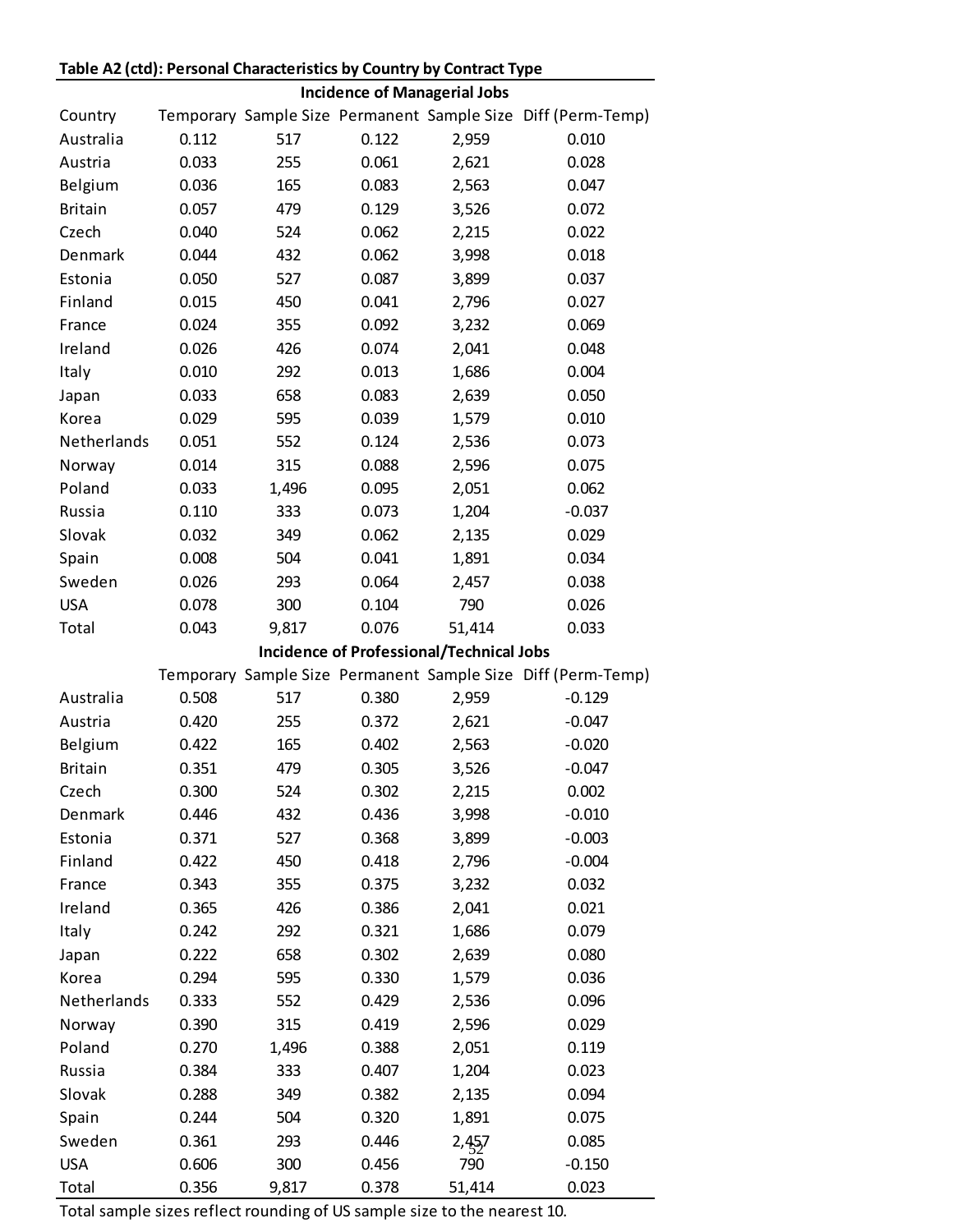|                            |             | <b>Men and Women Pooled</b> |            | Men         |            | Women       |
|----------------------------|-------------|-----------------------------|------------|-------------|------------|-------------|
| Female                     | $-0.1621**$ | $-0.1549**$                 |            |             |            |             |
|                            | (0.0186)    | (0.0176)                    |            |             |            |             |
| Years of Schooling         |             | $0.0486**$                  |            | $0.0433**$  |            | $0.0532**$  |
|                            |             | (0.0039)                    |            | (0.0040)    |            | (0.0044)    |
| Experience                 |             | $0.0293**$                  |            | $0.0349**$  |            | $0.0244**$  |
|                            |             | (0.0029)                    |            | (0.0036)    |            | (0.0027)    |
| <b>Experience Squared</b>  |             | $-0.0004**$                 |            | $-0.0005**$ |            | $-0.0003**$ |
|                            |             | (0.0000)                    |            | (0.0001)    |            | (0.0000)    |
| <b>Numeracy Test Score</b> |             | $0.0011**$                  |            | $0.0012**$  |            | $0.0011**$  |
|                            |             | (0.0001)                    |            | (0.0002)    |            | (0.0002)    |
| Literacy Test Score        |             | $0.0005**$                  |            | $0.0006 +$  |            | $0.0005**$  |
|                            |             | (0.0002)                    |            | (0.0003)    |            | (0.0001)    |
| Immigrant                  |             | $-0.0417*$                  |            | $-0.0235$   |            | $-0.0578*$  |
|                            |             | (0.0195)                    |            | (0.0203)    |            | (0.0221)    |
| Influence                  | $0.0336*$   | $0.0195 +$                  | 0.0285     | 0.0117      | $0.0329**$ | $0.0223**$  |
|                            | (0.0118)    | (0.0100)                    | (0.0168)   | (0.0144)    | (0.0081)   | (0.0072)    |
| Reading                    | $0.0726**$  | $0.0261**$                  | $0.0592**$ | $0.0179 +$  | $0.0848**$ | $0.0345**$  |
|                            | (0.0104)    | (0.0089)                    | (0.0103)   | (0.0094)    | (0.0128)   | (0.0114)    |
| Writing                    | 0.0030      | 0.0075                      | 0.0015     | 0.0088      | 0.0058     | 0.0063      |
|                            | (0.0097)    | (0.0080)                    | (0.0112)   | (0.0091)    | (0.0107)   | (0.0088)    |
| <b>Task Discretion</b>     | $0.0512**$  | $0.0345**$                  | $0.0601**$ | $0.0351**$  | $0.0402**$ | $0.0320**$  |
|                            | (0.0051)    | (0.0050)                    | (0.0067)   | (0.0066)    | (0.0061)   | (0.0059)    |
| Planning                   | 0.0069      | $-0.0013$                   | 0.0048     | 0.0012      | 0.0108     | $-0.0041$   |
|                            | (0.0082)    | (0.0057)                    | (0.0121)   | (0.0094)    | (0.0064)   | (0.0049)    |
| Numeracy                   | 0.0000      | 0.0033                      | $0.0152*$  | $0.0176*$   | $-0.0159*$ | $-0.0080$   |
|                            | (0.0043)    | (0.0044)                    | (0.0057)   | (0.0062)    | (0.0063)   | (0.0053)    |
| ICT                        | $0.0724**$  | $0.0477**$                  | $0.0761**$ | $0.0500**$  | $0.0687**$ | $0.0462**$  |
|                            | (0.0089)    | (0.0065)                    | (0.0096)   | (0.0061)    | (0.0106)   | (0.0092)    |
| N                          | 33803       | 33803                       | 16174      | 16174       | 17629      | 17629       |
| Adjusted R squared         | 0.4365      | 0.5378                      | 0.3694     | 0.4835      | 0.4749     | 0.5619      |

## **Table A3: Selected Log Hourly Earnings Regression Results, Wage and Salary Workers, Pooled Sample of 21 Countries**

+,\*,\*\* denote significant at 10%, 5% and 1% level, respectively.

Sample includes only those with hourly earnings values greater than or equal to \$2 and less than or equal to \$500.

Regressions also include country dummy variables. Adjusted sampling weights are used with each country receiving equal weight. Standard errors clustered at the country level. Sample sizes reflect rounding of US sample sizes to the nearest 10.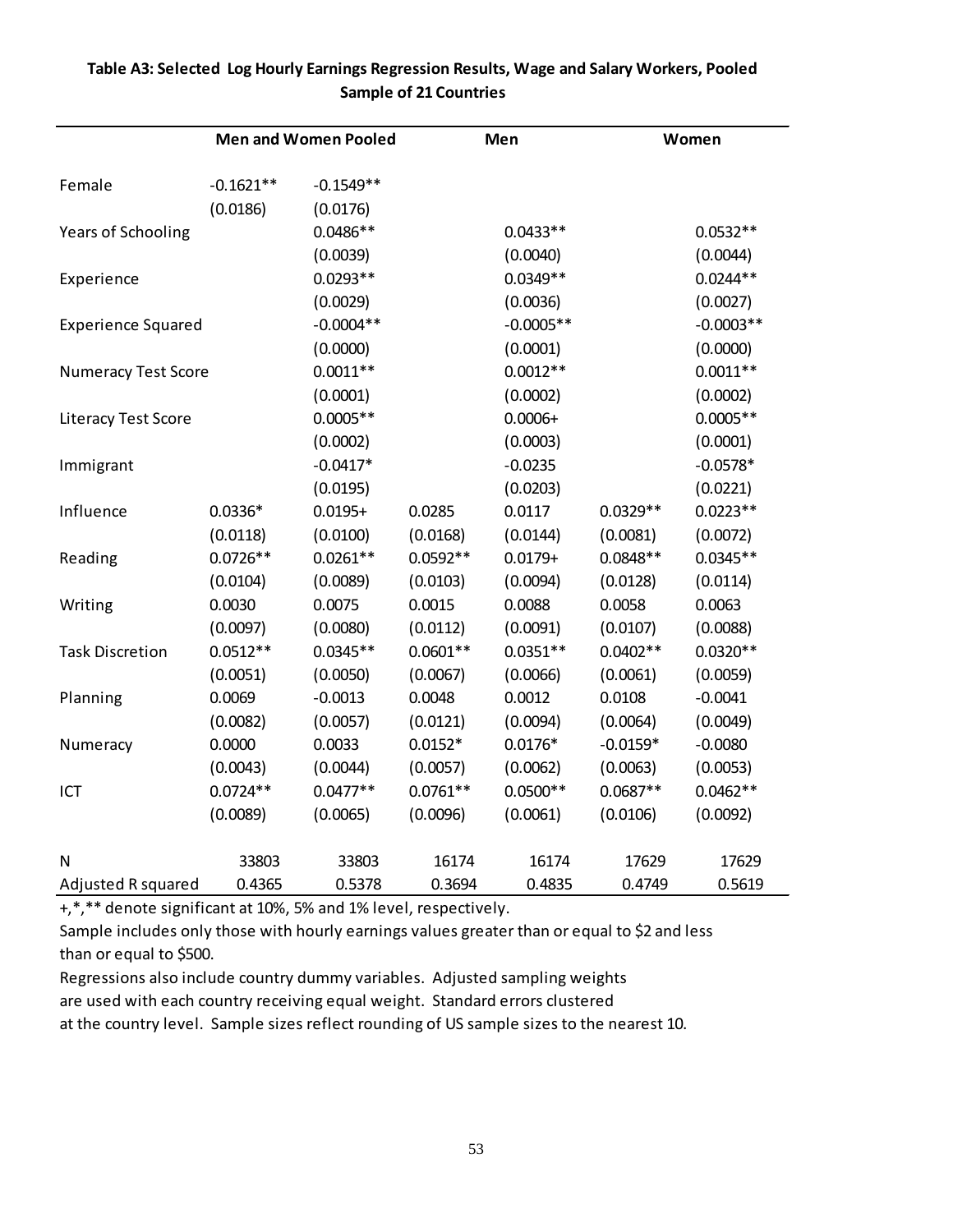|                                | Influence   | Reading     | Writing     | Task        |
|--------------------------------|-------------|-------------|-------------|-------------|
|                                |             |             |             | Discretion  |
| Years of Schooling             | $0.0422**$  | $0.0692**$  | $0.0441**$  | $0.0223**$  |
|                                | (0.0036)    | (0.0046)    | (0.0030)    | (0.0024)    |
| Immigrant                      | $-0.0918**$ | $-0.0654**$ | 0.0038      | $-0.0627**$ |
|                                | (0.0202)    | (0.0199)    | (0.0175)    | (0.0128)    |
| Female                         | $-0.1877**$ | $-0.1925**$ | $-0.1389**$ | $-0.0683**$ |
|                                | (0.0130)    | (0.0156)    | (0.0170)    | (0.0125)    |
| Experience                     | $0.0194**$  | $0.0146**$  | $0.0143**$  | $0.0117**$  |
|                                | (0.0026)    | (0.0023)    | (0.0025)    | (0.0024)    |
| <b>Experience Squared</b>      | $-0.0004**$ | $-0.0003**$ | $-0.0003**$ | $-0.0001**$ |
|                                | (0.0001)    | (0.0000)    | (0.0000)    | (0.0000)    |
| <b>Numeracy Test Score</b>     | $0.0010*$   | $0.0009**$  | 0.0004      | $0.0007*$   |
|                                | (0.0004)    | (0.0003)    | (0.0003)    | (0.0003)    |
| Literacy Test Score            | $-0.0006$   | $-0.0001$   | 0.0001      | $-0.0000$   |
|                                | (0.0004)    | (0.0003)    | (0.0003)    | (0.0003)    |
| Government Employment          | $-0.0055$   | $0.0697**$  | $-0.0069$   | $-0.1474**$ |
|                                | (0.0198)    | (0.0128)    | (0.0173)    | (0.0154)    |
| Mining/Construction            | $0.1267*$   | 0.0713      | $0.1258*$   | 0.0300      |
|                                | (0.0512)    | (0.0461)    | (0.0495)    | (0.0562)    |
| Manufacturing                  | 0.0384      | 0.0235      | $0.1693**$  | $-0.0491$   |
|                                | (0.0590)    | (0.0344)    | (0.0427)    | (0.0530)    |
| Transportation/Commun.         | 0.0138      | $0.1620**$  | $0.2437**$  | $-0.0395$   |
|                                | (0.0612)    | (0.0421)    | (0.0427)    | (0.0532)    |
| Trade                          | $0.2294**$  | $0.1546**$  | 0.0731      | 0.0006      |
|                                | (0.0455)    | (0.0416)    | (0.0475)    | (0.0541)    |
| <b>Food Service and Hotels</b> | $0.1800**$  | $-0.1268*$  | $-0.0693$   | $-0.0462$   |
|                                | (0.0504)    | (0.0573)    | (0.0561)    | (0.0542)    |
| Finance, Ins., Real Est.       | $0.1499*$   | $0.3108**$  | $0.3191**$  | $-0.0260$   |
|                                | (0.0550)    | (0.0473)    | (0.0520)    | (0.0546)    |
| Prof., Admin Svcs.             | $-0.0336$   | $0.1553**$  | $0.2609**$  | 0.0194      |
|                                | (0.0550)    | (0.0349)    | (0.0381)    | (0.0598)    |
| Public Admin                   | 0.0426      | $0.2152**$  | $0.3583**$  | $-0.0124$   |
|                                | (0.0590)    | (0.0346)    | (0.0474)    | (0.0500)    |
| Education                      | $0.5864**$  | $0.2095**$  | 0.0418      | $-0.0829$   |
|                                | (0.0650)    | (0.0389)    | (0.0465)    | (0.0590)    |
| Health                         | $0.1416*$   | $0.0681 +$  | $0.3708**$  | $-0.1517*$  |
|                                | (0.0662)    | (0.0386)    | (0.0461)    | (0.0539)    |
| Other Svcs.                    | $0.0959 +$  | $0.1267**$  | 0.0083      | $0.1375*$   |
|                                | (0.0484)    | (0.0418)    | (0.0550)    | (0.0633)    |

## **Table A4: Job Content Regression Results, Sample Pooled by Country and Gender**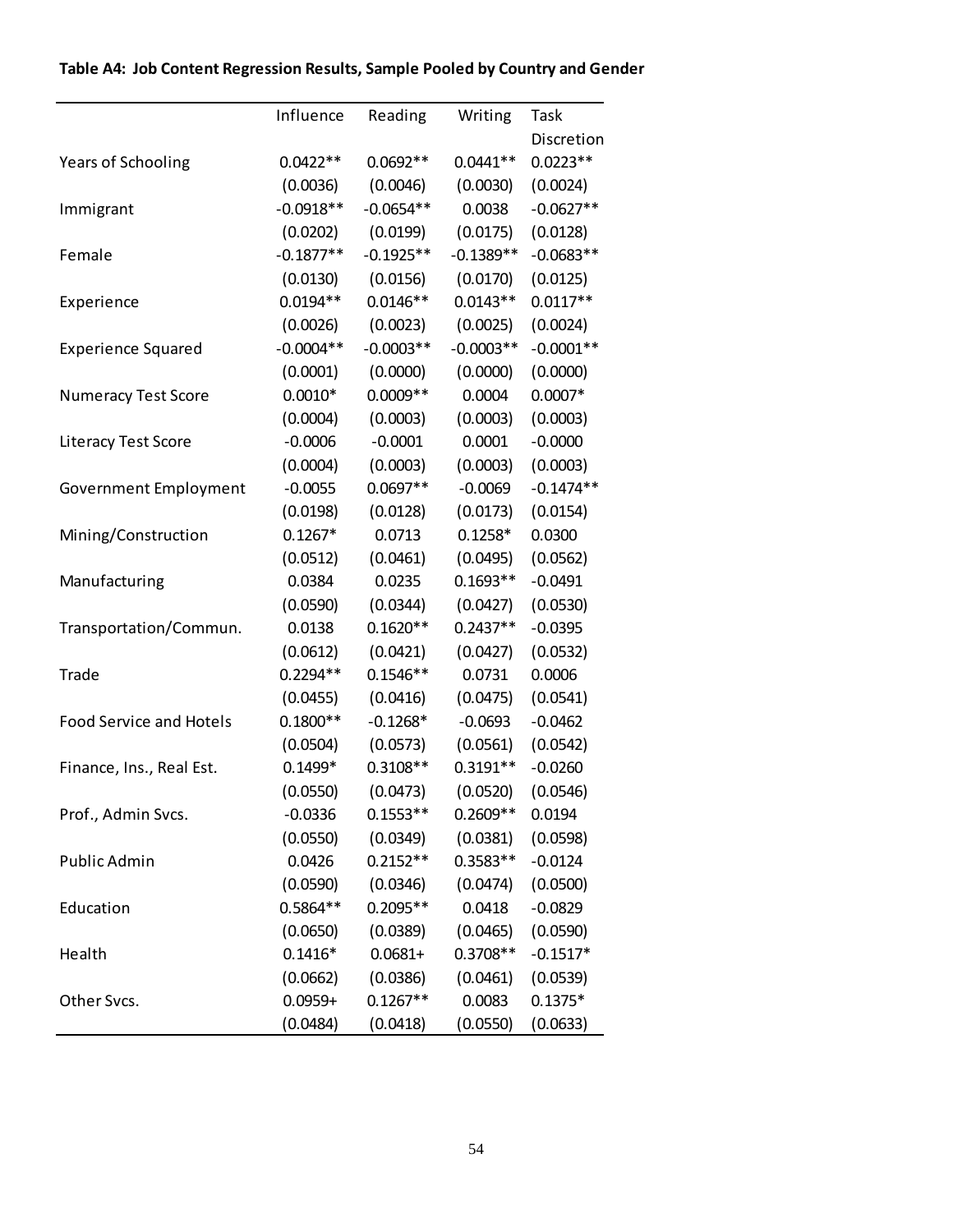|                          | Influence  | Reading     | Writing     | Task        |
|--------------------------|------------|-------------|-------------|-------------|
|                          |            |             |             | Discretion  |
| Manager                  | 1.2656**   | $1.2150**$  | 1.0902**    | $0.6835**$  |
|                          | (0.0462)   | (0.0519)    | (0.0598)    | (0.0341)    |
| Professional             | $0.8727**$ | $1.1163**$  | $0.8700**$  | $0.3119**$  |
|                          | (0.0371)   | (0.0464)    | (0.0371)    | (0.0327)    |
| Technical Occ.           | $0.7327**$ | $0.9930**$  | $0.8809**$  | $0.2930**$  |
|                          | (0.0350)   | (0.0455)    | (0.0412)    | (0.0353)    |
| Clerical                 | $0.4481**$ | $0.8270**$  | $0.7252**$  | $0.1781**$  |
|                          | (0.0497)   | (0.0468)    | (0.0372)    | (0.0359)    |
| Sales, Serv. Occ.        | $0.5854**$ | $0.6047**$  | $0.5411**$  | $0.0646*$   |
|                          | (0.0334)   | (0.0377)    | (0.0339)    | (0.0289)    |
| <b>Skilled Agric Occ</b> | $0.3321**$ | $0.4205**$  | $0.2380**$  | 0.1117      |
|                          | (0.0652)   | (0.0740)    | (0.0744)    | (0.0705)    |
| Craft                    | $0.2220**$ | $0.3783**$  | $0.3448**$  | $-0.0283$   |
|                          | (0.0300)   | (0.0351)    | (0.0389)    | (0.0275)    |
| Operative                | 0.0050     | $0.2247**$  | $0.2369**$  | $-0.2618**$ |
|                          | (0.0363)   | (0.0348)    | (0.0369)    | (0.0292)    |
| Permanent Job (Perm)     | $-0.3427*$ | $-0.3934**$ | $-0.3487**$ | 0.0457      |
|                          | (0.1289)   | (0.0953)    | (0.0966)    | (0.0987)    |
| Perm*EPL                 | $0.2076**$ | $0.2754**$  | $0.1639**$  | 0.0141      |
|                          | (0.0698)   | (0.0514)    | (0.0495)    | (0.0476)    |
| Perm*CBCOV               | $-0.0620$  | $-0.1428 +$ | 0.0310      | 0.0041      |
|                          | (0.1104)   | (0.0794)    | (0.0721)    | (0.0747)    |
| Perm*PRODREG             | $-0.0340$  | $-0.0760**$ | 0.0153      | $-0.0074$   |
|                          | (0.0209)   | (0.0189)    | (0.0584)    | (0.0115)    |
| N                        | 55767      | 58055       | 53319       | 59081       |
| Adjusted R sq            | .2674      | .3591       | 0.2093      | 0.1692      |

## **Table A4: Job Content Regression Results, Sample Pooled by Country and Gender (ctd)**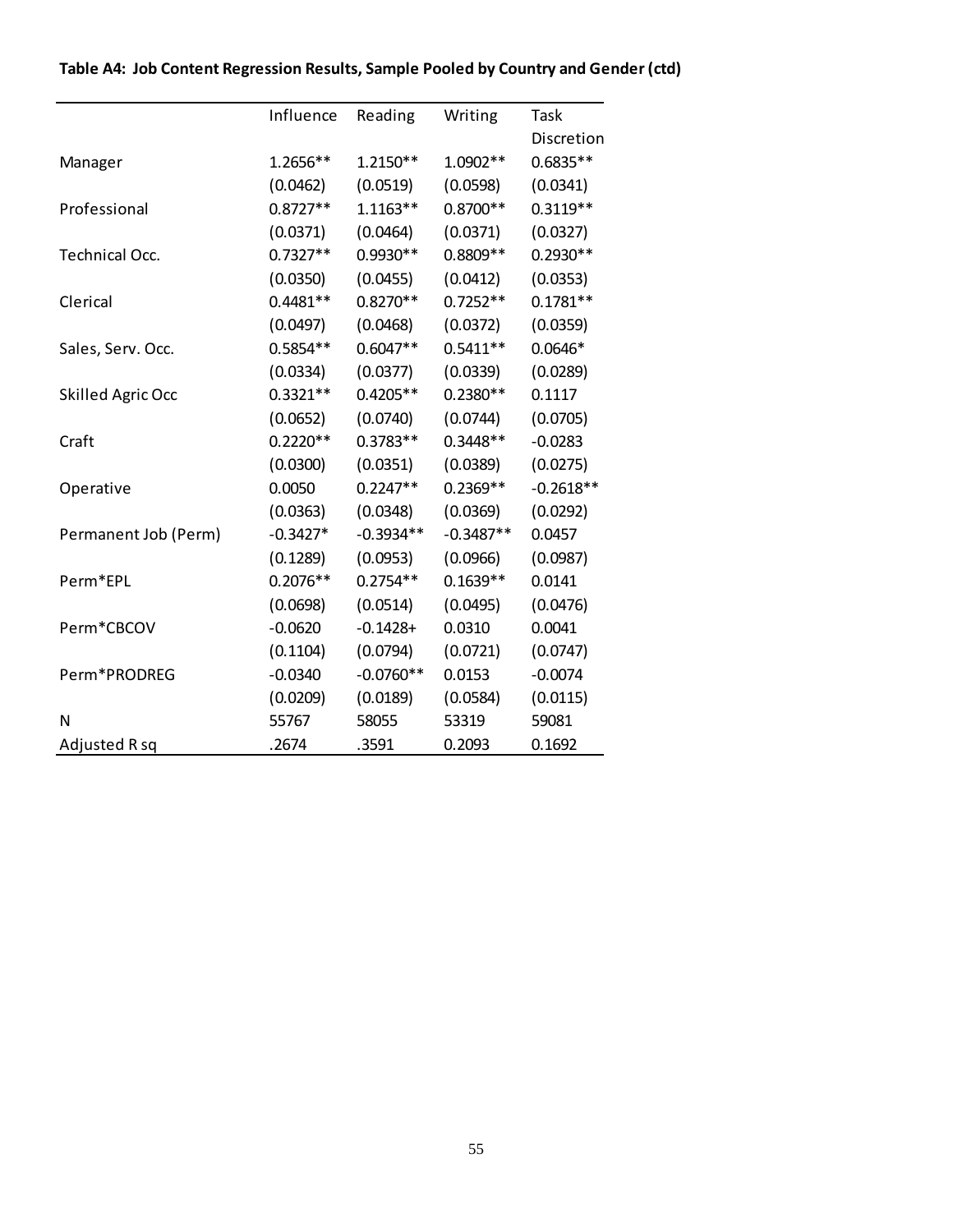|                                | Planning    | Numeracy    | ICT         |
|--------------------------------|-------------|-------------|-------------|
| <b>Years of Schooling</b>      | $0.0204**$  | $0.0406**$  | $0.0520**$  |
|                                | (0.0032)    | (0.0033)    | (0.0044)    |
| Immigrant                      | $-0.0742**$ | $0.0505*$   | $0.0820**$  |
|                                | (0.0219)    | (0.0220)    | (0.0211)    |
| Female                         | $-0.0670**$ | $-0.1641**$ | $-0.1090**$ |
|                                | (0.0131)    | (0.0249)    | (0.0146)    |
| Experience                     | $0.0234**$  | $0.0072**$  | $0.0120**$  |
|                                | (0.0031)    | (0.0020)    | (0.0032)    |
| <b>Experience Squared</b>      | $-0.0004**$ | $-0.0002**$ | $-0.0003**$ |
|                                | (0.0001)    | (0.0000)    | (0.0001)    |
| <b>Numeracy Test Score</b>     | $0.0008**$  | $0.0039**$  | $0.0009*$   |
|                                | (0.0003)    | (0.0003)    | (0.0004)    |
| <b>Literacy Test Score</b>     | $-0.0001$   | $-0.0017**$ | $0.0010*$   |
|                                | (0.0003)    | (0.0004)    | (0.0004)    |
| Government Employment          | $-0.0469*$  | $-0.1235**$ | $-0.1541**$ |
|                                | (0.0208)    | (0.0158)    | (0.0226)    |
| Mining/Construction            | $0.1477*$   | $0.2034**$  | $0.3010**$  |
|                                | (0.0598)    | (0.0399)    | (0.0609)    |
| Manufacturing                  | 0.0474      | $0.2113**$  | $0.2475**$  |
|                                | (0.0653)    | (0.0421)    | (0.0626)    |
| Transportation/Commun.         | 0.0036      | $-0.0085$   | $0.3783**$  |
|                                | (0.0787)    | (0.0378)    | (0.0636)    |
| Trade                          | 0.0416      | $0.2515**$  | $0.1568*$   |
|                                | (0.0608)    | (0.0403)    | (0.0647)    |
| <b>Food Service and Hotels</b> | $0.1843*$   | 0.0625      | 0.0081      |
|                                | (0.0759)    | (0.0445)    | (0.0758)    |
| Finance, Ins., Real Est.       | $-0.0695$   | $0.3162**$  | $0.4557**$  |
|                                | (0.0710)    | (0.0515)    | (0.0671)    |
| Prof., Admin Svcs.             | $-0.0686$   | $0.1439**$  | 0.3300**    |
|                                | (0.0653)    | (0.0404)    | (0.0543)    |
| Public Admin                   | $-0.0281$   | $-0.2007**$ | $0.2920**$  |
|                                | (0.0696)    | (0.0423)    | (0.0600)    |
| Education                      | $0.2695**$  | $-0.2605**$ | 0.0220      |
|                                | (0.0804)    | (0.0445)    | (0.0624)    |
| Health                         | 0.0831      | $-0.4163**$ | $-0.2194**$ |
|                                | (0.0694)    | (0.0426)    | (0.0617)    |
| Other Svcs.                    | $-0.0003$   | $-0.2610**$ | $0.1488*$   |
|                                | (0.0658)    | (0.0523)    | (0.0631)    |

## **Table A4: Job Content Regression Results, Sample Pooled by Country and Gender (ctd)**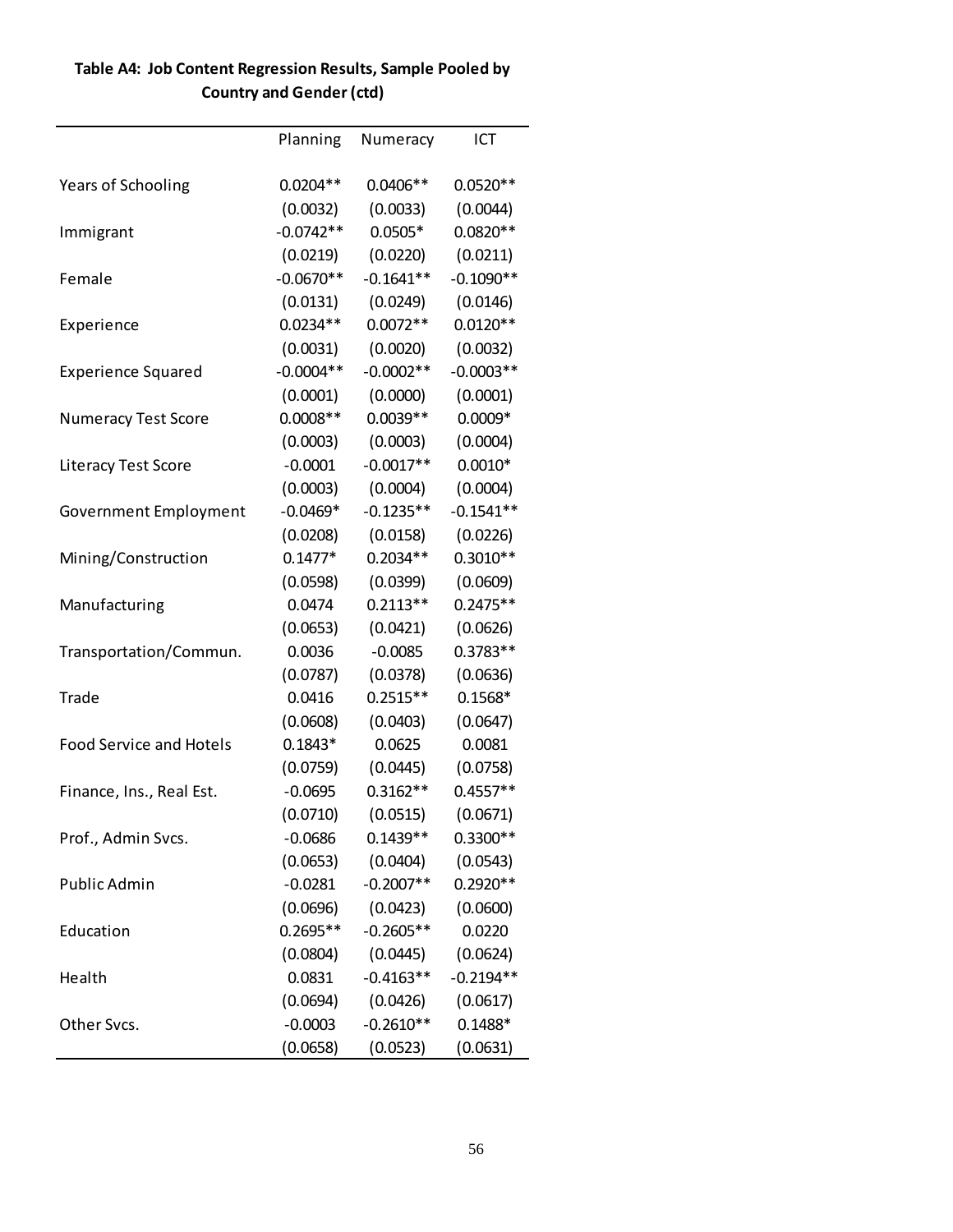|                          | Planning    | Numeracy   | ICT         |  |
|--------------------------|-------------|------------|-------------|--|
|                          |             |            |             |  |
| Manager                  | $0.8944**$  | $0.9938**$ | $1.1693**$  |  |
|                          | (0.0514)    | (0.0463)   | (0.0615)    |  |
| Professional             | $0.4692**$  | $0.7337**$ | $0.8744**$  |  |
|                          | (0.0376)    | (0.0434)   | (0.0494)    |  |
| Technical Occ.           | $0.4253**$  | $0.7727**$ | $0.8618**$  |  |
|                          | (0.0307)    | (0.0408)   | (0.0539)    |  |
| Clerical                 | $0.2379**$  | $0.7140**$ | $0.8445**$  |  |
|                          | (0.0369)    | (0.0355)   | (0.0690)    |  |
| Sales, Serv. Occ.        | $0.1932**$  | $0.3702**$ | $0.3244**$  |  |
|                          | (0.0288)    | (0.0253)   | (0.0458)    |  |
| <b>Skilled Agric Occ</b> | $0.3830**$  | $0.1946*$  | $0.2662*$   |  |
|                          | (0.0697)    | (0.0692)   | (0.1254)    |  |
| Craft                    | $0.1198**$  | $0.0715*$  | 0.0364      |  |
|                          | (0.0206)    | (0.0323)   | (0.0534)    |  |
| Operative                | $-0.0224$   | $0.0752 +$ | $-0.1787**$ |  |
|                          | (0.0304)    | (0.0407)   | (0.0469)    |  |
| Permanent Job (Perm)     | $-0.3233**$ | $-0.1544$  | $0.3133**$  |  |
|                          | (0.0711)    | (0.1013)   | (0.0601)    |  |
| Perm*EPL                 | $0.1999**$  | $0.1131 +$ | $-0.0201$   |  |
|                          | (0.0441)    | (0.0588)   | (0.0561)    |  |
| Perm*CBCOV               | $-0.0598$   | $-0.1332$  | $-0.1401$   |  |
|                          | (0.0725)    | (0.0859)   | (0.1106)    |  |
| Perm*PRODREG             | $-0.0168$   | 0.0201     | $-0.0541$   |  |
|                          | (0.0151)    | (0.0236)   | (0.0354)    |  |
| N                        | 55453       | 49179      | 43036       |  |
| Adjusted R sq            | 0.1281      | 0.2224     | 0.282       |  |

### **Table A4: Job Content Regression Results, Sample Pooled by Country and Gender (ctd)**

+,\*,\*\* denote significant at 10%, 5% and 1% level, respectively.

Regressions also include country dummy variables. Adjusted sampling weights are used with each country receiving equal weight. Standard errors clustered at the country level. The omitted industry is agriculture, and the omitted occupation is elementary occupations. Sample sizes reflect rounding of US sample size to the nearest 10.